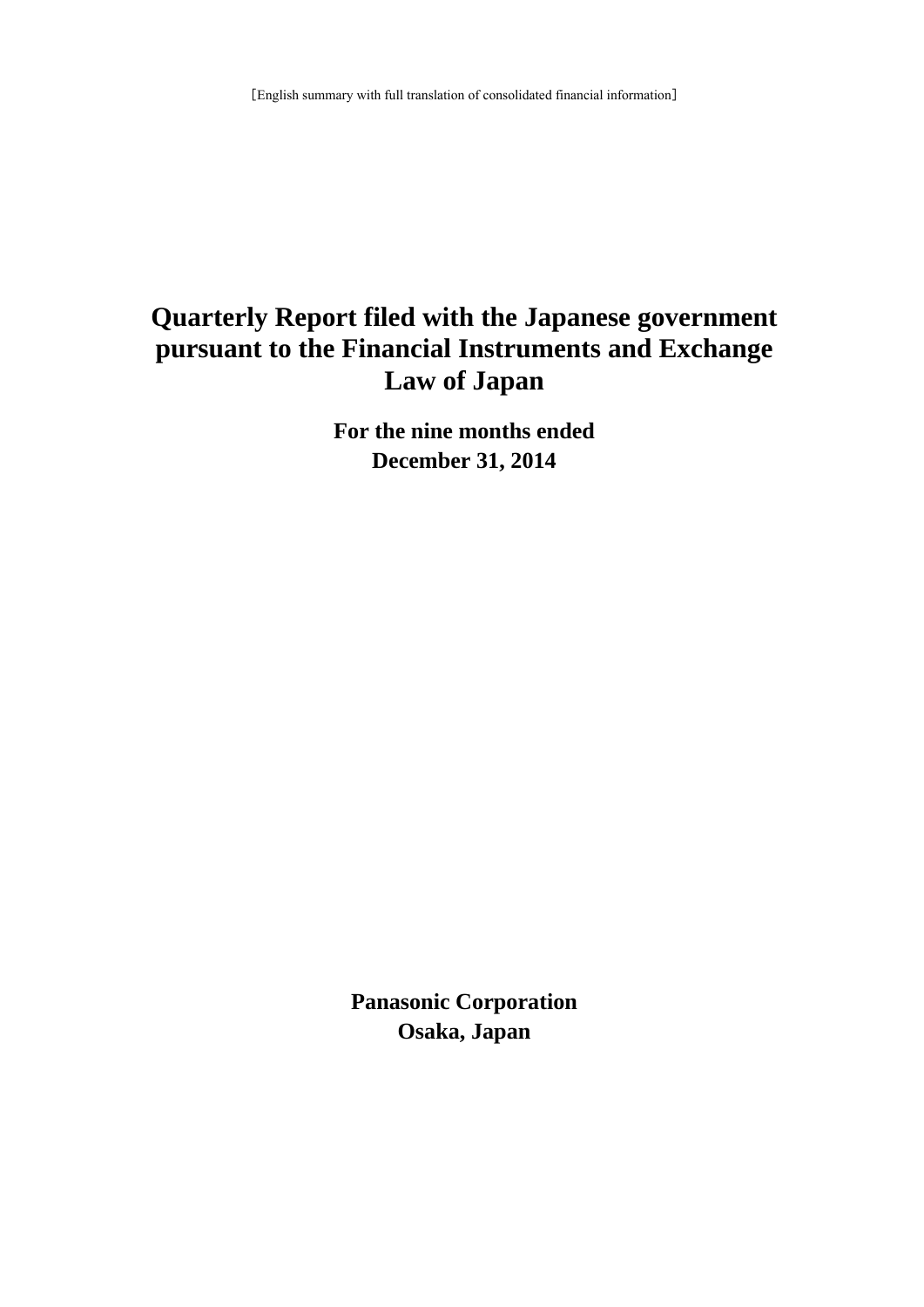# **CONTENTS**

# Page

| Ι. |                          | $\overline{c}$<br>$\mathfrak{D}$<br>3               |
|----|--------------------------|-----------------------------------------------------|
| П  | (3)<br>(6)<br>(7)<br>(8) | 4<br>5<br>6<br>6<br>7<br>7<br>7<br>7<br>7<br>7<br>7 |
| Ш  |                          | - 8<br>-8<br>8                                      |
|    |                          | 9                                                   |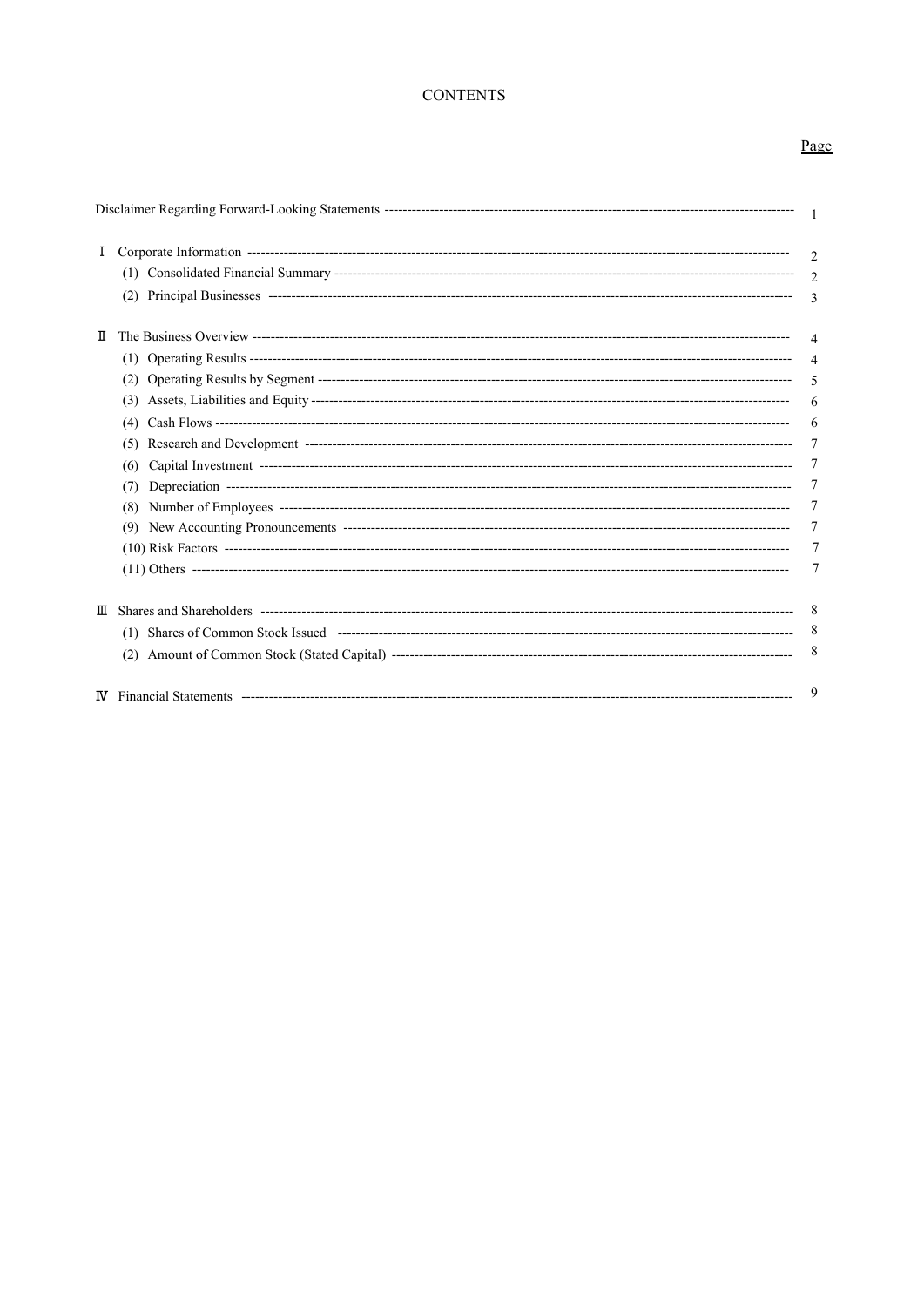#### **Disclaimer Regarding Forward-Looking Statements**

This quarterly report includes forward-looking statements (that include those within the meaning of Section 21E of the U.S. Securities Exchange Act of 1934) about Panasonic and its Group companies (the Panasonic Group). To the extent that statements in this quarterly report do not relate to historical or current facts, they constitute forward-looking statements. These forward-looking statements are based on the current assumptions and beliefs of the Panasonic Group in light of the information currently available to it, and involve known and unknown risks, uncertainties and other factors. Such risks, uncertainties and other factors may cause the Panasonic Group's actual results, performance, achievements or financial position to be materially different from any future results, performance, achievements or financial position expressed or implied by these forward-looking statements. Panasonic undertakes no obligation to publicly update any forward-looking statements after the date of this this quarterly report. Investors are advised to consult any further disclosures by Panasonic in its subsequent filings under the Financial Instrument and Exchange Act of Japan (the FIEA) and other publicly disclosed documents.

The risks, uncertainties and other factors referred to above include, but are not limited to, economic conditions, particularly consumer spending and corporate capital expenditures in the Americas, Europe, Japan, China and other Asian countries; volatility in demand for electronic equipment and components from business and industrial customers, as well as consumers in many product and geographical markets; the possibility that excessive currency rate fluctuations of the U.S. dollar, the Euro, the Chinese yuan and other currencies against the yen may adversely affect costs and prices of Panasonic's products and services and certain other transactions that are denominated in these foreign currencies; the possibility of the Panasonic Group incurring additional costs of raising funds, because of changes in the fund raising environment; the possibility of the Panasonic Group not being able to respond to rapid technological changes and changing consumer preferences with timely and cost-effective introductions of new products in markets that are highly competitive in terms of both price and technology; the possibility of not achieving expected results on the alliances or mergers and acquisitions; the possibility of not being able to achieve its business objectives through joint ventures and other collaborative agreements with other companies, including due to the pressure of price reduction exceeding that which can be achieved by its effort and decrease in demand for products from business partners which Panasonic highly depends on in BtoB business areas; the possibility of the Panasonic Group not being able to maintain competitive strength in many product and geographical areas; the possibility of incurring expenses resulting from any defects in products or services of the Panasonic Group; the possibility that the Panasonic Group may face intellectual property infringement claims by third parties; current and potential, direct and indirect restrictions imposed by other countries over trade, manufacturing, labor and operations; fluctuations in market prices of securities and other assets in which the Panasonic Group has holdings or changes in valuation of long-lived assets, including property, plant and equipment and goodwill, deferred tax assets and uncertain tax positions; future changes or revisions to accounting policies or accounting rules; as well as natural disasters including earthquakes, prevalence of infectious diseases throughout the world, disruption of supply chain and other events that may negatively impact business activities of the Panasonic Group. The factors listed above are not all-inclusive and further information is contained in the most recent English translated version of Panasonic's securities reports under the FIEA and any other documents which are disclosed on its website.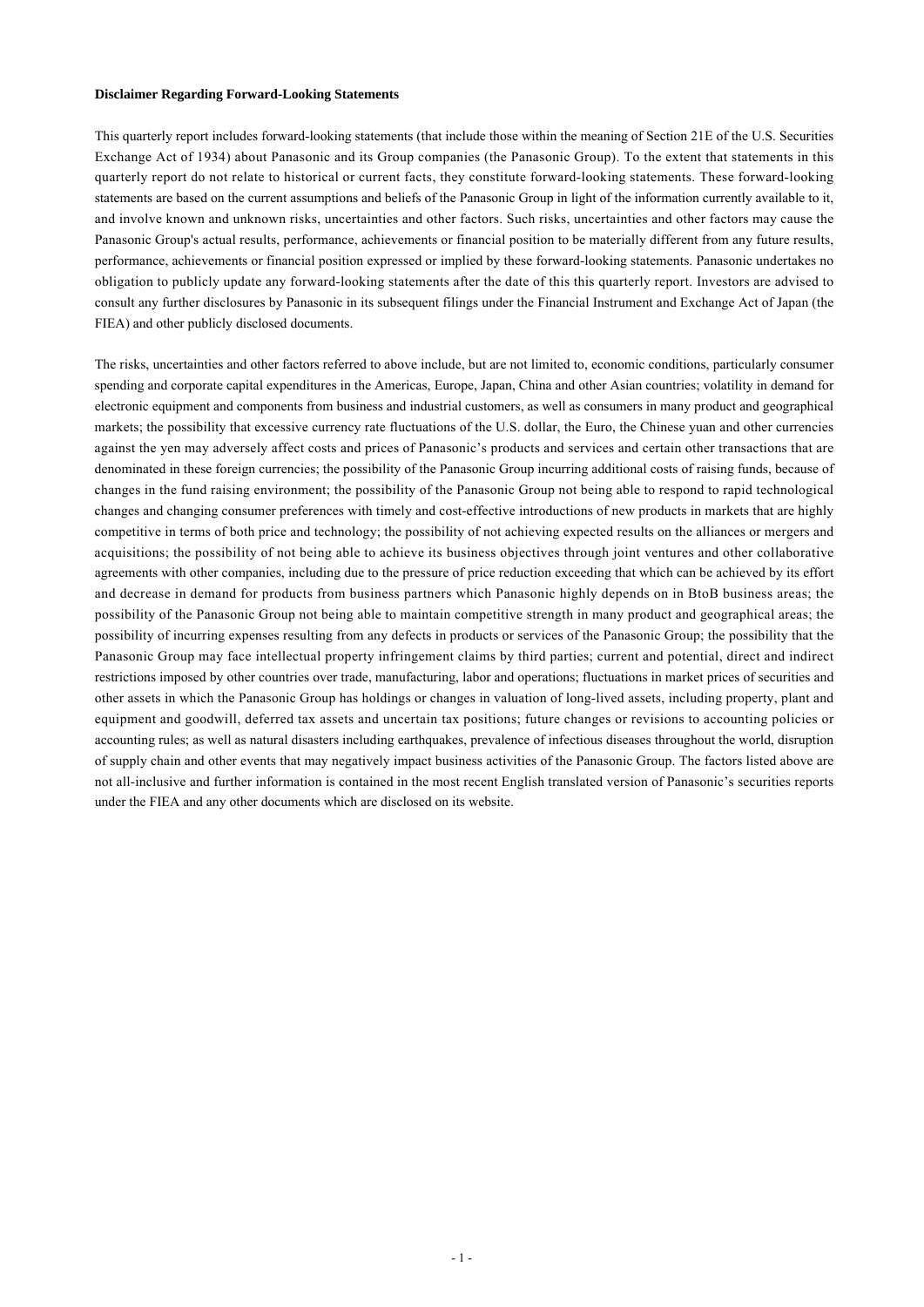# I **Corporate Information**

# **(1) Consolidated Financial Summary**

|                                                                                                     | Yen (millions), except per share amounts |                                         |                              |
|-----------------------------------------------------------------------------------------------------|------------------------------------------|-----------------------------------------|------------------------------|
|                                                                                                     | Nine months ended<br>December 31, 2014   | Nine months ended<br>December 31, 2013  | Year ended<br>March 31, 2014 |
| Net sales                                                                                           | 5,719,333                                | 5,679,811                               | 7,736,541                    |
| Income before income taxes                                                                          | 208,063                                  | 307,037                                 | 206,225                      |
| Net income attributable to Panasonic Corporation<br>Comprehensive income attributable to            | 140,420                                  | 243,014                                 | 120,442                      |
| Panasonic Corporation                                                                               | 387,877                                  | 385,083                                 | 296,972                      |
| Total Panasonic Corporation shareholders' equity                                                    | 1,775,005                                | 1,636,642                               | 1,548,152                    |
| Total equity<br><b>Total</b> assets                                                                 | 1,945,594<br>5,617,543                   | 1,684,934<br>5,476,647                  | 1,586,438<br>5,212,994       |
| Net income per share attributable to<br>Panasonic Corporation common shareholders,<br>basic (yen)   | 60.75                                    | 105.13                                  | 52.10                        |
| Net income per share attributable to<br>Panasonic Corporation common shareholders,<br>diluted (yen) | 60.74                                    |                                         |                              |
| Panasonic Corporation shareholders' equity / total<br>assets $(\% )$                                | 31.6                                     | 29.9                                    | 29.7                         |
| Net cash provided by operating activities                                                           | 369,008                                  | 355,155                                 | 581,950                      |
| Net cash provided by (used in) investing activities                                                 | (107, 637)                               | (76, 964)                               | 12,128                       |
| Net cash used in financing activities                                                               | (122,798)                                | (302, 624)                              | (532,315)                    |
| Cash and cash equivalents at end of period                                                          | 815,604                                  | 520,151                                 | 592,467                      |
|                                                                                                     | Three months ended<br>December 31, 2014  | Three months ended<br>December 31, 2013 |                              |
| Net sales                                                                                           | 1,996,450                                | 1,973,491                               |                              |
| Net income attributable to Panasonic Corporation                                                    | 59,487                                   | 73,680                                  |                              |
| Net income per share attributable to<br>Panasonic Corporation common shareholders,                  |                                          |                                         |                              |
| Basic (yen)                                                                                         | 25.74                                    | 31.87                                   |                              |

 Notes: 1. The Company's consolidated financial statements are prepared in conformity with U.S. generally accepted accounting principles (U.S. GAAP).

 2. Diluted net income per share attributable to Panasonic Corporation common shareholders for nine months ended December 31, 2013 and for year ended March 31, 2014 have been omitted because the Company did not have potential dilutive common shares that were outstanding for fiscal 2014.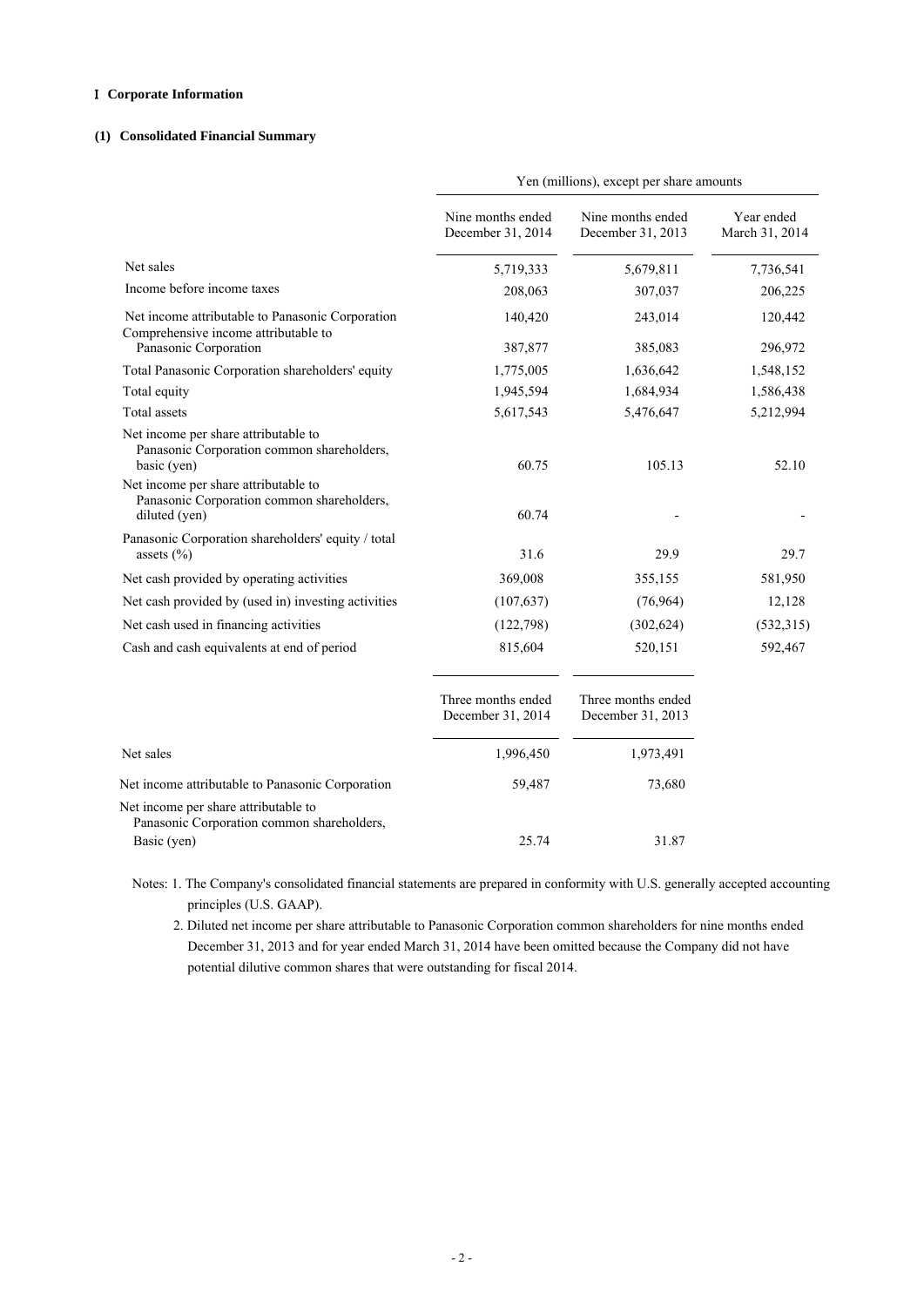### **(2) Principal Businesses**

The Panasonic Group is comprised primarily of the parent Panasonic Corporation and 472 consolidated subsidiaries in and outside of Japan, operating in close cooperation with each other. As a comprehensive electronics manufacturer, Panasonic is engaged in production, sales and service activities in a broad array of business areas.

Panasonic supplies a spectrum of electric/electronic equipment and related products, which are categorized into the following five segments: Appliances, Eco Solutions, AVC Networks, Automotive & Industrial Systems, and Other.

During the nine months ended December 31, 2014, there were changes in principal businesses and major affiliated companies as follows.

### Appliances:

As of April 1, 2014, certain businesses such as flat panel TVs, home audio equipment and video equipment were transferred to Appliances from AVC Networks. As of July 1, 2014, Panasonic Cycle Technology Co., Ltd. was transferred to Appliances from Automotive & Industrial Systems.

### Automotive & Industrial Systems:

As of April 1, 2014, Panasonic transferred its business relating to semiconductor wafer manufacturing process to TowerJazz Panasonic Semiconductor Co., Ltd. ("TPSC") which was a wholly-owned subsidiary of the Company, and transferred the 51% of shares in TPSC to Tower Semiconductor Ltd. in Israel.

As of June 1, 2014, Panasonic transferred its business relating to the development, manufacture and sales of semiconductor, etc. to Panasonic Semiconductor Solutions Co., Ltd. ("PSCS") which is a consolidated subsidiary of the Company. Also, PSCS absorbed Panasonic Industrial Devices Discrete Semiconductor Co., Ltd. and Panasonic Industrial Devices Optical Semiconductor Co., Ltd., both of which were consolidated subsidiaries of the Company.

As of June 2, 2014, Panasonic transferred all shares in three consolidated subsidiaries of the Company whose factories operate semiconductor assembly lines in Singapore, Indonesia and Malaysia to UTAC Manufacturing Services Ltd., a subsidiary of UTAC Holdings Ltd. in Singapore.

As of July 1, 2014, Panasonic Liquid Crystal Display Co., Ltd. was transferred to Automotive & Industrial Systems from AVC Networks.

The Company's consolidated financial statements have been prepared in conformity with U.S. GAAP, and the scope of affiliates are disclosed based on the definition of those accounting principles. The same applies to "Ⅱ The Business Overview."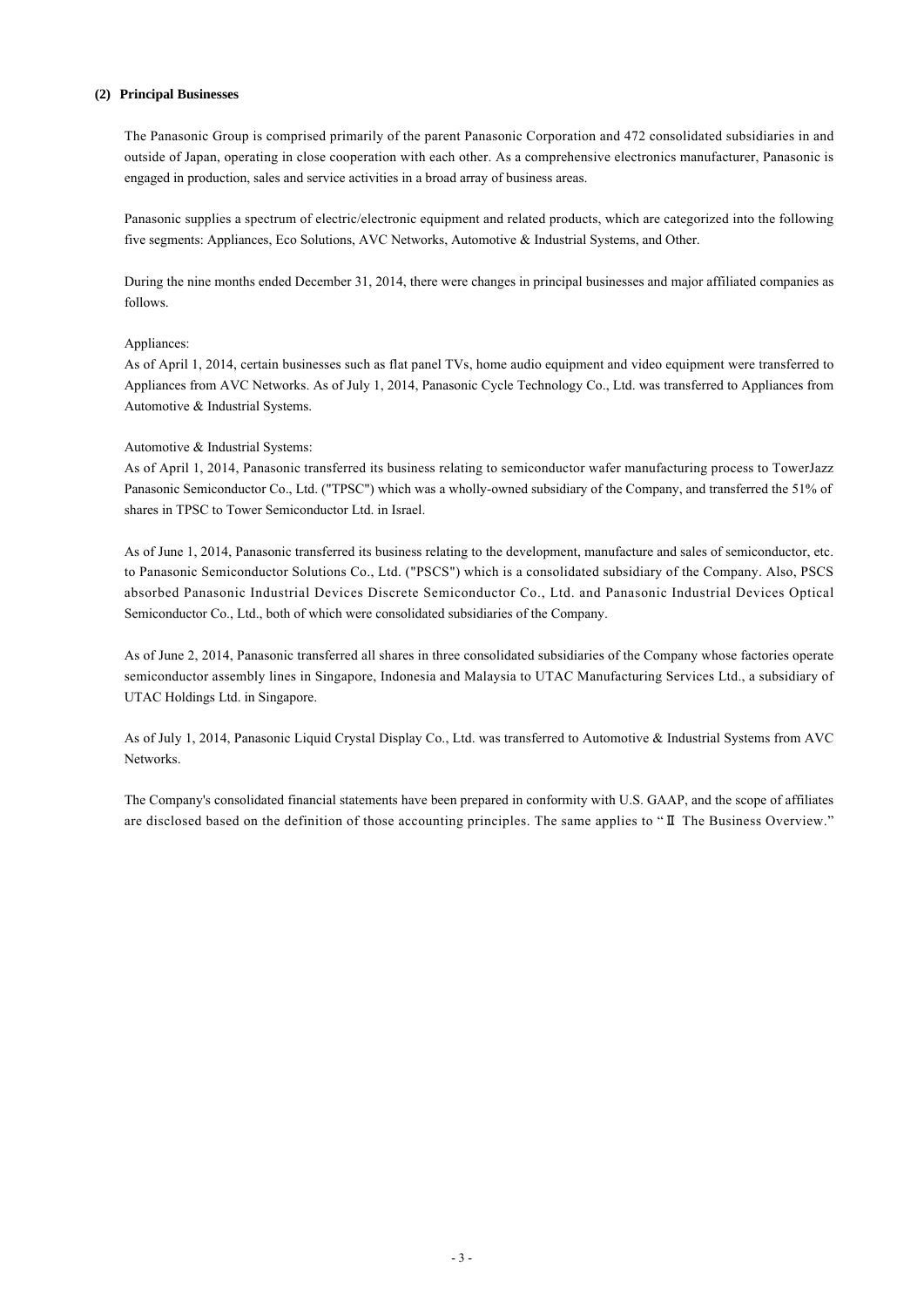# Ⅱ **The Business Overview**

# **(1) Operating Results**

During the nine months ended December 31, 2014 under review, the economy slowed down in China and some ASEAN countries and was stagnant in most European countries. Meantime, U.S. employment statistics and consumer spending were stable and the signs of improvement from recent weak economy were seen in Japan.

Under such business circumstances, in fiscal 2015, the second year of the mid-term management plan "Cross-Value Innovation 2015 (CV2015)," Panasonic has been promoting the initiatives to consolidate a foundation to achieve CV2015 and to set growth strategy for a 'New Panasonic' in fiscal 2019.

As one of the initiatives during the third quarter, regarding the automotive battery business, the Company established Panasonic Energy Corporation of North America, a new manufacturing company of cylindrical lithium-ion battery cells at the Tesla Gigafactory of Tesla Motors (U.S.) Regarding the consumer electronics business, the company launched 'J Concept' series products in late October 2014, which have been received well. These products are specifically developed emphasizing on functions and design to propose high-quality living in harmony with the Japanese lifestyle, targeting at people in their 50's and 60's in Japan.

Consolidated group sales for nine months ended December 31, 2014 increased by 1% to 5,719.3 billion yen from 5,679.8 billion yen in the same period of fiscal 2014. Demand in Japan overall decreased in housing-related and consumer electronic businesses following the surge before the consumption tax hike in April 2014. Meantime, this negative effect was offset due to some effect of demand surge before the tax hike carried over in the first quarter. Sales of solar panels for homes continued to be stable in Japan, and demand of automotive-related business steadily increased in its global market. Yen depreciation also contributed the overseas sales increase.

The Company's operating profit\* for the nine months increased by 10% to 290.3 billion yen, from 263.2 billion yen a year ago, due to fixed cost reduction including the business restructuring effect despite sales decrease in real terms, which exclude the effect of foreign exchange. Pre-tax income and net income attributable to Panasonic Corporation decreased by 32% to 208.1 billion yen from 307.0 billion yen, and decreased by 42% to 140.4 billion yen from 243.0 billion yen respectively due mainly to one-off gain from pension scheme change and some one-time capital gains in other income a year ago, and the expense relating to prevent further accident of residential water heating systems included in other deductions in the nine months ended December 31, 2014.

\* In order to be consistent with generally accepted financial reporting practices in Japan, operating profit, a non-GAAP measure, is presented as net sales less cost of sales and selling, general and administrative expenses. The Company believes that this is useful to investors in comparing the Company's financial results with those of other Japanese companies.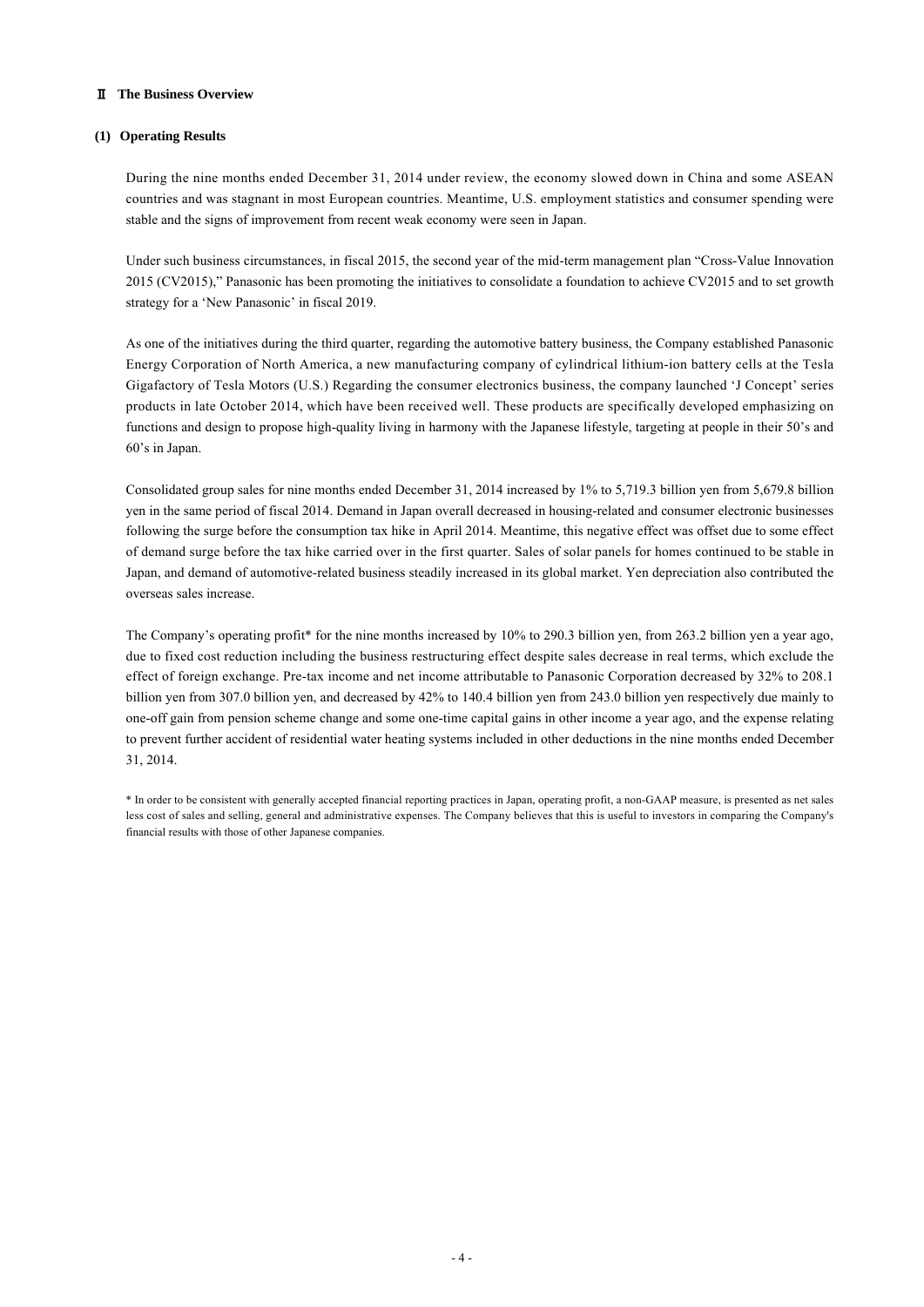### **(2) Operating Results by Segment**

Certain businesses were transferred among segments on April 1, 2014 and July 1, 2014. Accordingly, the figures for segment information in fiscal 2014 have been reclassified to conform to the presentation for July 1, 2014.

The Company's nine-month consolidated sales and profits by segment comparing with previous year's are summarized as follows:

### *Appliances*

Sales increased by 1% to 1,380.7 billion yen, compared with 1,361.3 billion yen a year ago due mainly to favorable sales in home appliances, cold chain equipment and device businesses including motors, despite sales decrease in TVs.

Segment profit increased by 68% to 44.6 billion yen, compared with 26.6 billion yen a year ago due mainly to improved profitability by streamlining in air conditioner business and profit increase in motors.

#### *Eco Solutions*

Sales increased by 2% to 1,224.3 billion yen from 1,202.9 billion yen a year ago. In Japan, sales in housing systems decreased due to weakening demand in housing market after the consumption tax hike. Meantime, sales in housing solar panels and LED lighting increased. Overseas sales increased due to newly-consolidated VIKO, a Turkish company, as well as sales growth in strategic regions such as India.

Segment profit increased by 7% to 75.7 billion yen from 70.7 billion yen a year ago due mainly to sales increase in solar business and streamlining initiatives.

### *AVC Networks*

Sales decreased by 1% to 827.8 billion yen from 832.9 billion yen a year ago. Sales decreased due mainly to exit from unprofitable businesses and business contraction including plasma display panels and DSCs, though sales in three month ended December 31, 2014 increased due mainly to positive effect from yen depreciation.

Segment profit significantly increased by 134% to 21.6 billion yen from 9.2 billion yen a year ago due mainly to sales increase of stable BtoB business and benefits from restructuring of challenging business.

#### *Automotive & Industrial Systems*

Sales increased by 2% to 2,079.1 billion yen from 2,039.4 billion yen a year ago due mainly to favorable sales for automotiverelated business in Automotive Infotainment Systems Business Division and electronic component mounting equipment, offsetting sales decreases from business termination and transfers. The positive effect from yen depreciation also contributed to increase in sales.

Segment profit increased by 11% to 80.3 billion yen from 72.4 billion yen a year ago due mainly to streamlining initiatives and benefit from the restructuring of challenging businesses.

#### *Other*

Sales decreased by 18% to 447.2 billion yen from 548.0 billion yen a year ago due mainly to the transfer of the healthcare business at the end of fiscal 2014.

Segment profit significantly decreased by 85% to 1.5 billion yen compared with 10.3 billion yen a year ago.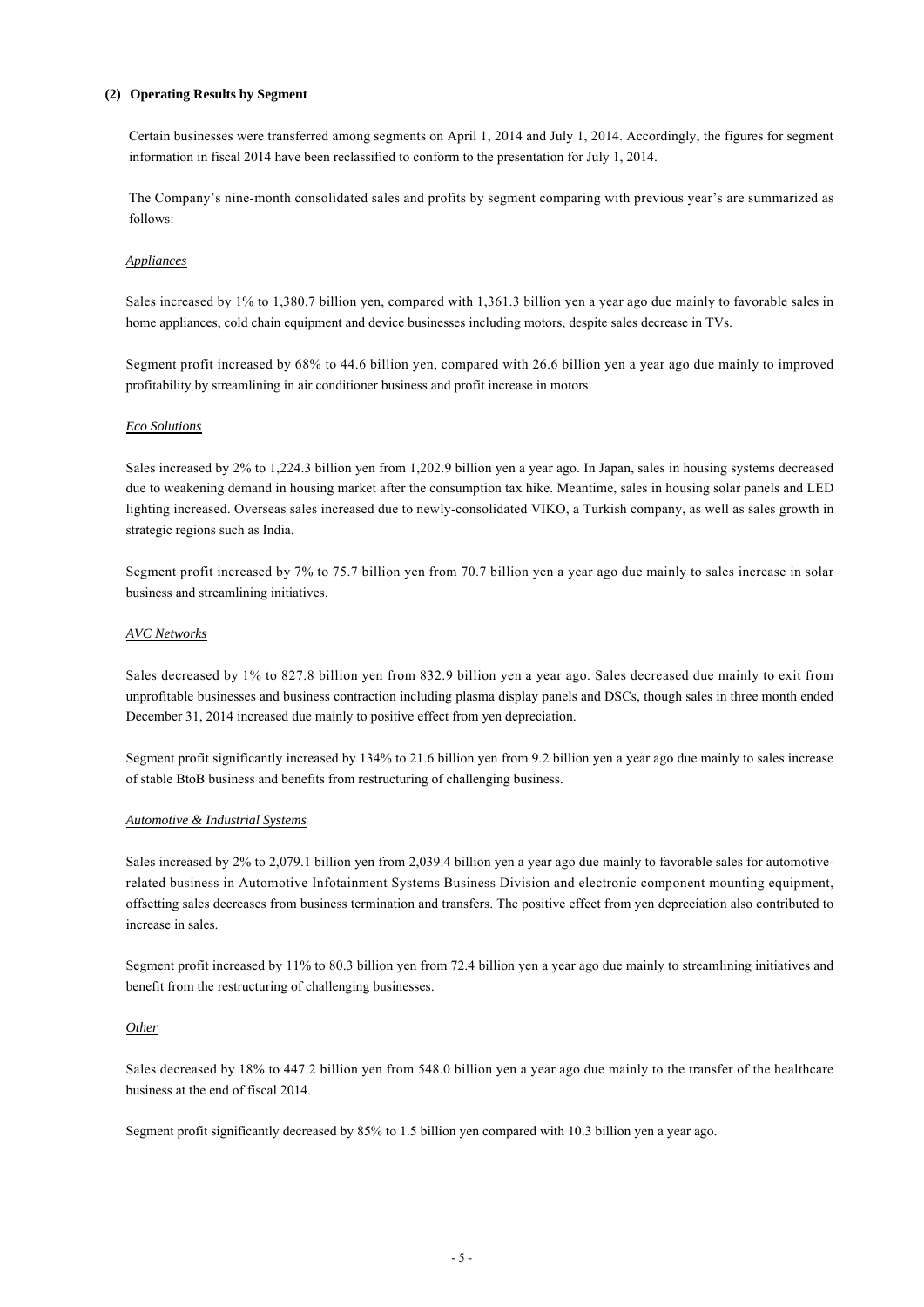### **(3) Assets, Liabilities and Equity**

The Company's consolidated total assets as of December 31, 2014 increased by 404.5 billion yen to 5,617.5 billion yen from the end of fiscal 2014 due mainly to an increase in cash and cash equivalents and inventories as well as yen depreciation.

The Company's consolidated total liabilities as of December 31, 2014 increased by 45.4 billion yen to 3,671.9 billion yen from the end of fiscal 2014. In real terms excluding the effect of foreign exchanges, the Company's consolidated total liabilities decreased due mainly to repayments of unsecured straight bonds.

Panasonic Corporation shareholders' equity increased by 226.9 billion yen to 1,775.0 billion yen from March 31, 2014 due mainly to recording of net income attributable to Panasonic Corporation and an improvement in accumulated other comprehensive income (loss) from yen depreciation, despite a decrease in capital surplus accompanied by the acquisition of additional interests of its subsidiaries. Adding noncontrolling interests to Panasonic Corporation shareholders' equity, total equity was 1,945.6 billion yen.

### **(4) Cash Flows**

### *Cash flows from operating activities*

Net cash provided by operating activities for nine months ended December 31, 2014 amounted to 369.0 billion yen increased by 13.9 billion yen from a year ago due mainly to an improvement in working capital including a decrease in trade receivables.

### *Cash flows from investing activities*

Net cash used in investing activities amounted to 107.6 billion yen increased by 30.7 billion yen from a year ago due mainly to decrease in proceeds from disposals of investments in equity and increase in capital expenditures.

Free cash flow (net cash from operating activities plus net cash from investing activities) amounted to 261.4 billion yen decreased by 16.8 billion yen from a year ago.

#### *Cash flows from financing activities*

Net cash used in financing activities amounted to 122.8 billion yen decreased by 179.8 billion yen from a year ago due mainly to a decrease in repayment of the interest-bearing debt despite an increase in dividend payment.

Taking into consideration exchange rate fluctuations, cash and cash equivalents totaled 815.6 billion yen as of December 31, 2014 increasing 223.1 billion yen compared with the end of the last fiscal year.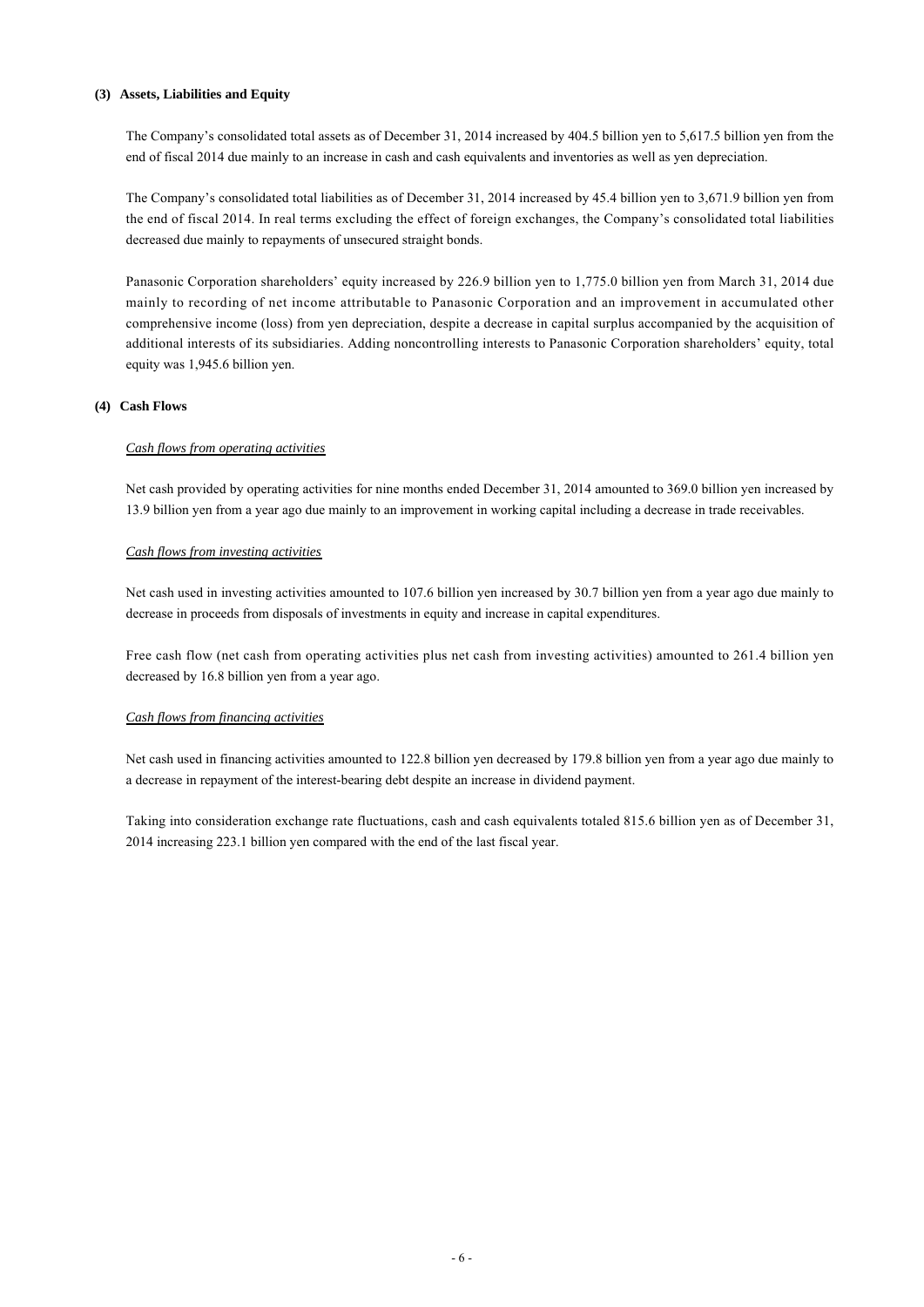### **(5) Research and Development**

Panasonic's R&D expenditures for the nine months ended December 31, 2014 totaled 344.6 billion yen, down 1% from a year ago. There were no significant changes in R&D activities for the period.

### **(6) Capital Investment**

Panasonic's capital investment (tangible assets) for the nine months ended December 31, 2014 totaled 150.7 billion yen, up 5% from a year ago.

#### **(7) Depreciation**

Panasonic's depreciation (tangible assets) for the nine months ended December 31, 2014 totaled 176.0 billion yen, down 16% from a year ago.

### **(8) Number of Employees**

Number of employees at the end of the third quarter of fiscal 2015 was 260,911, a decrease of 10,878, compared with the end of the fiscal 2014.

### **(9) New Accounting Pronouncements**

In May 2014, the FASB issued Accounting Standards Update (ASU) No. 2014-09, "Revenue from Contracts with Customers," which requires an entity to recognize the amount of revenue to which it expects to be entitled for the transfer of promised goods or services to customers. The ASU will replace most existing revenue recognition guidance in U.S. GAAP when it becomes effective. The new standard is effective for the Company on April, 2017. Early application is not permitted. The standard permits the use of either the retrospective or cumulative effect transition method. The Company is evaluating the effect that ASU 2014-09 will have on its consolidated financial statements and related disclosures. The Company has not yet selected a transition method nor has it determined the effect of the standard on its ongoing financial reporting.

#### **(10) Risk Factors**

There were no risks newly identified during the nine months ended December 31, 2014. During the nine months ended December 31, 2014, there were no significant changes with regard to the "Risk Factors" stated in the annual securities report of the prior fiscal year.

#### **(11) Other**

The Company resolved, at the Board of Directors meeting held on February 3, 2015, to make Panasonic a wholly-owning parent company and Panasonic Information Systems Co., Ltd. (PISC) a wholly-owned subsidiary by the way of share exchange. On the same date, the share exchange agreement was concluded between both companies. The share exchange is scheduled to be implemented after the approval at ordinary general meeting of PISC, which is planned to be held in June 2015. Shares of PISC are scheduled to be delisted as of July 29, 2015, which is prior to the effective date (August 1, 2015 (scheduled)) of the share exchange.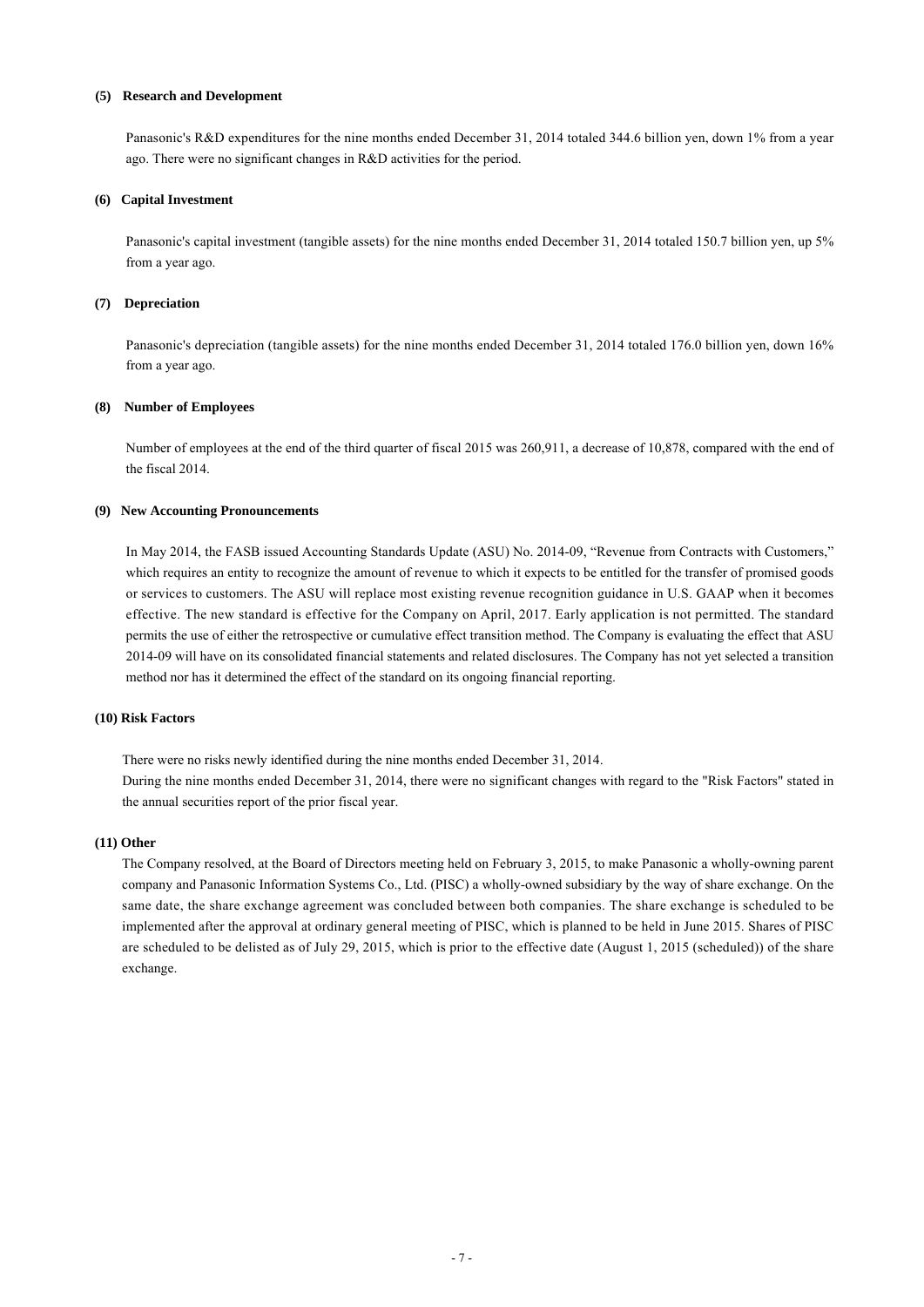# Ⅲ **Shares and Shareholders**

# **(1) Shares of Common Stock Issued as of December 31, 2014: 2,453,053,497 shares**

The common stock of the Company is listed on the Tokyo and Nagoya stock exchanges in Japan.

**(2) Amount of Common Stock (Stated Capital) as of December 31, 2014: 258,740 million yen**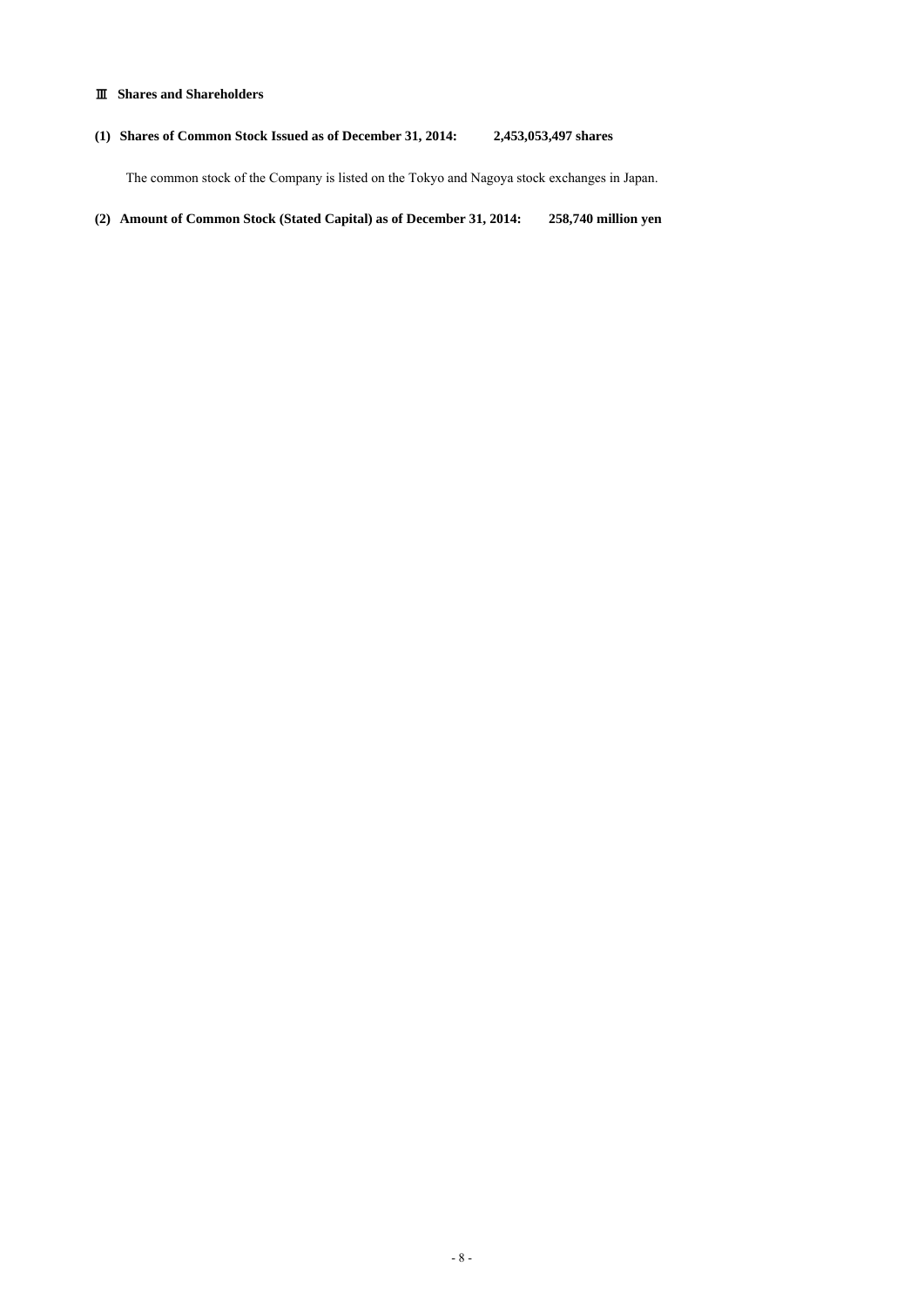# **CONTENTS**

# Ⅳ **Financial Statements**

Index of Consolidated Financial Statements of Panasonic Corporation and Subsidiaries:

# Page Consolidated Balance Sheets as of December 31 and March 31, 2014 ……………………………………………………… 10 Consolidated Statements of Income and Consolidated Statements of Comprehensive Income for the nine and three months ended December 31, 2014 and 2013………………………………………………………… 12 Consolidated Statements of Cash Flows for the nine months ended December 31, 2014 and 2013………………………… 14 Notes to Consolidated Financial Statements ………………………………………………………………………………… 16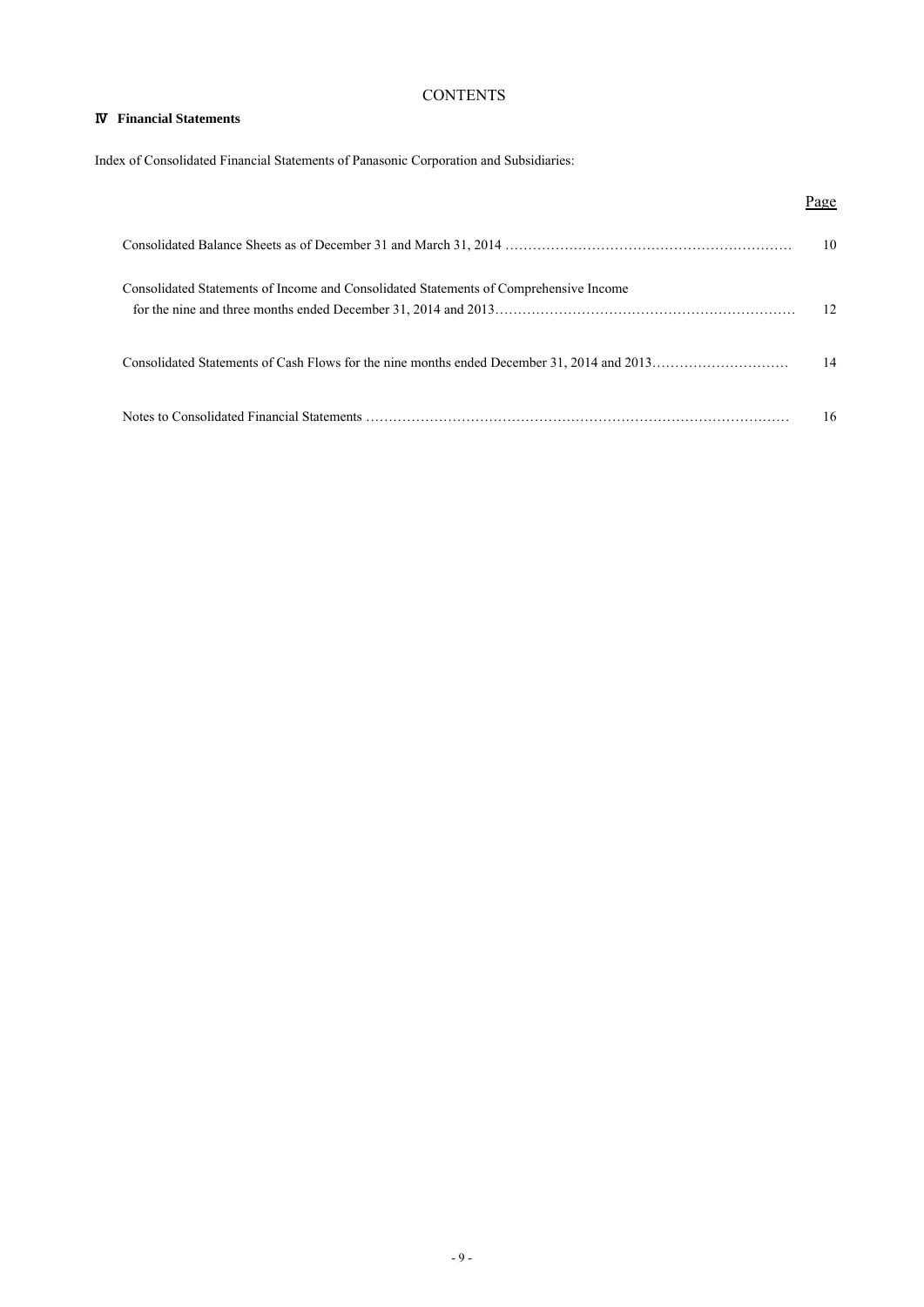# Consolidated Balance Sheets

# December 31 and March 31, 2014

|                                         | Yen (millions)    |                |  |
|-----------------------------------------|-------------------|----------------|--|
| Assets                                  | December 31, 2014 | March 31, 2014 |  |
| Current assets:                         |                   |                |  |
| Cash and cash equivalents               | 815,604           | 592,467        |  |
| Time deposits                           | 8,631             |                |  |
| Trade receivables:                      |                   |                |  |
| <b>Notes</b>                            | 90,501            | 73,458         |  |
| Accounts                                | 966,164           | 958,451        |  |
| Allowance for doubtful receivables      | (26, 582)         | (24, 476)      |  |
| Net trade receivables                   | 1,030,083         | 1,007,433      |  |
| Inventories (Note 2)                    | 844,941           | 750,681        |  |
| Other current assets                    | 373,495           | 303,411        |  |
| Total current assets                    | 3,072,754         | 2,653,992      |  |
| Investments and advances (Note 3)       | 295,641           | 271,804        |  |
| Property, plant and equipment (Note 5): |                   |                |  |
| Land                                    | 276,283           | 283,305        |  |
| <b>Buildings</b>                        | 1,428,910         | 1,453,550      |  |
| Machinery and equipment                 | 2,828,735         | 2,728,925      |  |
| Construction in progress                | 41,851            | 44,220         |  |
|                                         | 4,575,779         | 4,510,000      |  |
| Less accumulated depreciation           | 3,177,476         | 3,084,551      |  |
| Net property, plant and equipment       | 1,398,303         | 1,425,449      |  |
| Other assets (Note 1):                  |                   |                |  |
| Goodwill                                | 474,933           | 473,377        |  |
| Intangible assets (Note 5)              | 191,984           | 203,591        |  |
| Other assets                            | 183,928           | 184,781        |  |
| Total other assets                      | 850,845           | 861,749        |  |
|                                         | 5,617,543         | 5,212,994      |  |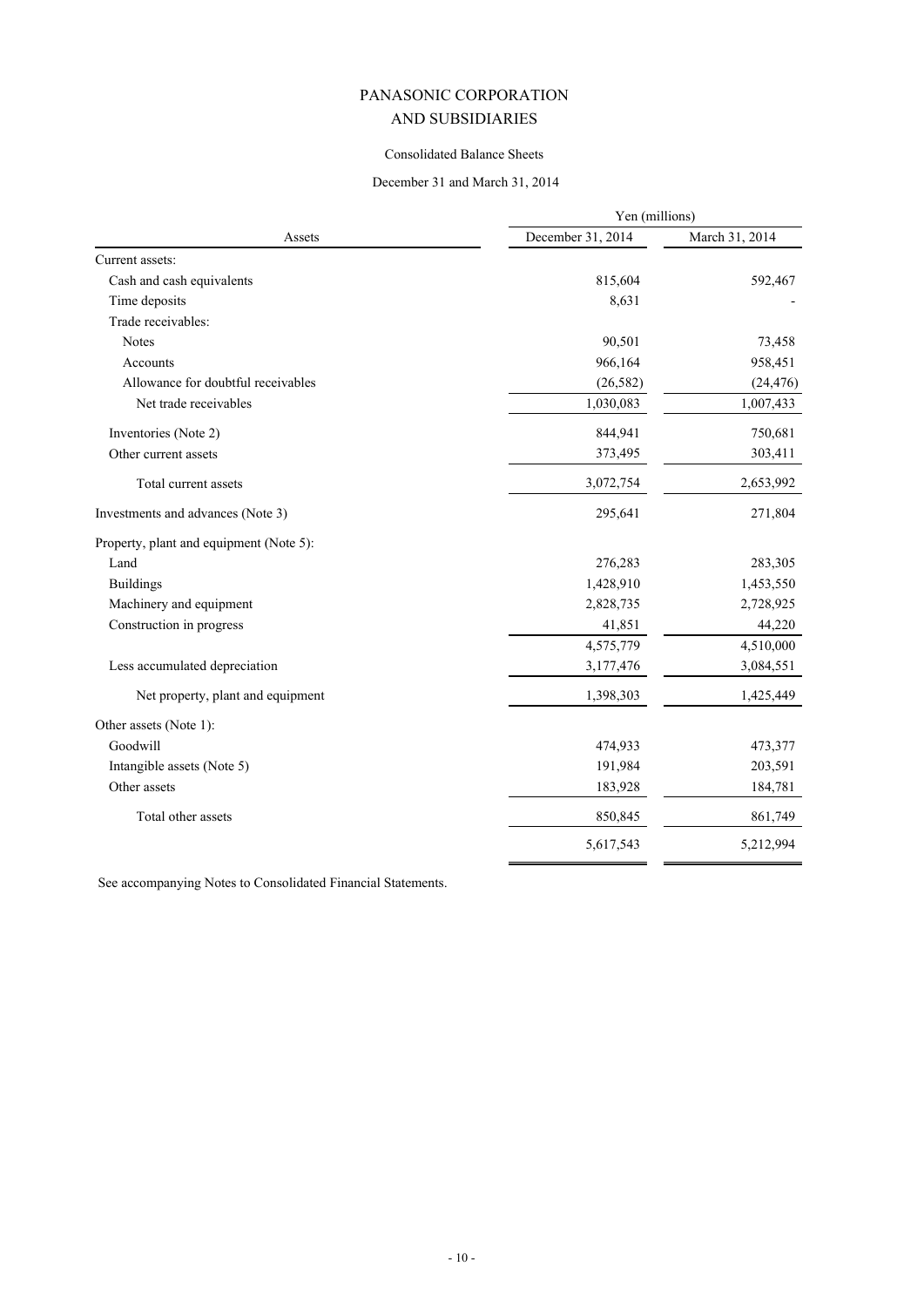# Consolidated Balance Sheets

# December 31 and March 31, 2014

|                                                                                          | Yen (millions)     |                      |
|------------------------------------------------------------------------------------------|--------------------|----------------------|
| Liabilities and Equity                                                                   | December 31, 2014  | March 31, 2014       |
| Current liabilities:                                                                     |                    |                      |
| Short-term debt, including current portion of<br>long-term debt                          | 67,479             | 84,738               |
| Trade payables:                                                                          |                    |                      |
| <b>Notes</b>                                                                             | 239,762            | 200,363              |
| Accounts                                                                                 | 753,603            | 736,652              |
| Total trade payables                                                                     | 993,365            | 937,015              |
| Accrued income taxes                                                                     | 46,627             | 40,454               |
| Accrued payroll                                                                          | 156,297            | 217,246              |
| Other accrued expenses                                                                   | 880,789            | 799,959              |
| Deposits and advances from customers                                                     | 95,727             | 75,520               |
| Employees' deposits                                                                      | 4,985              | 5,146                |
| Other current liabilities                                                                | 327,483            | 277,781              |
| Total current liabilities                                                                | 2,572,752          | 2,437,859            |
| Noncurrent liabilities:                                                                  |                    |                      |
| Long-term debt                                                                           | 515,157            | 557,374              |
| Retirement and severance benefits                                                        | 387,606            | 430,701              |
| Other liabilities                                                                        | 196,434            | 200,622              |
| Total noncurrent liabilities                                                             | 1,099,197          | 1,188,697            |
| Equity (Note 7):                                                                         |                    |                      |
| Panasonic Corporation shareholders' equity:                                              |                    |                      |
| Common stock:                                                                            |                    |                      |
| Authorized - 4,950,000,000 shares                                                        |                    |                      |
| - 2,453,053,497 shares<br>Issued<br>Capital surplus                                      | 258,740<br>985,540 | 258,740<br>1,109,501 |
| Retained earnings (Note 13)                                                              | 982,177            | 878,742              |
| Accumulated other comprehensive income (loss) (Note 8):                                  |                    |                      |
| Cumulative translation adjustments                                                       | 53,103             | (167,219)            |
| Unrealized holding gains of available-for-sale                                           |                    |                      |
| securities (Note 3)                                                                      | 14,262             | 6,027                |
| Unrealized gains (losses) of derivative instruments                                      | 1,128              | (237)                |
| Pension liability adjustments                                                            | (272, 735)         | (290, 270)           |
|                                                                                          | (204, 242)         | (451, 699)           |
| Treasury stock, at cost:<br>141,557,544 shares (141,496,296 shares as of March 31, 2014) | (247,210)          | (247, 132)           |
| Total Panasonic Corporation shareholders' equity                                         | 1,775,005          | 1,548,152            |
| Noncontrolling interests                                                                 | 170,589            | 38,286               |
| Total equity                                                                             | 1,945,594          | 1,586,438            |
| Commitments and contingent liabilities (Notes 4 and 11)                                  |                    |                      |
|                                                                                          |                    |                      |
|                                                                                          | 5,617,543          | 5,212,994            |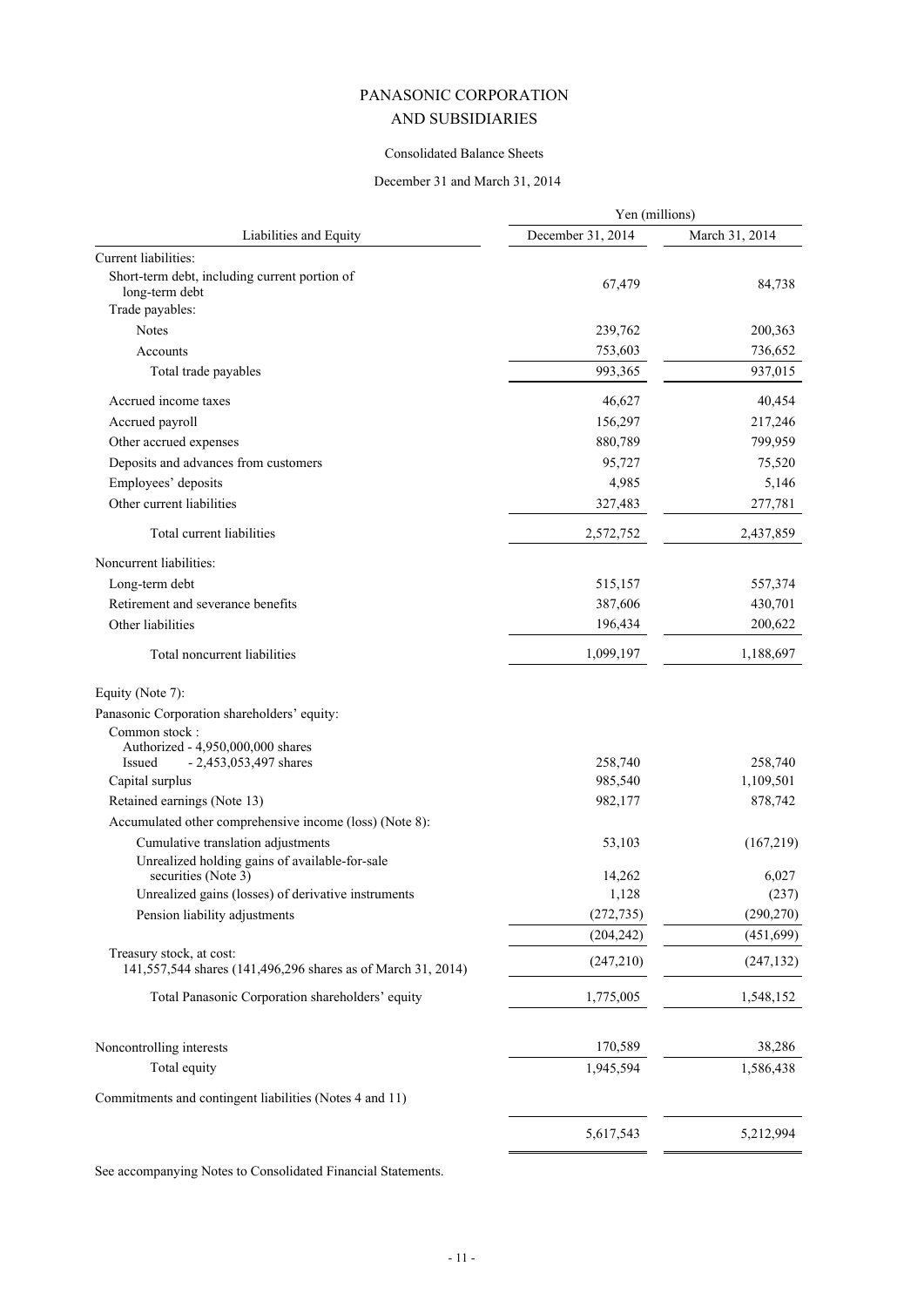# Consolidated Statements of Income and Consolidated Statements of Comprehensive Income

# Nine months ended December 31, 2014 and 2013

# Consolidated Statements of Income

|                                                                                    | Yen (millions)<br>Nine months ended December 31 |               |
|------------------------------------------------------------------------------------|-------------------------------------------------|---------------|
|                                                                                    |                                                 |               |
|                                                                                    | 2014                                            | 2013          |
| Revenues, costs and expenses:                                                      |                                                 |               |
| Net sales                                                                          | 5,719,333                                       | 5,679,811     |
| Cost of sales (Note 8)                                                             | (4,112,807)                                     | (4, 135, 250) |
| Selling, general and administrative expenses                                       | (1,316,253)                                     | (1, 281, 385) |
| Interest income                                                                    | 10,190                                          | 7,492         |
| Dividends received                                                                 | 1,411                                           | 1,948         |
| Other income (Notes 8 and 9)                                                       | 33,245                                          | 133,518       |
| Interest expense                                                                   | (13,741)                                        | (16, 374)     |
| Impairment losses of long-lived assets (Note 5)                                    | (7,248)                                         | (32,176)      |
| Other deductions (Notes 8 and 9)                                                   | (106, 067)                                      | (50, 547)     |
| Income before income taxes (Note 9)                                                | 208,063                                         | 307,037       |
| Provision for income taxes                                                         | 60,388                                          | 61,704        |
| Equity in earnings of associated companies                                         | 7,988                                           | 5,300         |
| Net income                                                                         | 155,663                                         | 250,633       |
| Less net income attributable to noncontrolling interests                           | 15,243                                          | 7,619         |
| Net income attributable to Panasonic Corporation (Note 7)                          | 140,420                                         | 243,014       |
|                                                                                    | Yen                                             |               |
| Net income per share attributable to Panasonic Corporation<br>common shareholders: |                                                 |               |
| <b>Basic</b>                                                                       | 60.75                                           | 105.13        |
| Diluted                                                                            | 60.74                                           |               |

# Consolidated Statements of Comprehensive Income

|                                                               | Yen (millions)                |           |
|---------------------------------------------------------------|-------------------------------|-----------|
|                                                               | Nine months ended December 31 |           |
|                                                               | 2014                          | 2013      |
| Net income                                                    | 155,663                       | 250,633   |
| Other comprehensive income (loss), net of tax (Note 8)        |                               |           |
| Translation adjustments                                       | 234,665                       | 172,967   |
| Unrealized holding gains of available-for-sale securities     | 8,255                         | 3,500     |
| Unrealized holding gains of derivative instruments            | 1,346                         | 3,057     |
| Pension liability adjustments                                 | 17,357                        | (27, 131) |
|                                                               | 261,623                       | 152,393   |
| Comprehensive income (Note 7)                                 | 417,286                       | 403,026   |
| Comprehensive income attributable to noncontrolling interests | 29,409                        | 17,943    |
| Comprehensive income attributable to Panasonic Corporation    | 387,877                       | 385,083   |
|                                                               |                               |           |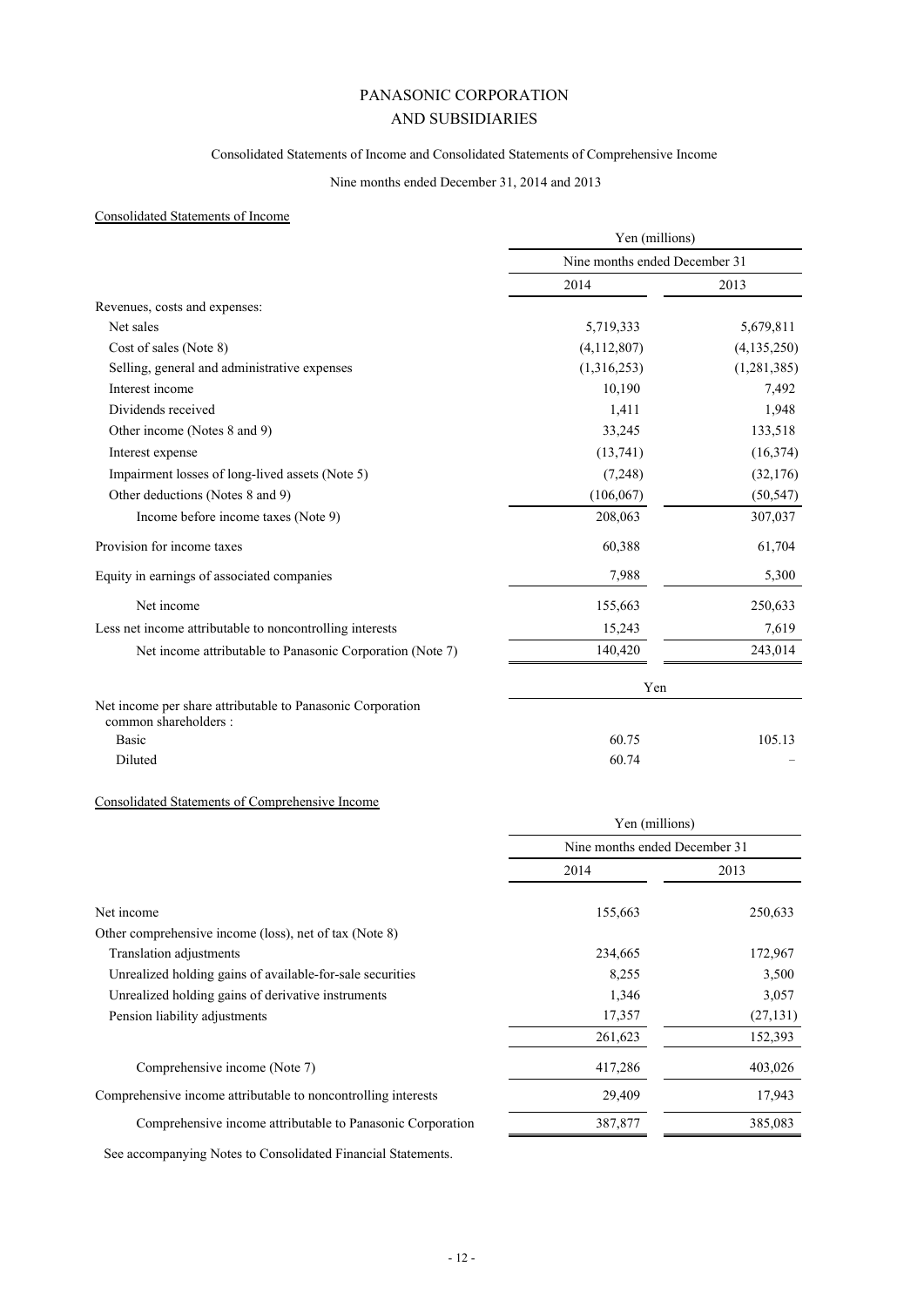# Consolidated Statements of Income and Consolidated Statements of Comprehensive Income

# Three months ended December 31, 2014 and 2013

# Consolidated Statements of Income

|                                                                                     | Yen (millions)<br>Three months ended December 31 |             |
|-------------------------------------------------------------------------------------|--------------------------------------------------|-------------|
|                                                                                     |                                                  |             |
|                                                                                     | 2014                                             | 2013        |
| Revenues, costs and expenses:                                                       |                                                  |             |
| Net sales                                                                           | 1,996,450                                        | 1,973,491   |
| Cost of sales (Note 8)                                                              | (1,429,487)                                      | (1,415,814) |
| Selling, general and administrative expenses                                        | (453, 669)                                       | (441,090)   |
| Interest income                                                                     | 3,960                                            | 2,661       |
| Dividends received                                                                  | 175                                              | 438         |
| Other income (Notes 8 and 9)                                                        | 15,620                                           | 25,443      |
| Interest expense                                                                    | (4,320)                                          | (4,490)     |
| Impairment losses of long-lived assets (Note 5)                                     | (3,643)                                          | (26, 011)   |
| Other deductions (Notes 8 and 9)                                                    | (38, 925)                                        | (14,996)    |
| Income before income taxes                                                          | 86,161                                           | 99,632      |
| Provision for income taxes                                                          | 23,477                                           | 24,378      |
| Equity in earnings of associated companies                                          | 2,850                                            | 2,204       |
| Net income                                                                          | 65,534                                           | 77,458      |
| Less net income attributable to noncontrolling interests                            | 6,047                                            | 3,778       |
| Net income attributable to Panasonic Corporation                                    | 59,487                                           | 73,680      |
|                                                                                     | Yen                                              |             |
| Net income per share attributable to Panasonic Corporation<br>common shareholders : |                                                  |             |
| <b>Basic</b>                                                                        | 25.74                                            | 31.87       |
| Diluted                                                                             | 25.73                                            |             |

# Consolidated Statements of Comprehensive Income

|                                                                    |                                | Yen (millions) |  |
|--------------------------------------------------------------------|--------------------------------|----------------|--|
|                                                                    | Three months ended December 31 |                |  |
|                                                                    | 2014                           | 2013           |  |
| Net income                                                         | 65,534                         | 77,458         |  |
| Other comprehensive income (loss), net of tax (Note 8)             |                                |                |  |
| Translation adjustments                                            | 149,262                        | 117,962        |  |
| Unrealized holding gains (losses) of available-for-sale securities | 674                            | (9,021)        |  |
| Unrealized holding gains (losses) of derivative instruments        | (104)                          | 1,025          |  |
| Pension liability adjustments                                      | 4,159                          | 3,943          |  |
|                                                                    | 153,991                        | 113,909        |  |
| Comprehensive income                                               | 219,525                        | 191,367        |  |
| Comprehensive income attributable to noncontrolling interests      | 15,323                         | 10,075         |  |
| Comprehensive income attributable to Panasonic Corporation         | 204,202                        | 181,292        |  |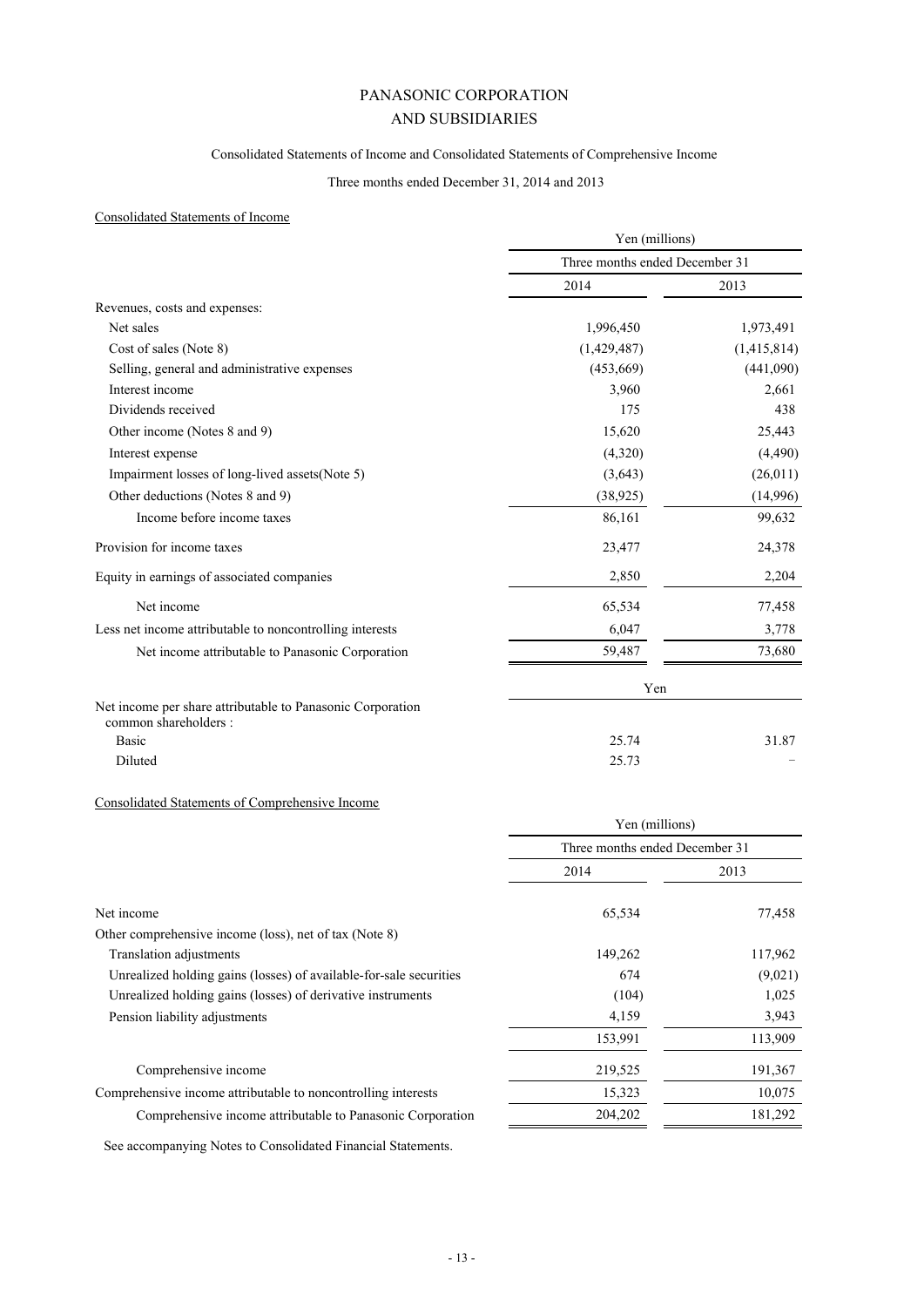# Consolidated Statements of Cash Flows

# Nine months ended December 31, 2014 and 2013

|                                                                                      | Yen (millions)                |             |
|--------------------------------------------------------------------------------------|-------------------------------|-------------|
|                                                                                      | Nine months ended December 31 |             |
|                                                                                      | 2014                          | 2013        |
| Cash flows from operating activities:                                                |                               |             |
| Net income                                                                           | 155,663                       | 250,633     |
| Adjustments to reconcile net income to net cash<br>provided by operating activities: |                               |             |
| Depreciation and amortization                                                        | 209,748                       | 249,724     |
| Net gain on sale of investments                                                      | (7, 420)                      | (25, 559)   |
| Provision for doubtful receivables                                                   | 2,403                         | 4,131       |
| Deferred income taxes                                                                | (9,029)                       | (2,553)     |
| Write-down of investment securities (Note 9)                                         | 36                            | 45          |
| Impairment losses on long-lived assets (Note 5)                                      | 7,248                         | 32,176      |
| Cash effects of changes in:                                                          |                               |             |
| Trade receivables                                                                    | 45,802                        | (17, 346)   |
| Inventories                                                                          | (60, 441)                     | (20, 146)   |
| Other current assets                                                                 | 2,171                         | 14,204      |
| Trade payables                                                                       | 22,581                        | 15,908      |
| Accrued income taxes                                                                 | 285                           | 10,995      |
| Accrued expenses and other current liabilities                                       | 12,129                        | (46, 724)   |
| Retirement and severance benefits                                                    | (28, 694)                     | (124, 628)  |
| Deposits and advances from customers                                                 | 18,501                        | 15,934      |
| Other, net                                                                           | (1, 975)                      | (1,639)     |
| Net cash provided by operating activities                                            | 369,008                       | 355,155     |
| Cash flows from investing activities:                                                |                               |             |
| Proceeds from disposition of investments and advances                                | 41,390                        | 57,207      |
| Increase in investments and advances                                                 | (6, 363)                      | (6, 431)    |
| Capital expenditures                                                                 | (156, 049)                    | (141, 911)  |
| Proceeds from disposals of property, plant and equipment                             | 25,796                        | 27,660      |
| Increase (decrease) in time deposits, net                                            | (8, 631)                      | 1,674       |
| Proceeds from sales of consolidated subsidiaries                                     | 21,589                        |             |
| Other, net                                                                           | (25, 369)                     | (15, 163)   |
| Net cash used in investing activities                                                | (107, 637)                    | (76, 964)   |
|                                                                                      |                               | (Continued) |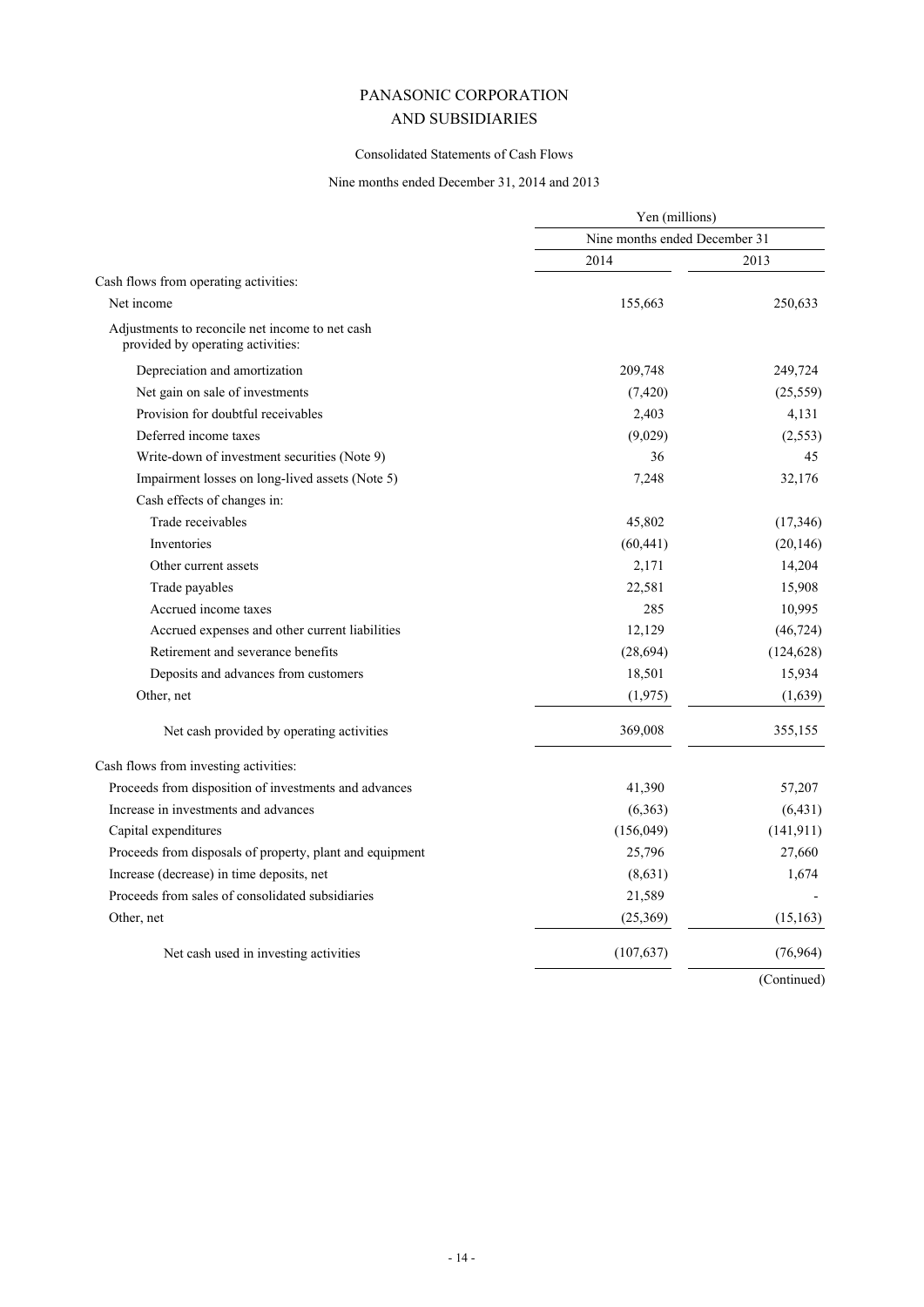# Consolidated Statements of Cash Flows

# Nine months ended December 31, 2014 and 2013

|                                                                          | Yen (millions)                |            |
|--------------------------------------------------------------------------|-------------------------------|------------|
|                                                                          | Nine months ended December 31 |            |
|                                                                          | 2014                          | 2013       |
| Cash flows from financing activities:                                    |                               |            |
| Decrease in short-term debt with maturities of three months or less, net | (23, 474)                     | (139,089)  |
| Proceeds from short-term debt with maturities longer than three months   | 14,657                        | 11,350     |
| Repayments of short-term debt with maturities longer than three months   | (14, 778)                     | (26,767)   |
| Repayments of long-term debt                                             | (41, 457)                     | (125, 487) |
| Dividends paid to Panasonic Corporation shareholders (Notes 7 and 13)    | (36,984)                      | (11, 558)  |
| Dividends paid to noncontrolling interests (Note 7)                      | (17, 784)                     | (10,093)   |
| Repurchase of common stock (Note 7)                                      | (85)                          | (73)       |
| Sale of treasury stock (Note 7)                                          | 6                             | 5          |
| Purchase of noncontrolling interests (Note 7)                            | (2,812)                       | (579)      |
| Other, net                                                               | (87)                          | (333)      |
| Net cash used in financing activities                                    | (122, 798)                    | (302, 624) |
| Effect of exchange rate changes on cash and cash equivalents             | 84,564                        | 48,301     |
| Net increase (decrease) in cash and cash equivalents                     | 223,137                       | 23,868     |
| Cash and cash equivalents at beginning of period                         | 592,467                       | 496,283    |
| Cash and cash equivalents at end of period                               | 815,604                       | 520,151    |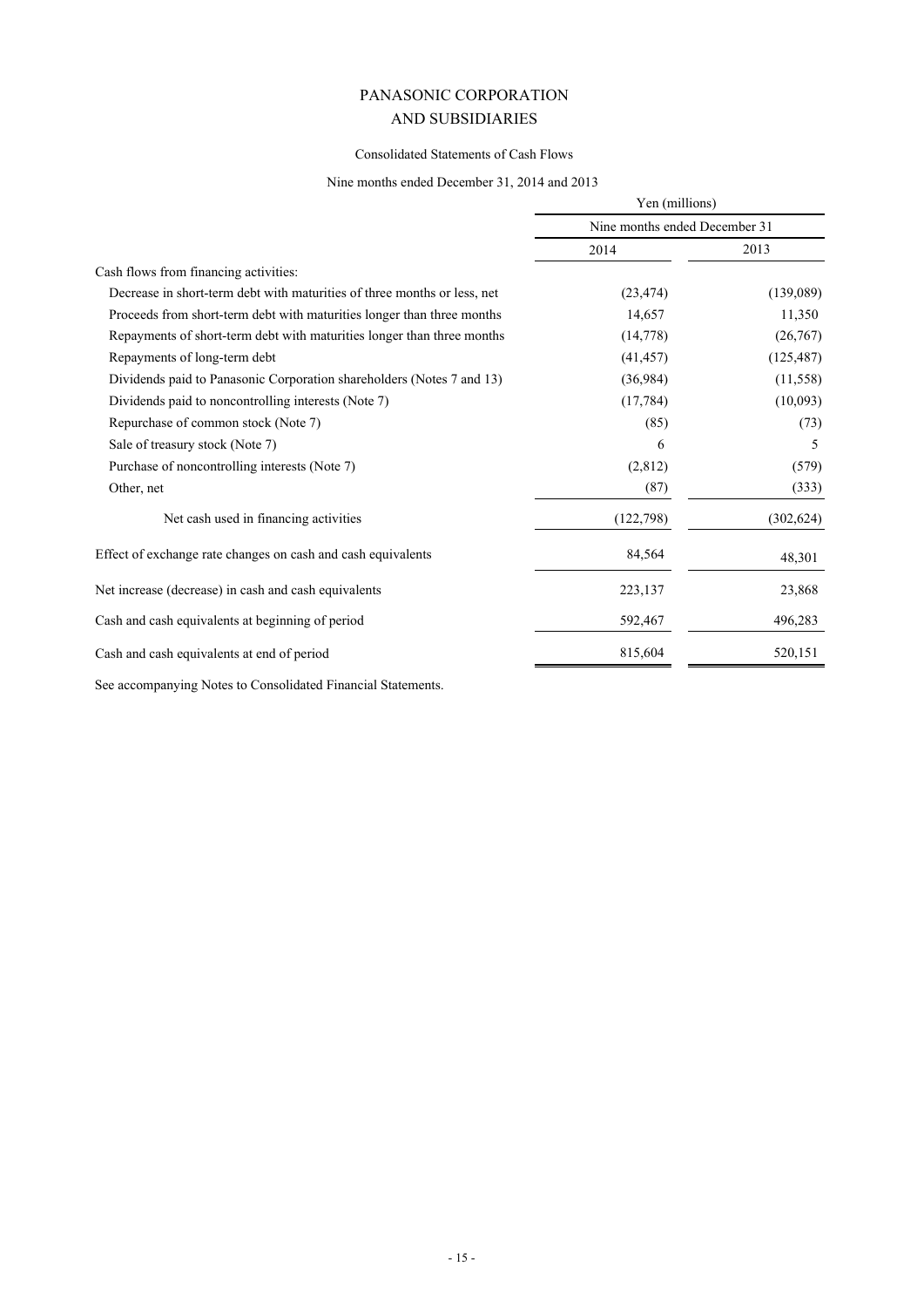#### Notes to Consolidated Financial Statements

### (1) Summary of Significant Accounting Policies

#### (a) **Basis of Presentation of Consolidated Financial Statements**

The Company and its domestic subsidiaries maintain their books of account in conformity with financial accounting standards of Japan, and its foreign subsidiaries in conformity with those of the countries of their domicile.

The consolidated financial statements presented herein have been prepared in a manner that reflects adjustments which are necessary to conform with U.S. generally accepted accounting principles (U.S. GAAP).

### (b) **Principles of Consolidation**

The consolidated financial statements include the accounts of the Company and its majority-owned, controlled subsidiaries. The Company also consolidates entities in which controlling interest exists through variable interests in accordance with the provisions of Financial Accounting Standards Board (FASB) Accounting Standards Codification (ASC) 810, "Consolidation." All significant intercompany balances and transactions have been eliminated on consolidation.

The equity method is used to account for investments in associated companies in which the Company exerts significant influence, generally having a 20% to 50% voting interest, and corporate joint ventures. These investments are included in "Investments and advances" in the consolidated balance sheets.

The Company has 472 consolidated subsidiaries and 92 associated companies under equity method as of December 31, 2014.

As the fair value of the consideration paid and the noncontrolling interests were settled and the evaluation of the fair values of the assets acquired and liabilities assumed was completed during the period ended June 30, 2014, the Company adjusted the provisional amounts at the acquisition date in accordance with the provisions of ASC 805, "Business Combinations." and discloses the revised amounts in Note 14. Furthermore, significant revision was reflected to the prior year's financial statement and as a result, "Goodwill" increased by 12,186 million yen and "Intangible assets" and "Other assets" decreased by 10,287 million yen and 1,899 million yen, respectively, on the consolidated balance sheet as of March 31, 2014.

The Company accounts for the benefit pension plans and the lump-sum payment plans in accordance with the provisions of ASC 715, "Compensation-Retirement Benefits." In accordance with the provisions, funded status of benefit pension plans (that is the balance of plan assets and benefit obligations) are recognized on the consolidated balance sheets and pension liability adjustments, net of tax, are recorded in the "Accumulated Other Comprehensive Income (Loss)." Actuarial net gains and losses in excess of the corridor (10% of benefit obligations or fair value of plan assets, whichever is greater) are amortized over the average remaining service period of employees, except the plan described as follows.

The Company and certain domestic subsidiaries made a transition from the defined benefit pension plan to the defined contribution pension plan, effective from July 1, 2013. Net actuarial gains and losses to the defined benefit pension plan in excess of the corridor are amortized over the average remaining life expectancy of plan participants. The effect of this decision for the nine months ended December 31, 2013 is described in Note 9.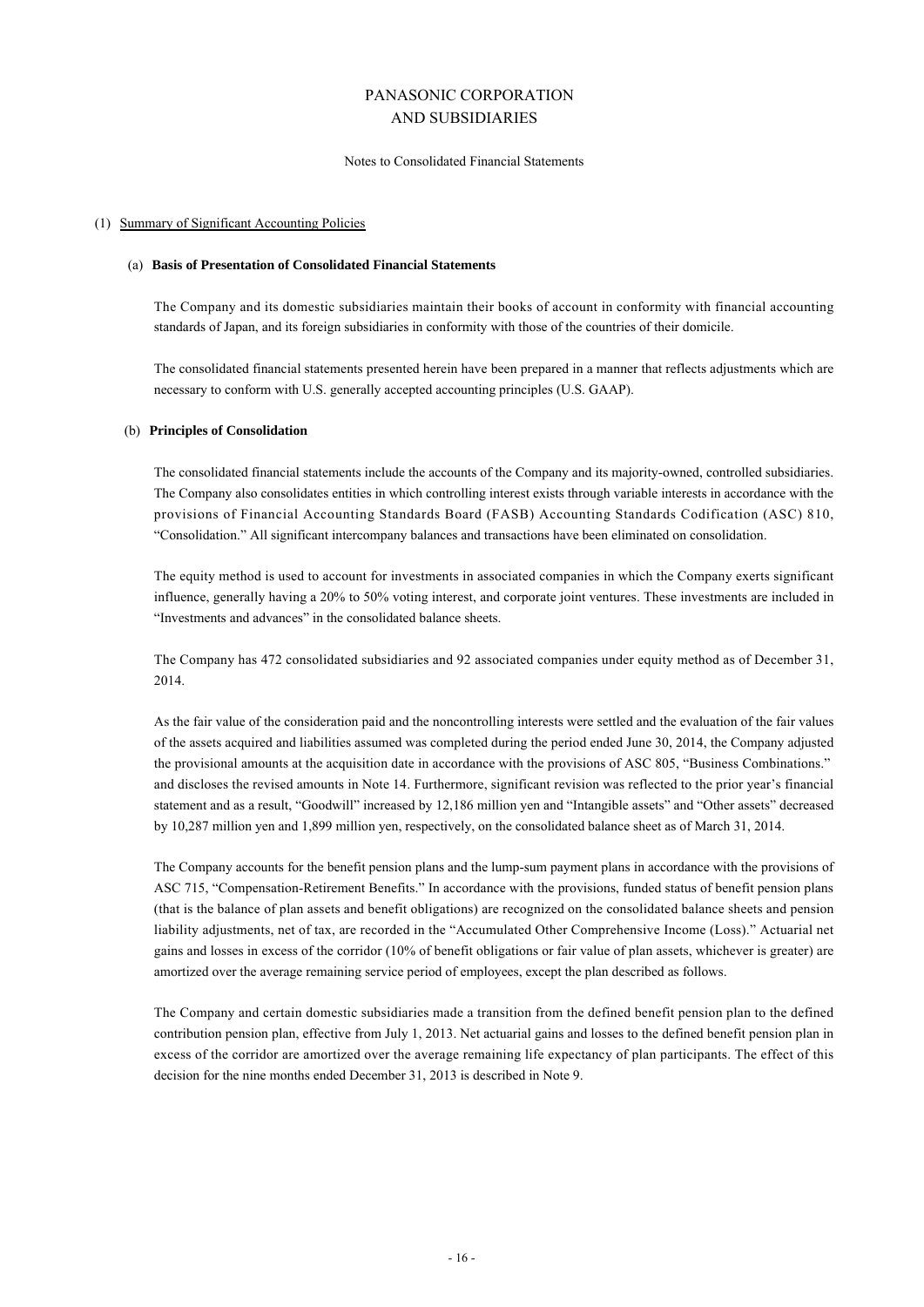### (c) **Description of Business**

Panasonic Corporation (hereinafter, the "Company," including consolidated subsidiaries, unless the context otherwise requires) is one of the world's leading producers of electronic and electric products. The Company currently offers a comprehensive range of products, systems and components for consumer, business and industrial use based on sophisticated electronics and precision technology, expanding to building materials and equipments, and housing business.

Sales by segment for the nine months ended December 31, 2014 were as follows: Appliances—23%, Eco Solutions— 21%, AVC Networks—14%, Automotive & Industrial Systems—35% and Other—7%. A sales breakdown by geographical market was as follows: Japan—47%, North and South America—16%, Europe—9%, and Asia and Others—28%.

Sales by segment for the three months ended December 31, 2014 were as follows: Appliances—23%, Eco Solutions— 21%, AVC Networks—15%, Automotive & Industrial Systems—34% and Other—7%. A sales breakdown by geographical market was as follows: Japan—47%, North and South America—17%, Europe—10%, and Asia and Others—26%.

The Company is not dependent on a single supplier and has no significant difficulty in obtaining raw materials from suppliers.

### (d) **Use of Estimates**

financial statements.

The preparation of consolidated financial statements requires management to make estimates and assumptions that affect the reported amounts of assets and liabilities and disclosure of contingent assets and liabilities at the date of the consolidated financial statements, and the reported amounts of revenues and expenses during the reporting period. Actual results could differ from those estimates. Significant estimates and assumptions are reflected in valuation and disclosure of revenue recognition, allowance for doubtful receivables, valuation of inventories, impairment of long-lived assets, impairment of goodwill, environmental liabilities, valuation of deferred tax assets, uncertain tax positions, employee retirement and severance benefit plans and assets acquired and liabilities assumed in business combinations. Management evaluated the subsequent events through February 12, 2015, the issue date of the Company's consolidated

#### (e) **Adoption of New Accounting Pronouncements**

On April 1, 2014, the Company adopted Accounting Standards Update (ASU) 2013-05, "Parent's Accounting for the Cumulative Translation Adjustment upon Derecognition of Certain Subsidiaries or Groups of Assets within a Foreign Entity or of an Investment in a Foreign Entity." ASU 2013-05, which amends ASC830, "Foreign Currency Matters," requires a cumulative translation adjustment, to be released into net income when an entity ceases to have a controlling financial interest in a subsidiary or group of assets within a consolidated foreign entity and the sale or transfer results in the complete or substantially completely liquidation of the foreign entity. This adoption of ASU 2013-05 is not expected to have a material effect on the Company's consolidated financial statements.

On April 1, 2014, the Company adopted ASU 2013-11, "Presentation of an Unrecognized Tax Benefit When a Net Operating Loss Carryforward, a Similar Tax Loss, or a Tax Credit Carryforward Exists." ASU 2013-11 requires an unrecognized tax benefit, to be presented in the financial statements as a reduction to a deferred tax asset for a net operating loss carryforward for tax purposes, a similar tax loss, or a tax credit carryforward. This adoption of ASU 2013-11 is not expected to have a material effect on the Company's consolidated financial statements.

## (f) **Reclassifications**

Certain reclassifications have been made to the prior years' consolidated financial statements in order to conform with the presentation used for fiscal 2015.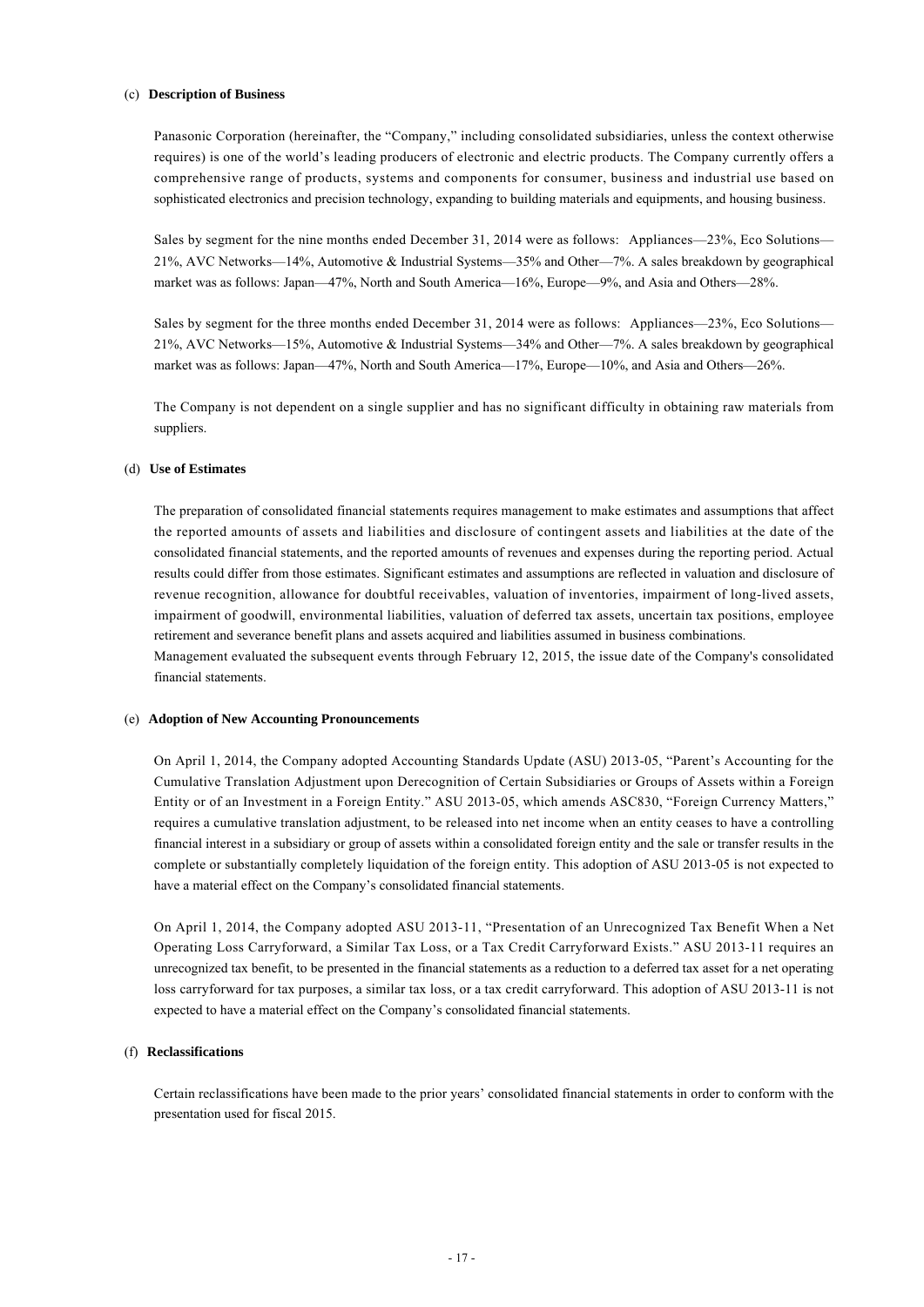# (2) Inventories

Inventories at December 31 and March 31, 2014 are summarized as follows:

|                 | Yen (millions)    |                |
|-----------------|-------------------|----------------|
|                 | December 31, 2014 | March 31, 2014 |
| Finished goods  | 510,463           | 449,820        |
| Work in process | 150,856           | 128,323        |
| Raw materials   | 183,622           | 172,538        |
|                 | 844,941           | 750,681        |

# (3) Investments in Securities

In accordance with ASC 320, "Investments—Debt and Equity Securities," the Company classifies its existing marketable equity securities other than investments in associated companies and all debt securities as available-for-sale.

The cost, fair value and net unrealized holding gains (losses) of available-for-sale securities included in investments and advances at December 31 and March 31, 2014 are as follows:

|                                |                   | Yen (millions) |                                 |
|--------------------------------|-------------------|----------------|---------------------------------|
|                                | December 31, 2014 |                |                                 |
|                                | Cost              | Fair value     | Net unrealized<br>holding gains |
| Investments and advances:      |                   |                |                                 |
| Equity securities              | 21,167            | 78,902         | 57,735                          |
| Corporate and government bonds | 1,655             | 1,675          | 20                              |
| Other debt securities          | 17                | 17             |                                 |
|                                | 22,839            | 80,594         | 57,755                          |
|                                |                   | Yen (millions) |                                 |
|                                |                   | March 31, 2014 |                                 |
|                                | Cost              | Fair value     | Net unrealized<br>holding gains |
| Investments and advances:      |                   |                |                                 |
| Equity securities              | 18,825            | 63,101         | 44,276                          |
| Corporate and government bonds | 1,674             | 1,694          | 20                              |
| Other debt securities          | 16                | 16             |                                 |
|                                | 20,515            | 64,811         | 44,296                          |

The carrying amounts of the Company's cost method investments totaled 20,625 million yen and 20,677 million yen at December 31 and March 31, 2014, respectively.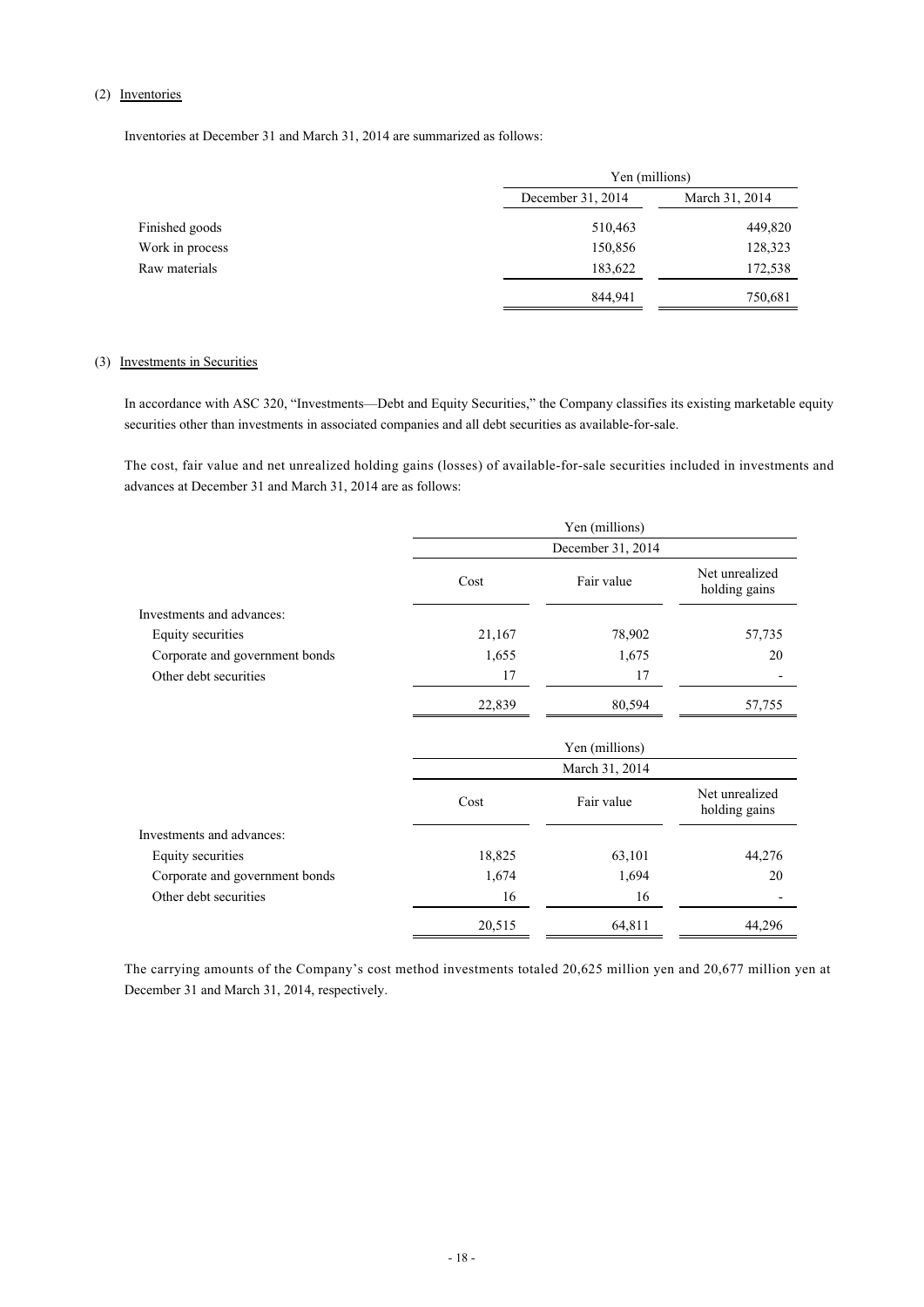# (4) Leases

The Company has operating leases for certain land, buildings, machinery and equipment, and finite-lived intangible assets. Future minimum lease payments under operating leases at December 31, 2014 are as follows:

|                                  | Yen (millions) |
|----------------------------------|----------------|
| Due within 1 year                | 28,693         |
| Due after 1 year within 2 years  | 14,187         |
| Due after 2 years within 3 years | 6,734          |
| Due after 3 years within 4 years | 5,445          |
| Due after 4 years within 5 years | 4,422          |
| Thereafter                       | 13,254         |
| Total minimum lease payments     | 72,735         |

# (5) Long-Lived Assets

The Company periodically reviews the recorded value of its long-lived assets to determine if the future cash flows to be derived from these assets will be sufficient to recover the remaining recorded asset values. Impairment losses are not charged to segment profit. The disclosure below has been modified to reflect the revised segments.

The Company recognized impairment losses in the aggregate of 7,248 million yen of long-lived assets for the nine months ended December 31, 2014. 2,036 million yen, 3,505 million yen and 897 million yen of impairment losses for the nine months ended December 31, 2014 were related to "AVC Networks," "Automotive & Industrial Systems," and "Other" segment, respectively. The Company recognized impairment losses in the aggregate of 3,643 million yen of long-lived assets for the three months ended December 31, 2014. 2,668 million yen of impairment losses for the three months ended December 31, 2014 was related to "Automotive & Industrial Systems" segment.

The Company recognized impairment losses in the aggregate of 32,176 million yen of long-lived assets for the nine months ended December 31, 2013. 5,849 million yen, 1,346 million yen and 22,845 million yen of impairment losses for the nine months ended December 31, 2013 were related to "Eco Solutions," "AVC Networks" and "Automotive & Industrial Systems" segment, respectively. The Company recognized impairment losses in the aggregate of 26,011 million yen of long-lived assets for the three months ended December 31, 2013. 2,233 million yen and 22,172 million yen of impairment losses for the three months ended December 31, 2013 were related to "Eco Solutions" and "Automotive & Industrial Systems" segment, respectively.

The Company recorded impairment losses for certain machinery of domestic and foreign manufacturing facilities related to resin -based multi-layer printed circuit board business, and thin and high density interposer business among the printed circuit board business in "Automotive & Industrial Systems" segment for the three months ended December 31, 2013. As a result of the decision to discontinue these businesses, the Company estimated that the carrying amounts would not be recoverable through future cash flows. The fair value of machinery was mainly determined through an appraisal based on the repurchase cost.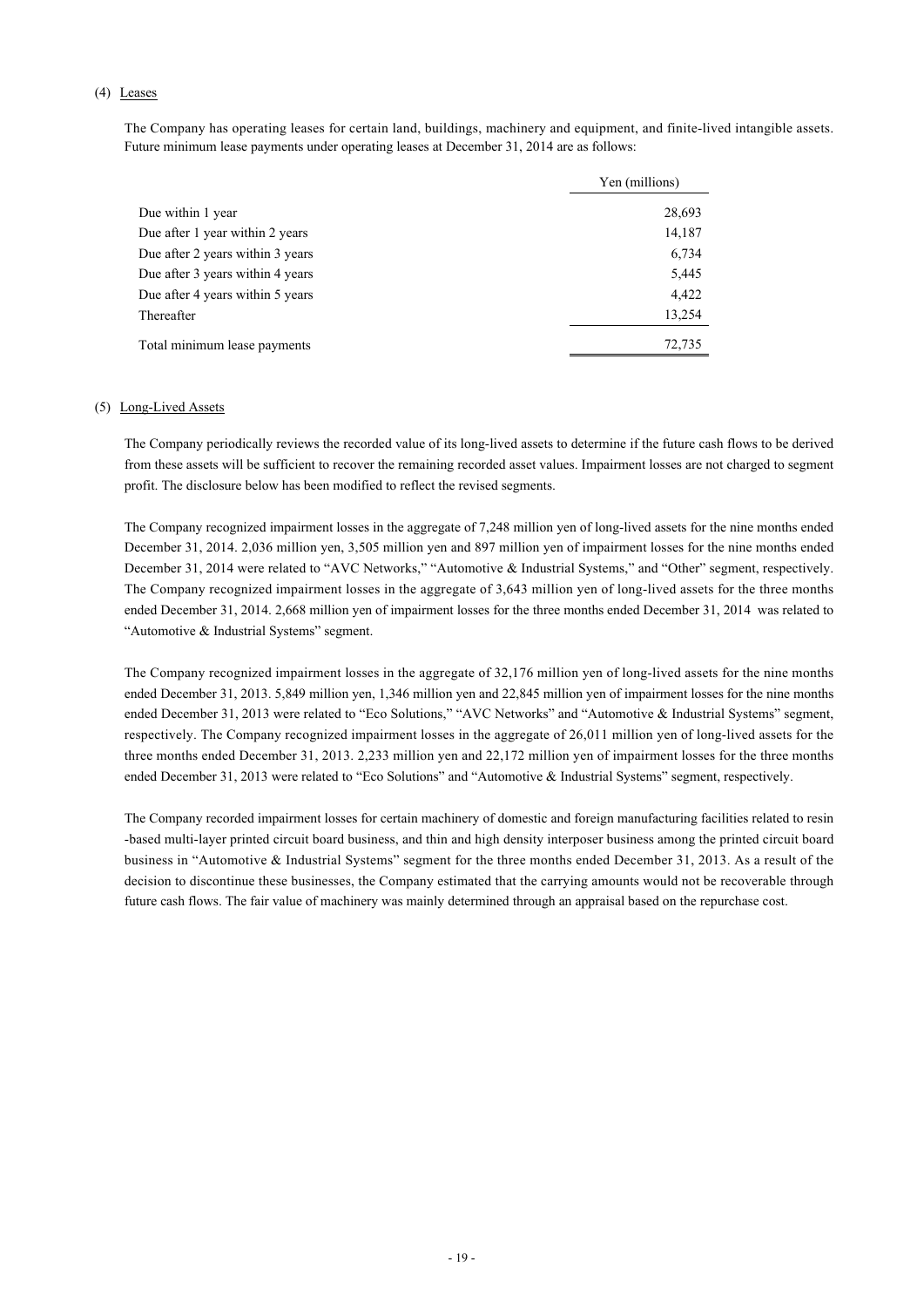# (6) Per Share Information

# Panasonic Corporation Shareholders' Equity per Share

Panasonic Corporation shareholders' equity per share as of December 31 and March 31, 2014 are as follows:

|                                                      | Yen                                 |        |  |
|------------------------------------------------------|-------------------------------------|--------|--|
|                                                      | March 31, 2014<br>December 31, 2014 |        |  |
|                                                      |                                     |        |  |
| Panasonic Corporation shareholders' equity per share | 767.90                              | 669.74 |  |

# Net Income Attributable to Panasonic Corporation Common Shareholders per Share

A reconciliation of the numerators and denominators of the basic and diluted net income attributable to Panasonic Corporation common shareholders per share computation for the nine months ended December 31, 2014 and 2013 are as follows:

|                                                                                    | Yen (millions)                |               |  |
|------------------------------------------------------------------------------------|-------------------------------|---------------|--|
|                                                                                    | Nine months ended December 31 |               |  |
|                                                                                    | 2014                          | 2013          |  |
| Net income attributable to Panasonic Corporation common<br>shareholders            | 140,420                       | 243,014       |  |
|                                                                                    | Number of shares              |               |  |
|                                                                                    | Nine months ended December 31 |               |  |
|                                                                                    | 2014                          | 2013          |  |
| Average common shares outstanding                                                  | 2,311,530,788                 | 2,311,634,016 |  |
| Dilutive effect:<br>Stock options                                                  | 115,915                       |               |  |
| Diluted common shares outstanding                                                  | 2,311,646,703                 | 2,311,634,016 |  |
|                                                                                    | Yen                           |               |  |
|                                                                                    | Nine months ended December 31 |               |  |
|                                                                                    | 2014                          | 2013          |  |
| Net income attributable to Panasonic Corporation<br>common shareholders per share: |                               |               |  |
| <b>Basic</b>                                                                       | 60.75                         | 105.13        |  |
| Diluted                                                                            | 60.74                         |               |  |

Diluted net income attributable to Panasonic Corporation common shareholders per share for the nine months ended December 31, 2013 has been omitted because the Company did not have potentially dilutive common shares that were outstanding for the period.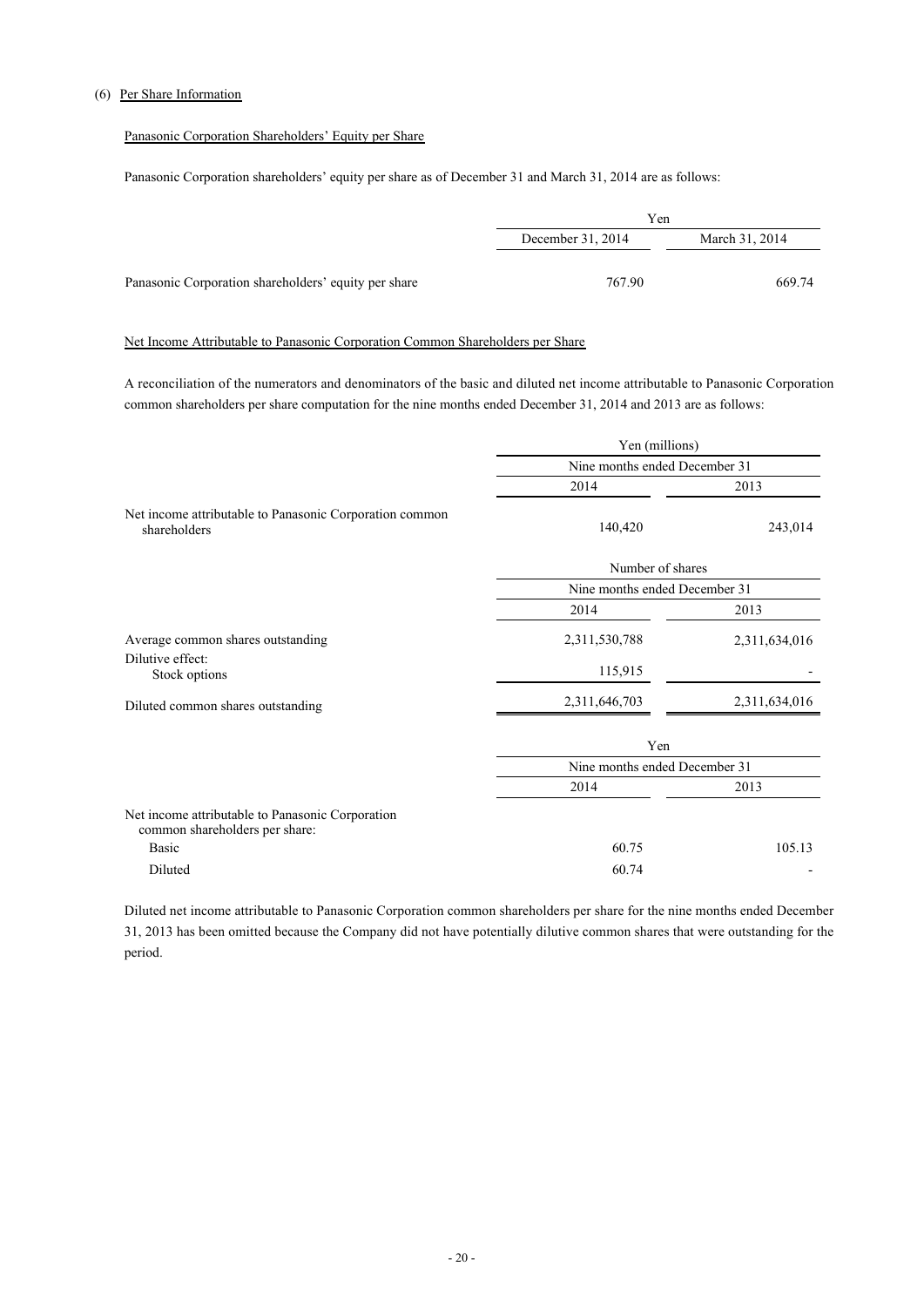A reconciliation of the numerators and denominators of the basic and diluted net income attributable to Panasonic Corporation common shareholders per share computation for the three months ended December 31, 2014 and 2013 are as follows:

|                                                                                    | Yen (millions)                 |               |  |
|------------------------------------------------------------------------------------|--------------------------------|---------------|--|
|                                                                                    | Three months ended December 31 |               |  |
|                                                                                    | 2014                           | 2013          |  |
| Net income attributable to Panasonic Corporation common<br>shareholders            | 59,487                         | 73,680        |  |
|                                                                                    | Number of shares               |               |  |
|                                                                                    | Three months ended December 31 |               |  |
|                                                                                    | 2014                           | 2013          |  |
| Average common shares outstanding                                                  | 2,311,510,677                  | 2,311,615,720 |  |
| Dilutive effect:<br>Stock options                                                  | 208,653                        |               |  |
| Diluted common shares outstanding                                                  | 2,311,719,330                  | 2,311,615,720 |  |
|                                                                                    | Yen                            |               |  |
|                                                                                    | Three months ended December 31 |               |  |
|                                                                                    | 2014                           | 2013          |  |
| Net income attributable to Panasonic Corporation<br>common shareholders per share: |                                |               |  |
| <b>Basic</b>                                                                       | 25.74                          | 31.87         |  |
| Diluted                                                                            | 25.73                          |               |  |

Diluted net income attributable to Panasonic Corporation common shareholders per share for the three months ended December 31, 2013 has been omitted because the Company did not have potentially dilutive common shares that were outstanding for the period.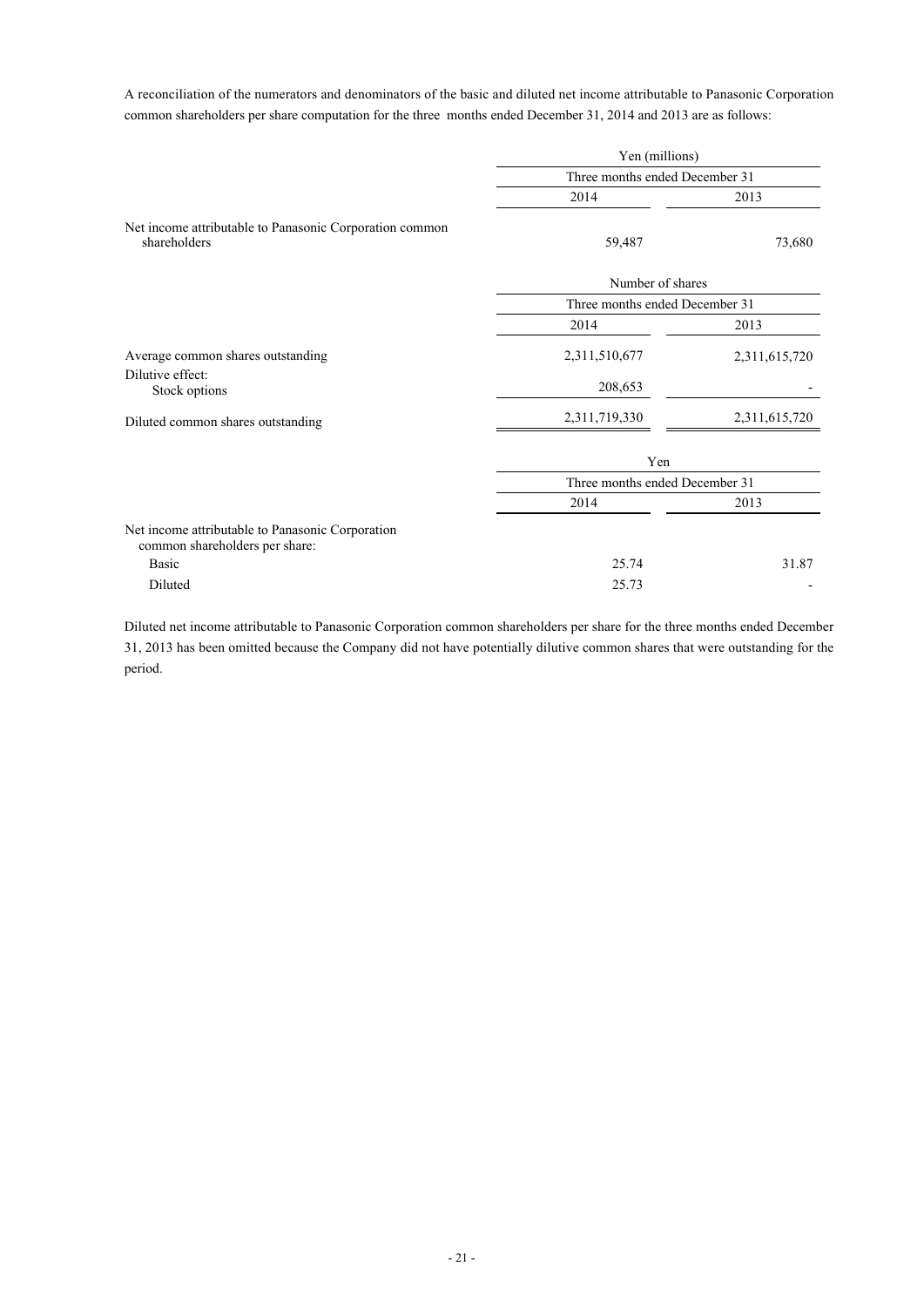# (7) Equity

The change in the carrying amount of Panasonic Corporation shareholders' equity, noncontrolling interests and total equity in the consolidated balance sheets for the nine months ended December 31, 2014 and 2013 are as follows:

|                                                    | Yen (millions)                                |                                     |              |  |  |
|----------------------------------------------------|-----------------------------------------------|-------------------------------------|--------------|--|--|
|                                                    |                                               | Nine months ended December 31, 2014 |              |  |  |
|                                                    | Panasonic Corporation<br>shareholders' equity | Noncontrolling<br>interests         | Total equity |  |  |
| Balance at April 1, 2014                           | 1,548,152                                     | 38,286                              | 1,586,438    |  |  |
| Cash dividends                                     | (36,984)                                      | (17, 784)                           | (54,768)     |  |  |
| Repurchase of common stock                         | (85)                                          |                                     | (85)         |  |  |
| Sale of treasury stock                             | 6                                             |                                     | 6            |  |  |
| Increase (decrease) mainly in capital transactions | (123,961)                                     | 120,678                             | (3,283)      |  |  |
| Comprehensive income:                              |                                               |                                     |              |  |  |
| Net income                                         | 140,420                                       | 15,243                              | 155,663      |  |  |
| Other comprehensive income, net of tax             | 247,457                                       | 14,166                              | 261,623      |  |  |
| Total comprehensive income                         | 387,877                                       | 29,409                              | 417,286      |  |  |
| Balance at December 31, 2014                       | 1,775,005                                     | 170,589                             | 1,945,594    |  |  |

|                                                    | Yen (millions)                                |                             |              |  |
|----------------------------------------------------|-----------------------------------------------|-----------------------------|--------------|--|
|                                                    | Nine months ended December 31, 2013           |                             |              |  |
|                                                    | Panasonic Corporation<br>shareholders' equity | Noncontrolling<br>interests | Total equity |  |
| Balance at April 1, 2013                           | 1,264,032                                     | 40,241                      | 1,304,273    |  |
| Cash dividends                                     | (11, 558)                                     | (10,093)                    | (21,651)     |  |
| Repurchase of common stock                         | (73)                                          |                             | (73)         |  |
| Sale of treasury stock                             | 5                                             |                             | 5            |  |
| Increase (decrease) mainly in capital transactions | (847)                                         | 201                         | (646)        |  |
| Comprehensive income :                             |                                               |                             |              |  |
| Net income                                         | 243,014                                       | 7,619                       | 250,633      |  |
| Other comprehensive income, net of tax             | 142,069                                       | 10,324                      | 152,393      |  |
| Total comprehensive income                         | 385,083                                       | 17,943                      | 403,026      |  |
| Balance at December 31, 2013                       | 1,636,642                                     | 48,292                      | 1,684,934    |  |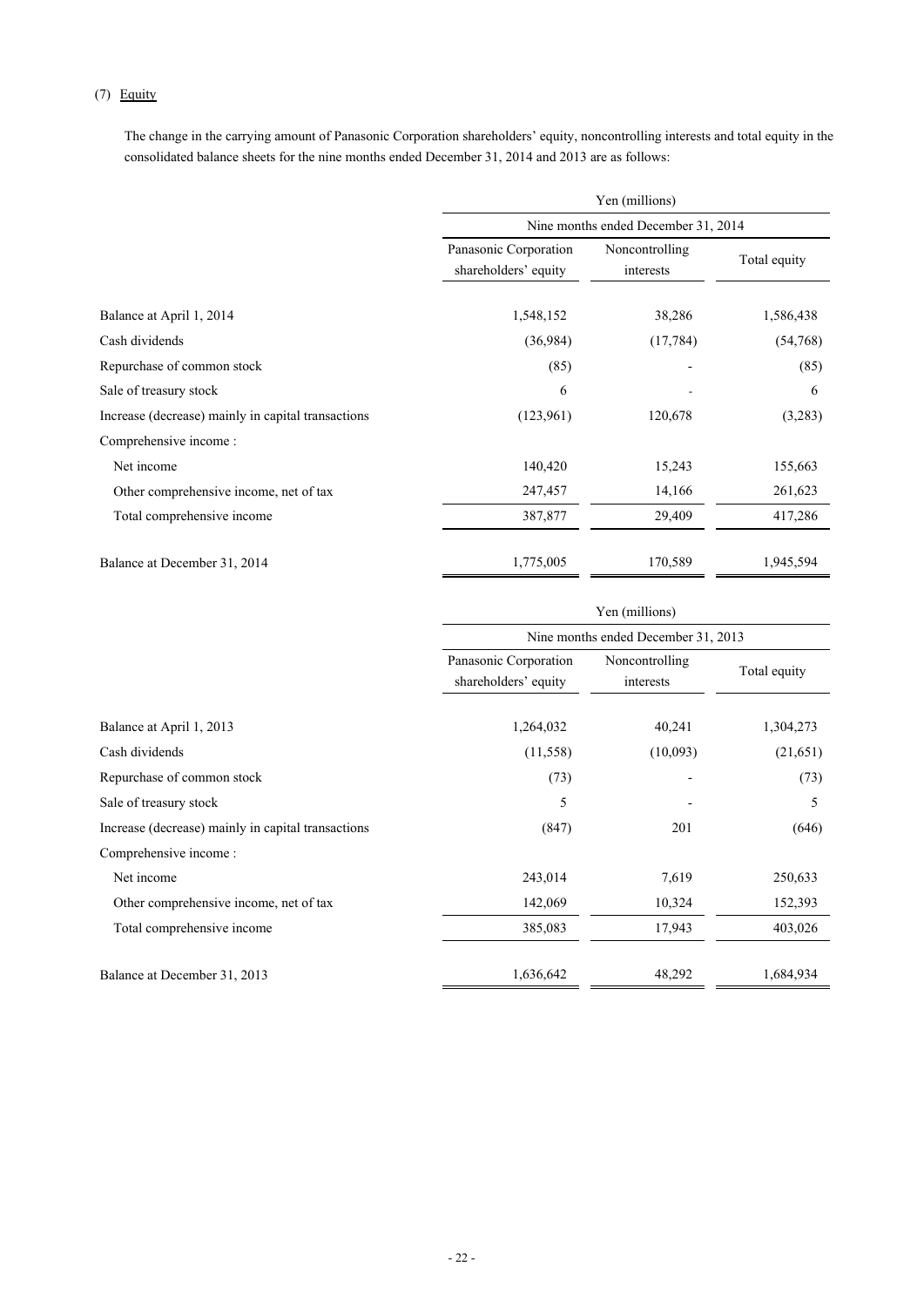Net income attributable to Panasonic Corporation and transfers to the noncontrolling interests for the nine months ended December 31, 2014 and 2013 are as follows:

|                                                                                               | Yen (millions)                |         |  |
|-----------------------------------------------------------------------------------------------|-------------------------------|---------|--|
|                                                                                               | Nine months ended December 31 |         |  |
|                                                                                               | 2014                          | 2013    |  |
| Net income attributable to Panasonic Corporation                                              | 140,420                       | 243,014 |  |
| Transfers to the noncontrolling interests:                                                    |                               |         |  |
| Decrease in capital surplus for purchase of additional shares in consolidated<br>subsidiaries | (124, 181)                    | (847)   |  |
| Total                                                                                         | (124, 181)                    | (847)   |  |
| Change from net income attributable to Panasonic Corporation and                              |                               |         |  |
| transfers to the noncontrolling interests                                                     | 16,239                        | 242,167 |  |

The company purchased additional shares of Panasonic Plasma Display Co., Ltd etc. for the nine months ended December 31, 2014.

Amount of transfers to the noncontrolling interests for the three months ended December 31, 2014 and 2013 are a decrease of 920 million yen and an increase of 3 million yen.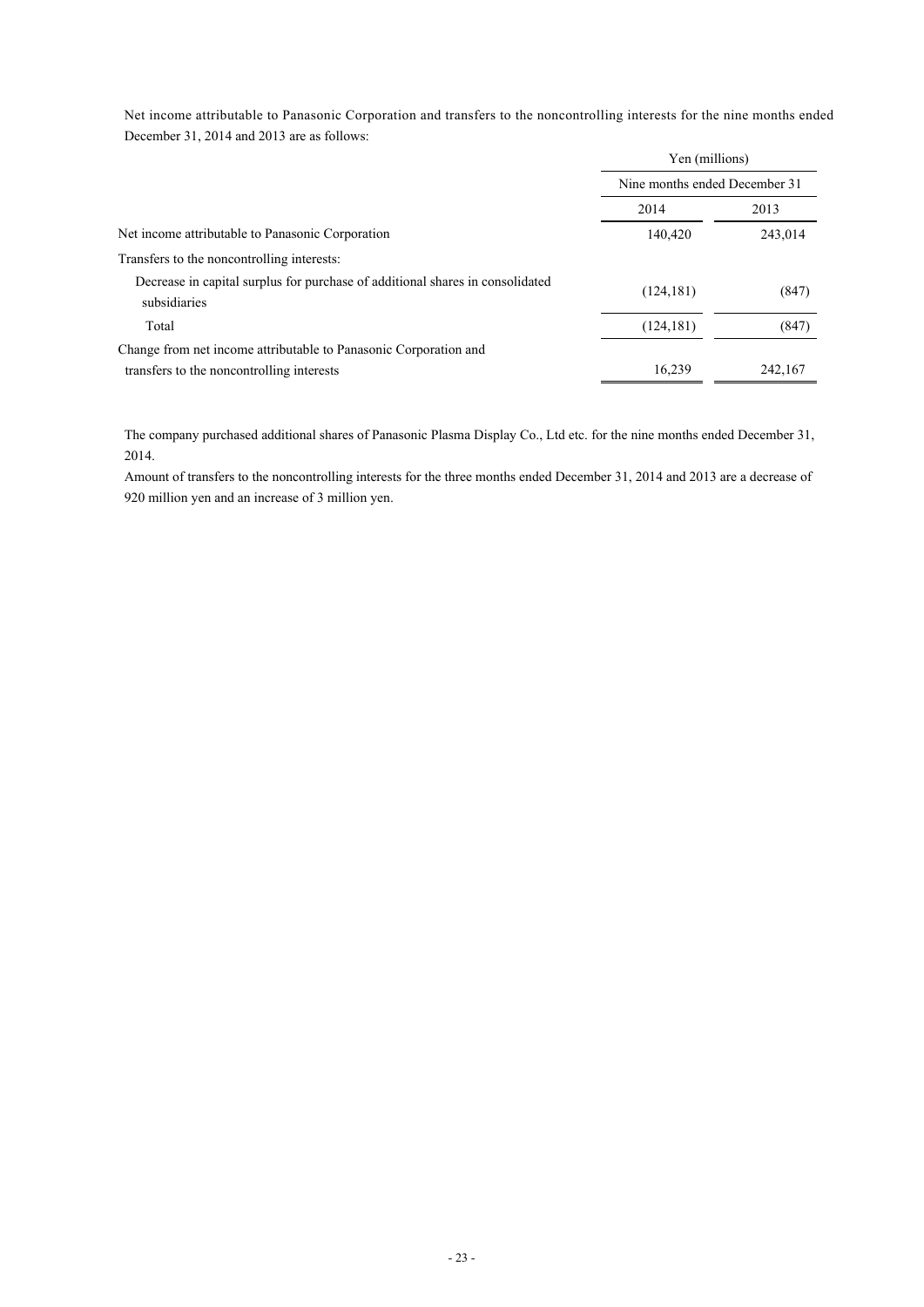# (8) Other Comprehensive Income (Loss)

Components of other comprehensive income (loss) for the nine months ended December 31, 2014 are as follows:

|                                                                     |                            |                                                                                    | Yen (millions)                                                          |                                     |            |
|---------------------------------------------------------------------|----------------------------|------------------------------------------------------------------------------------|-------------------------------------------------------------------------|-------------------------------------|------------|
|                                                                     | Translation<br>adjustments | Unrealized<br>holding gains<br>(losses) of<br>available-for-<br>sale<br>securities | Unrealized<br>holding gains<br>(losses) of<br>derivative<br>instruments | Pension<br>liability<br>adjustments | Total      |
| Accumulated other comprehensive                                     |                            |                                                                                    |                                                                         |                                     |            |
| income $(\text{loss})$ - Balance at April 1,                        |                            |                                                                                    |                                                                         |                                     |            |
| 2014                                                                | (167,219)                  | 6,027                                                                              | (237)                                                                   | (290, 270)                          | (451,699)  |
| Arising during the period:                                          |                            |                                                                                    |                                                                         |                                     |            |
| Pre-tax amount                                                      | 230,115                    | 13,869                                                                             | 1,533                                                                   | 5,770                               | 251,287    |
| Tax expense                                                         |                            | (5,084)                                                                            | (155)                                                                   | 1,128                               | (4, 111)   |
| Net-of-tax amount                                                   | 230,115                    | 8,785                                                                              | 1,378                                                                   | 6,898                               | 247,176    |
| Reclassification adjustment for                                     |                            |                                                                                    |                                                                         |                                     |            |
| (gains) losses included in net<br>income:                           |                            |                                                                                    |                                                                         |                                     |            |
| Pre-tax amount                                                      | 4,550                      | (820)                                                                              | (22)                                                                    | 10,067                              | 13,775     |
| Tax expense                                                         |                            | 290                                                                                | (10)                                                                    | 392                                 | 672        |
| Net-of-tax amount                                                   | 4,550                      | (530)                                                                              | (32)                                                                    | 10,459                              | 14,447     |
| Other comprehensive income (loss),                                  |                            |                                                                                    |                                                                         |                                     |            |
| net of tax:                                                         | 234,665                    | 8,255                                                                              | 1,346                                                                   | 17,357                              | 261,623    |
| Other comprehensive income (loss)<br>attributable to noncontrolling |                            |                                                                                    |                                                                         |                                     |            |
| interests, net-of-tax amount                                        | 14,343                     | 20                                                                                 | (19)                                                                    | (178)                               | 14,166     |
| Accumulated other comprehensive                                     |                            |                                                                                    |                                                                         |                                     |            |
| income $(\text{loss})$ - Balance                                    |                            |                                                                                    |                                                                         |                                     |            |
| at December 31, 2014                                                | 53,103                     | 14,262                                                                             | 1,128                                                                   | (272, 735)                          | (204, 242) |

Pre-tax amount of reclassification adjustment for (gains) losses included in net income (loss) on the table above is included in the following in the consolidated statements of income.

 $Translation$  adjustments  $-$  Other income (deductions)

Unrealized holding gains (losses) of available-for-sale securities  $-$  Other income (deductions)

Unrealized holding gains (losses) of derivative instruments

Foreign exchange contract  $316$ million yen  $-$  Other income (deductions)

Commodity derivatives  $(294)$ million yen - Cost of sales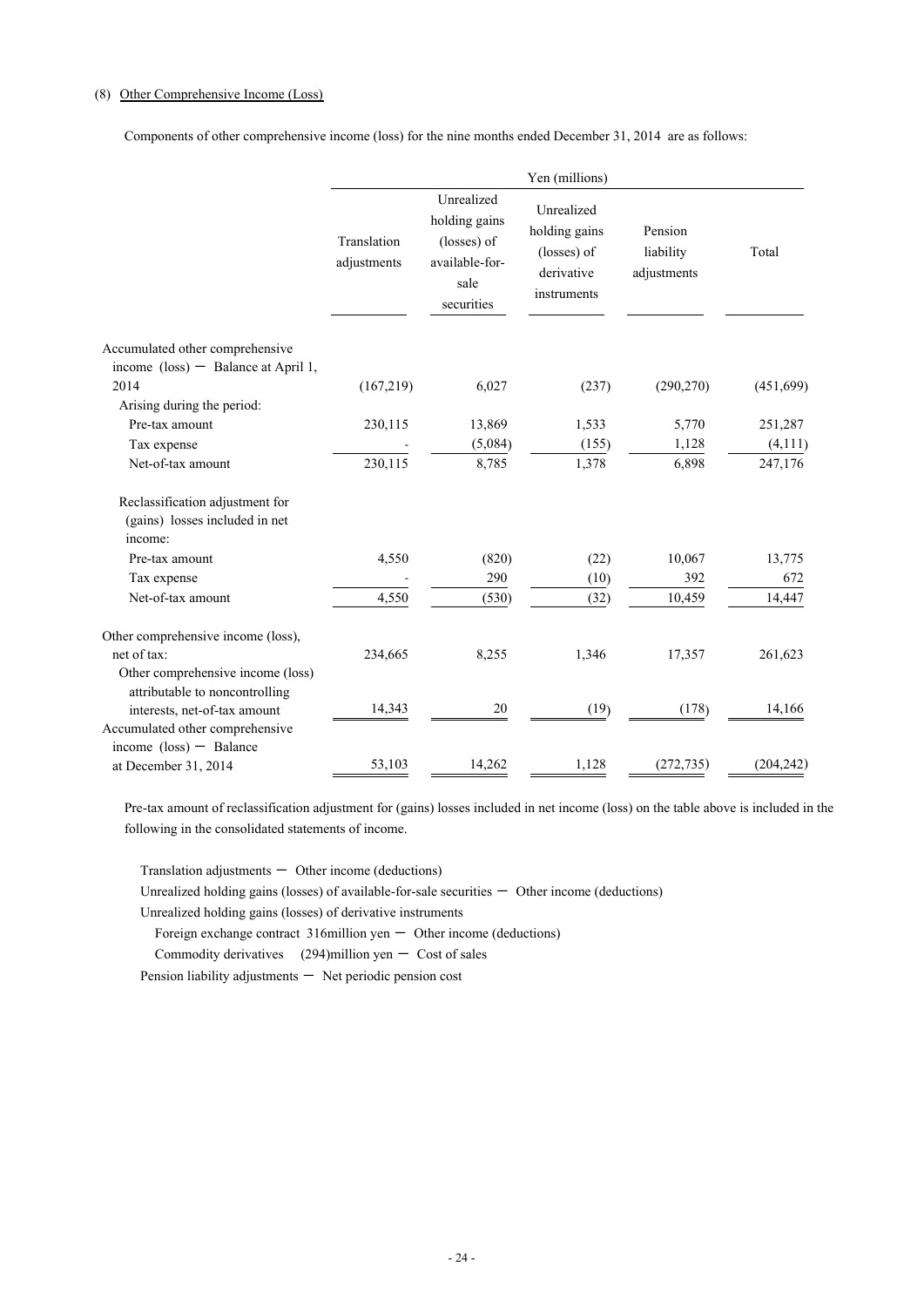Components of other comprehensive income (loss) for the three months ended December 31, 2014 are as follows:

|                                                                                        |                            |                                                                                    | Yen (millions)                                                          |                                     |         |
|----------------------------------------------------------------------------------------|----------------------------|------------------------------------------------------------------------------------|-------------------------------------------------------------------------|-------------------------------------|---------|
|                                                                                        | Translation<br>adjustments | Unrealized<br>holding gains<br>(losses) of<br>available-for-<br>sale<br>securities | Unrealized<br>holding gains<br>(losses) of<br>derivative<br>instruments | Pension<br>liability<br>adjustments | Total   |
| Arising during the period:                                                             |                            |                                                                                    |                                                                         |                                     |         |
| Pre-tax amount                                                                         | 149,991                    | 2,092                                                                              | 749                                                                     | (98)                                | 152,734 |
| Tax expense                                                                            |                            | (1,111)                                                                            | (197)                                                                   | 78                                  | (1,230) |
| Net-of-tax amount                                                                      | 149,991                    | 981                                                                                | 552                                                                     | (20)                                | 151,504 |
| Reclassification adjustment for (gains)<br>losses included in net income:              |                            |                                                                                    |                                                                         |                                     |         |
| Pre-tax amount                                                                         | (729)                      | (474)                                                                              | (809)                                                                   | 4,071                               | 2,059   |
| Tax expense                                                                            |                            | 167                                                                                | 153                                                                     | 108                                 | 428     |
| Net-of-tax amount                                                                      | (729)                      | (307)                                                                              | (656)                                                                   | 4,179                               | 2,487   |
| Other comprehensive income (loss),<br>net of tax:<br>Other comprehensive income (loss) | 149,262                    | 674                                                                                | (104)                                                                   | 4,159                               | 153,991 |
| attributable to noncontrolling<br>interests, net-of-tax amount                         | 9,166                      | (6)                                                                                | 125                                                                     | (9)                                 | 9,276   |
| Net change in accumulated other<br>comprehensive income (loss)                         | 140,096                    | 680                                                                                | (229)                                                                   | 4,168                               | 144,715 |

Pre-tax amount of reclassification adjustment for (gains) losses included in net income (loss) on the table above is included in the following in the consolidated statements of income.

Translation adjustments  $-$  Other income (deductions)

Unrealized holding gains (losses) of available-for-sale securities  $-$  Other income (deductions)

Unrealized holding gains (losses) of derivative instruments

Foreign exchange contract  $930$ million yen  $-$  Other income (deductions)

Commodity derivatives  $(121)$ million yen  $-$  Cost of sales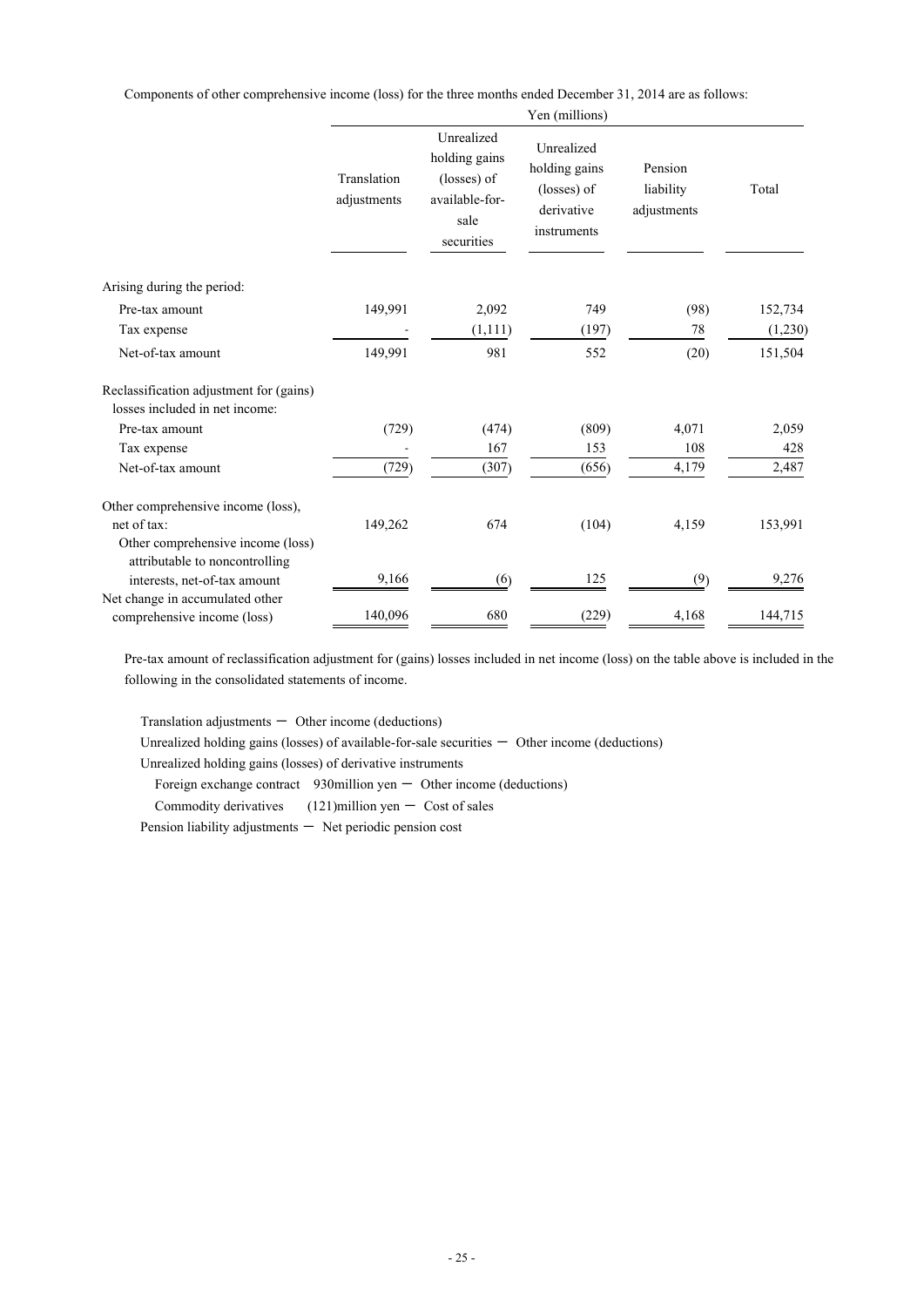Components of other comprehensive income (loss) for the nine months ended December 31, 2013 are as follows:

|                                                                              | Yen (millions)             |                                                                                    |                                                                         |                                     |                     |
|------------------------------------------------------------------------------|----------------------------|------------------------------------------------------------------------------------|-------------------------------------------------------------------------|-------------------------------------|---------------------|
|                                                                              | Translation<br>adjustments | Unrealized<br>holding gains<br>(losses) of<br>available-for-<br>sale<br>securities | Unrealized<br>holding gains<br>(losses) of<br>derivative<br>instruments | Pension<br>liability<br>adjustments | Total               |
| Accumulated other comprehensive                                              |                            |                                                                                    |                                                                         |                                     |                     |
| income $(\text{loss})$ - Balance at April 1,                                 |                            |                                                                                    |                                                                         |                                     |                     |
| 2013                                                                         | (297, 015)                 | (218)                                                                              | (4, 573)                                                                | (326, 423)                          | (628, 229)          |
| Arising during the period:                                                   |                            |                                                                                    |                                                                         |                                     |                     |
| Pre-tax amount                                                               | 178,136                    | 39,218                                                                             | (8,922)                                                                 | 37,884                              | 246,316             |
| Tax expense<br>Net-of-tax amount                                             | 178,136                    | (14, 506)<br>24,712                                                                | 508<br>(8, 414)                                                         | (1,992)<br>35,892                   | (15,990)<br>230,326 |
|                                                                              |                            |                                                                                    |                                                                         |                                     |                     |
| Reclassification adjustment for<br>(gains) losses included in net<br>income: |                            |                                                                                    |                                                                         |                                     |                     |
| Pre-tax amount                                                               | (5,169)                    | (34, 102)                                                                          | 12,029                                                                  | (65, 777)                           | (93, 019)           |
| Tax expense                                                                  |                            | 12,890                                                                             | (558)                                                                   | 2,754                               | 15,086              |
| Net-of-tax amount                                                            | (5,169)                    | (21, 212)                                                                          | 11,471                                                                  | (63, 023)                           | (77, 933)           |
| Other comprehensive income (loss),                                           |                            |                                                                                    |                                                                         |                                     |                     |
| net of tax:                                                                  | 172,967                    | 3,500                                                                              | 3,057                                                                   | (27, 131)                           | 152,393             |
| Other comprehensive income (loss)<br>attributable to noncontrolling          |                            |                                                                                    |                                                                         |                                     |                     |
| interests, net-of-tax amount                                                 | 9,096                      | 15                                                                                 |                                                                         | 1,213                               | 10,324              |
| Accumulated other comprehensive                                              |                            |                                                                                    |                                                                         |                                     |                     |
| income $(\text{loss})$ - Balance                                             |                            |                                                                                    |                                                                         |                                     |                     |
| at December 31, 2013                                                         | (133, 144)                 | 3,267                                                                              | (1,516)                                                                 | (354,767)                           | (486, 160)          |

Pre-tax amount of reclassification adjustment for (gains) losses included in net income (loss) on the table above is included in the following in the consolidated statements of income.

Translation adjustments  $-$  Other income (deductions)

Unrealized holding gains (losses) of available-for-sale securities  $-$  Other income (deductions)

Unrealized holding gains (losses) of derivative instruments

Foreign exchange contract  $(9,603)$ million yen  $-$  Other income (deductions)

Commodity derivatives  $(2,426)$ million yen - Cost of sales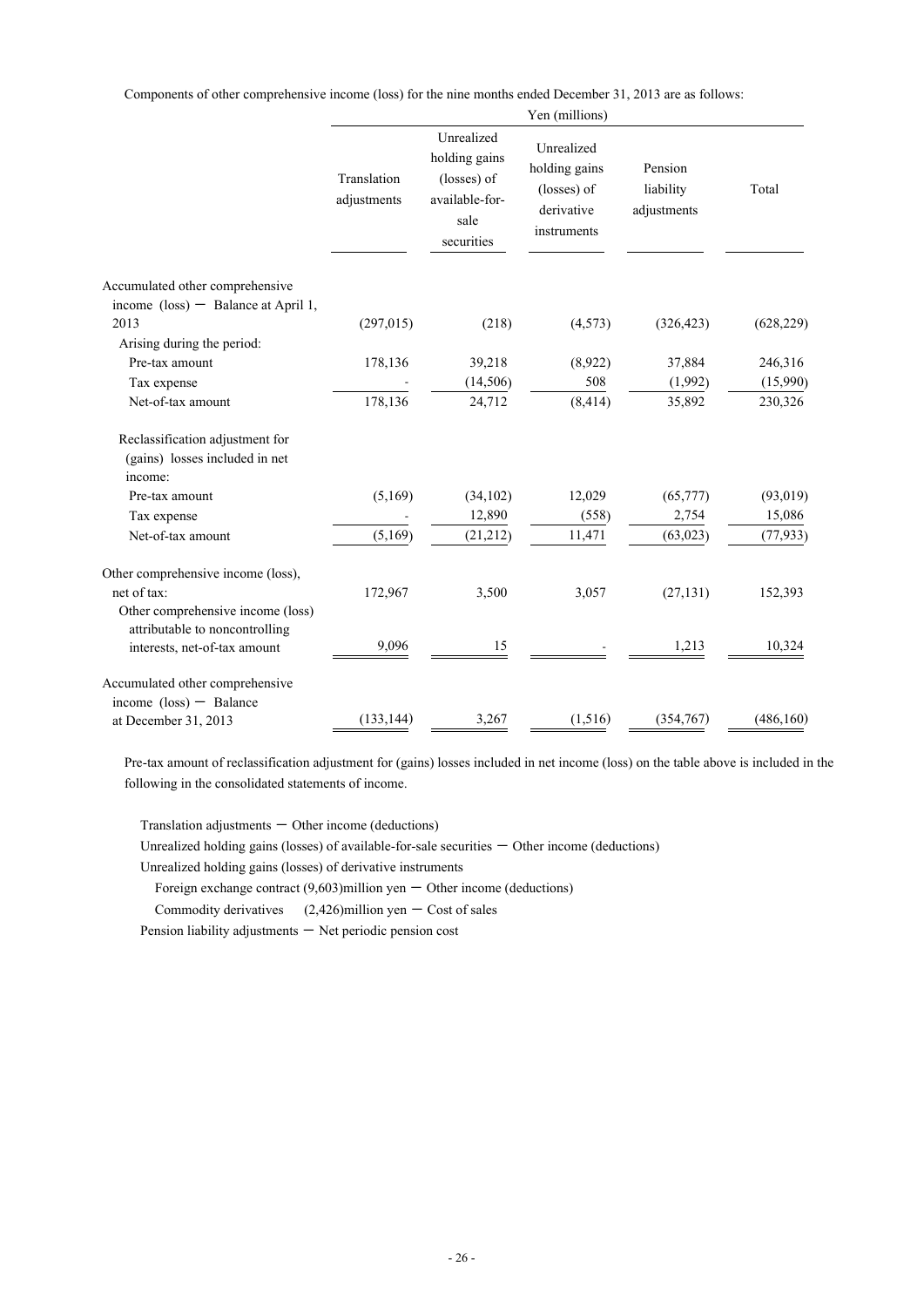Components of other comprehensive income (loss) for the three months ended December 31, 2013 are as follows:

|                                                                           | Yen (millions)             |                                                                                    |                                                                         |                                     |           |
|---------------------------------------------------------------------------|----------------------------|------------------------------------------------------------------------------------|-------------------------------------------------------------------------|-------------------------------------|-----------|
|                                                                           | Translation<br>adjustments | Unrealized<br>holding gains<br>(losses) of<br>available-for-<br>sale<br>securities | Unrealized<br>holding gains<br>(losses) of<br>derivative<br>instruments | Pension<br>liability<br>adjustments | Total     |
| Arising during the period:                                                |                            |                                                                                    |                                                                         |                                     |           |
| Pre-tax amount                                                            | 120,723                    | (752)                                                                              | (480)                                                                   | (107)                               | 119,384   |
| Tax expense                                                               |                            | (53)                                                                               | (98)                                                                    | 29                                  | (122)     |
| Net-of-tax amount                                                         | 120,723                    | (805)                                                                              | (578)                                                                   | (78)                                | 119,262   |
| Reclassification adjustment for (gains)<br>losses included in net income: |                            |                                                                                    |                                                                         |                                     |           |
| Pre-tax amount                                                            | (2,761)                    | (13,208)                                                                           | 1,527                                                                   | 4,074                               | (10, 368) |
| Tax expense                                                               |                            | 4,992                                                                              | 76                                                                      | (53)                                | 5,015     |
| Net-of-tax amount                                                         | (2,761)                    | (8,216)                                                                            | 1,603                                                                   | 4,021                               | (5, 353)  |
| Other comprehensive income (loss),                                        |                            |                                                                                    |                                                                         |                                     |           |
| net of tax:                                                               | 117,962                    | (9,021)                                                                            | 1,025                                                                   | 3,943                               | 113,909   |
| Other comprehensive income (loss)<br>attributable to noncontrolling       |                            |                                                                                    |                                                                         |                                     |           |
| interests, net-of-tax amount                                              | 6,257                      | 30                                                                                 |                                                                         | 10                                  | 6,297     |
| Net change in accumulated other<br>comprehensive income (loss)            | 111,705                    | (9,051)                                                                            | 1,025                                                                   | 3,933                               | 107,612   |

Pre-tax amount of reclassification adjustment for (gains) losses included in net income (loss) on the table above is included in the following in the consolidated statements of income.

Translation adjustments  $-$  Other income (deductions)

Unrealized holding gains (losses) of available-for-sale securities  $-$  Other income (deductions)

Unrealized holding gains (losses) of derivative instruments

Foreign exchange contract  $(339)$ million yen - Other income (deductions)

Commodity derivatives  $(1,188)$ million yen - Cost of sales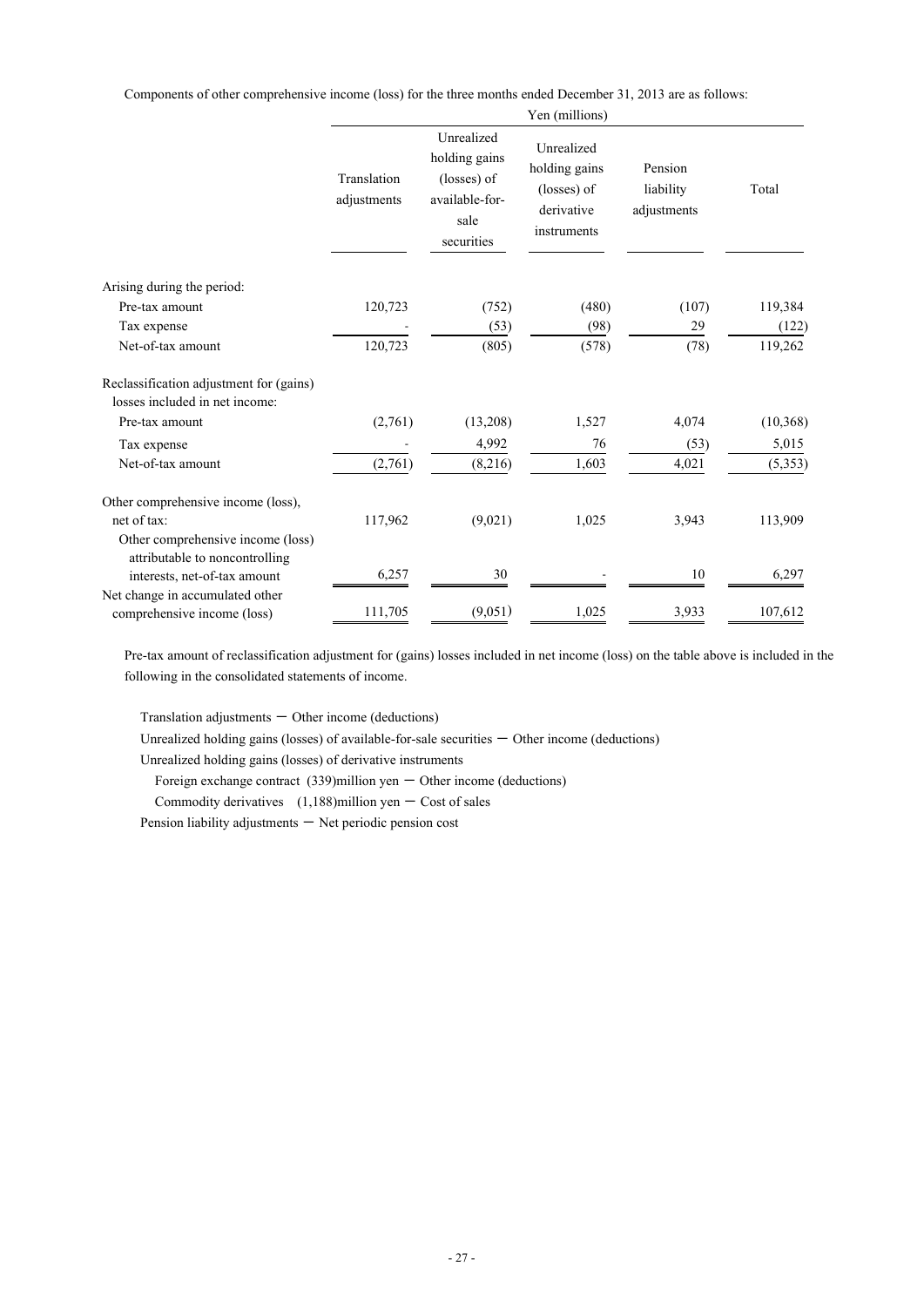### (9) Supplementary Information

Included in other deductions for the nine months and three months ended December 31, 2014 and 2013 are as follows:

|                                                                                                                           | Yen (millions)                |       |  |
|---------------------------------------------------------------------------------------------------------------------------|-------------------------------|-------|--|
|                                                                                                                           | Nine months ended December 31 |       |  |
|                                                                                                                           | 2014                          | 2013  |  |
| Expenses associated with the implementation of the early retirement<br>programs in the domestic and overseas subsidiaries | 8,423                         | 8,450 |  |
| Write-down of investment securities                                                                                       | 36                            | 45    |  |
| Foreign exchange losses                                                                                                   |                               | 4,352 |  |

|                                                                                                                           | Yen (millions)<br>Three months ended December 31 |       |
|---------------------------------------------------------------------------------------------------------------------------|--------------------------------------------------|-------|
|                                                                                                                           |                                                  |       |
|                                                                                                                           | 2014                                             | 2013  |
| Expenses associated with the implementation of the early retirement<br>programs in the domestic and overseas subsidiaries | 3,329                                            | 6,637 |
| Write-down of investment securities                                                                                       |                                                  |       |
| Foreign exchange losses (gains)                                                                                           |                                                  | (768) |

Foreign exchange gains included in other income for the nine and three months ended December 31, 2014 are 8,085 million yen and 4,697 million yen, respectively.

Net periodic benefit costs of the defined benefit pension plan for the nine months ended December 31, 2014 and 2013 are a loss of 18,950 million yen and a gain of 49,035 million yen, respectively. Net periodic benefit costs of the defined benefit pension plan for the three months ended December 31, 2014 and 2013 are a loss of 4,868 million yen and a loss of 6,132 million yen, respectively. In the first quarter of fiscal 2014, the Company and certain domestic subsidiaries decided to make a transition from the defined benefit pension plan to the defined contribution pension plan, effective after July 1, 2013. Under the U.S. GAAP, upon this decision, any decrease in projected benefit obligations (PBO) due to a plan amendment in the past is required to be immediately recognized in the profit and loss. Accordingly, the Company recognized a gain of 79,762 million yen in "Other income" in the consolidated statement of income for the nine months ended December 31, 2013.

In the first quarter of fiscal 2014, the Company's management and labor unions agreed to reduce the employee's bonuses in accordance with the Group extraordinary management measures. As a result of the agreements, the Company and certain domestic subsidiaries reversed accrued employee's bonus expenses, included in the consolidated balance sheet as of March 31, 2013. This revision was regarded as a change in accounting estimate under the U.S. GAAP. This revision caused an increase in income before income taxes by 20,133 million yen on the consolidated statement of income for the nine months ended December 31, 2013.

Gains included in other income due to stocks contribution to an employee retirement benefit trust for the nine and three months ended December 31, 2013 amounted to 12,199 million yen.

The expense to prevent further accident included in other deductions for the nine and three months ended December 31, 2014 are 23,036 million yen and 5,859 million yen, respectively.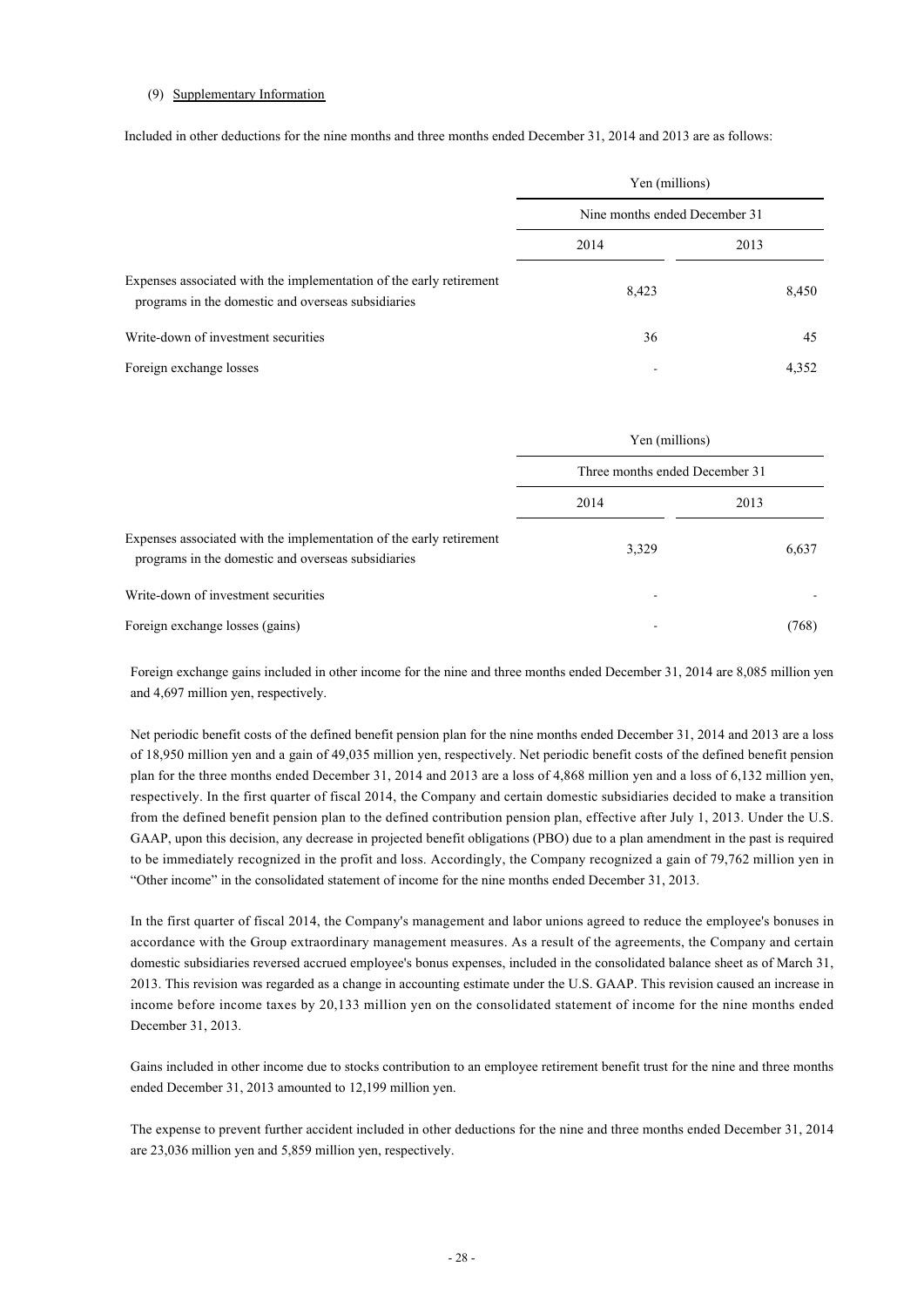# (10) Fair Value

ASC 820, "Fair Value Measurements and Disclosures" defines fair value and establishes a fair value hierarchy that prioritizes the inputs to valuation techniques used to measure fair value. The three levels of the fair value hierarchy are as follows:

- Level 1 Quoted prices (unadjusted) in active markets for identical assets.
- Level 2 Quoted prices for similar assets or liabilities in active markets, quoted prices for identical or similar assets or liabilities in markets that are not active, inputs other than quoted prices that are observable, and inputs that are derived principally from or corroborated by observable market data by correlation or other means.
- Level 3 ― Unobservable inputs for the asset or liability.

### *Assets and liabilities measured at fair value on a recurring basis*

The following table presents assets and liabilities that are measured at fair value on a recurring basis at December 31 and March 31, 2014:

|                                     | Yen (millions)    |         |         |        |
|-------------------------------------|-------------------|---------|---------|--------|
|                                     | December 31, 2014 |         |         |        |
|                                     | Level 1           | Level 2 | Level 3 | Total  |
| Assets:                             |                   |         |         |        |
| Available-for-sale securities:      |                   |         |         |        |
| Equity securities                   | 78,902            |         |         | 78,902 |
| Corporate and government bonds      |                   | 1,675   |         | 1,675  |
| Other debt securities               |                   | 17      |         | 17     |
| Total available-for-sale securities | 78,902            | 1,692   |         | 80,594 |
| Derivatives:                        |                   |         |         |        |
| Foreign exchange contracts          |                   | 9,214   |         | 9,214  |
| Cross currency swaps                |                   | 39      |         | 39     |
| Commodity futures                   | 3,057             | 918     |         | 3,975  |
| Total derivatives                   | 3,057             | 10,171  |         | 13,228 |
| Liabilities:                        |                   |         |         |        |
| Derivatives:                        |                   |         |         |        |
| Foreign exchange contracts          |                   | 10,348  |         | 10,348 |
| Cross currency swaps                |                   | 956     |         | 956    |
| Commodity futures                   | 6,920             | 3,890   |         | 10,810 |
| Total derivatives                   | 6,920             | 15,194  |         | 22,114 |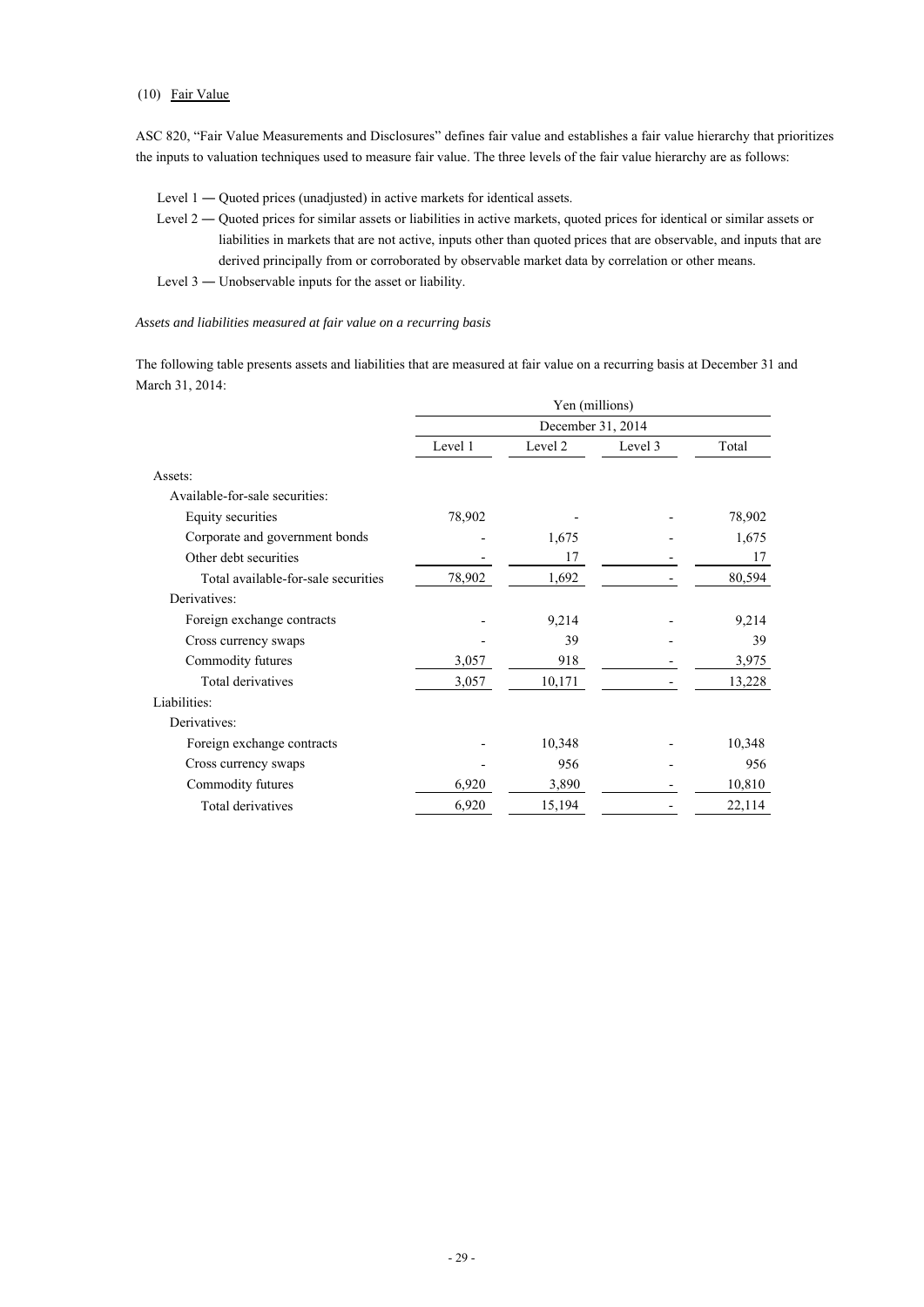|                                     | Yen (millions) |                |         |        |  |
|-------------------------------------|----------------|----------------|---------|--------|--|
|                                     |                | March 31, 2014 |         |        |  |
|                                     | Level 1        | Level 2        | Level 3 | Total  |  |
|                                     |                |                |         |        |  |
| Assets:                             |                |                |         |        |  |
| Available-for-sale securities:      |                |                |         |        |  |
| Equity securities                   | 63,101         |                |         | 63,101 |  |
| Corporate and government bonds      |                | 1,694          |         | 1,694  |  |
| Other debt securities               |                | 16             |         | 16     |  |
| Total available-for-sale securities | 63,101         | 1,710          |         | 64,811 |  |
| Derivatives:                        |                |                |         |        |  |
| Foreign exchange contracts          |                | 4,645          |         | 4,645  |  |
| Cross currency swaps                |                | 335            |         | 335    |  |
| Commodity futures                   | 2,935          | 1,337          |         | 4,272  |  |
| Total derivatives                   | 2,935          | 6,317          |         | 9,252  |  |
| Liabilities:                        |                |                |         |        |  |
| Derivatives:                        |                |                |         |        |  |
| Foreign exchange contracts          |                | 2,571          |         | 2,571  |  |
| Commodity futures                   | 8,000          | 2,058          |         | 10,058 |  |
| Total derivatives                   | 8,000          | 4,629          |         | 12,629 |  |

The Company's existing marketable equity securities and commodity futures are included in Level 1, which are valued using an unadjusted quoted market price in active markets with sufficient volume and frequency of transactions.

Level 2 available-for-sale securities include all debt securities, which are valued using inputs other than quoted prices that are observable. Level 2 derivatives including foreign exchange contracts and commodity futures are valued using quotes obtained from brokers, which are periodically validated by pricing models using observable market inputs, such as foreign currency exchange rates and market prices for commodity futures.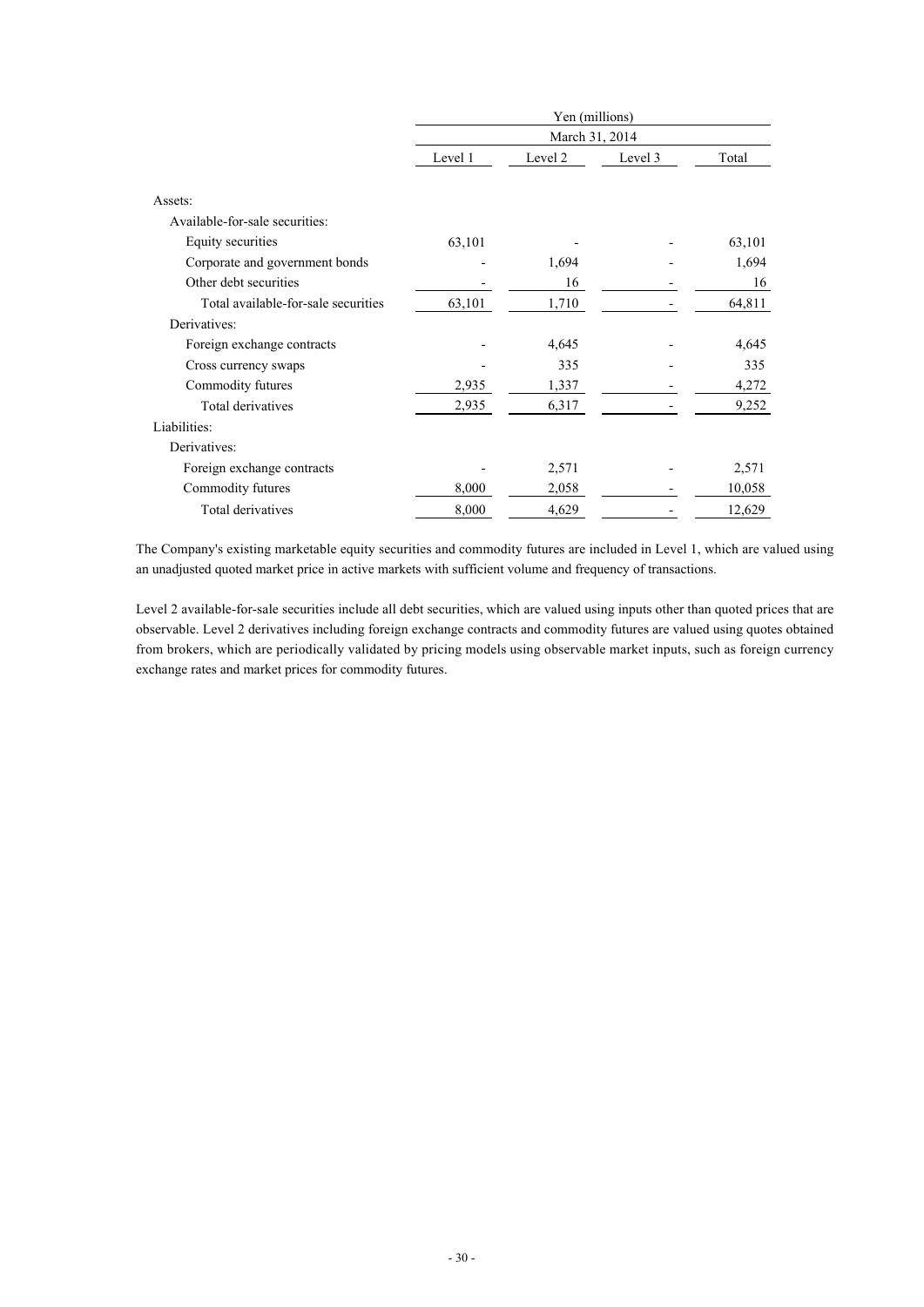### The fair value of financial instruments

The following methods and assumptions were used to estimate the fair value of each class of financial instruments for which it is practicable to estimate that value:

### *Available-for-sale securities*

The carrying amount is equal to the fair value which is estimated based on quoted market prices. The fair value is also described in Note 3.

## *Long-term debt, including current portion*

The fair value of long-term debt is estimated based on quoted market prices or the present value of future cash flows using appropriate current discount rates. The Company classified long-term debt in Level 2. The carrying amount and fair value at December 31, 2014 are 565,670 million yen and 581,430 million yen, respectively. The carrying amount and fair value at March 31, 2014 are 598,955 million yen and 615,816 million yen, respectively.

### *Derivative financial instruments*

The fair value of derivative financial instruments is estimated based on unadjusted market prices or quotes obtained from brokers, which are periodically validated by pricing models using observable inactive market inputs.

### *Advances*

The fair value of advances is estimated based on the present value of future cash flows using appropriate current discount rates. The Company classified advances in Level 2. The carrying amount approximates fair value.

# *Financial instruments other than those listed above (such as Cash and cash equivalents, Time deposits, Trade receivables, Short-term debt, Trade payables, Accrued expenses)*

The carrying amount approximates fair value because of the short maturity of these instruments.

### *Limitations*

Fair value estimates are made at a specific point in time, based on relevant market information and information about the financial instruments. These estimates are subjective in nature and involve uncertainties and matters of significant judgments and therefore cannot be determined with precision. Changes in assumptions could significantly affect the estimates.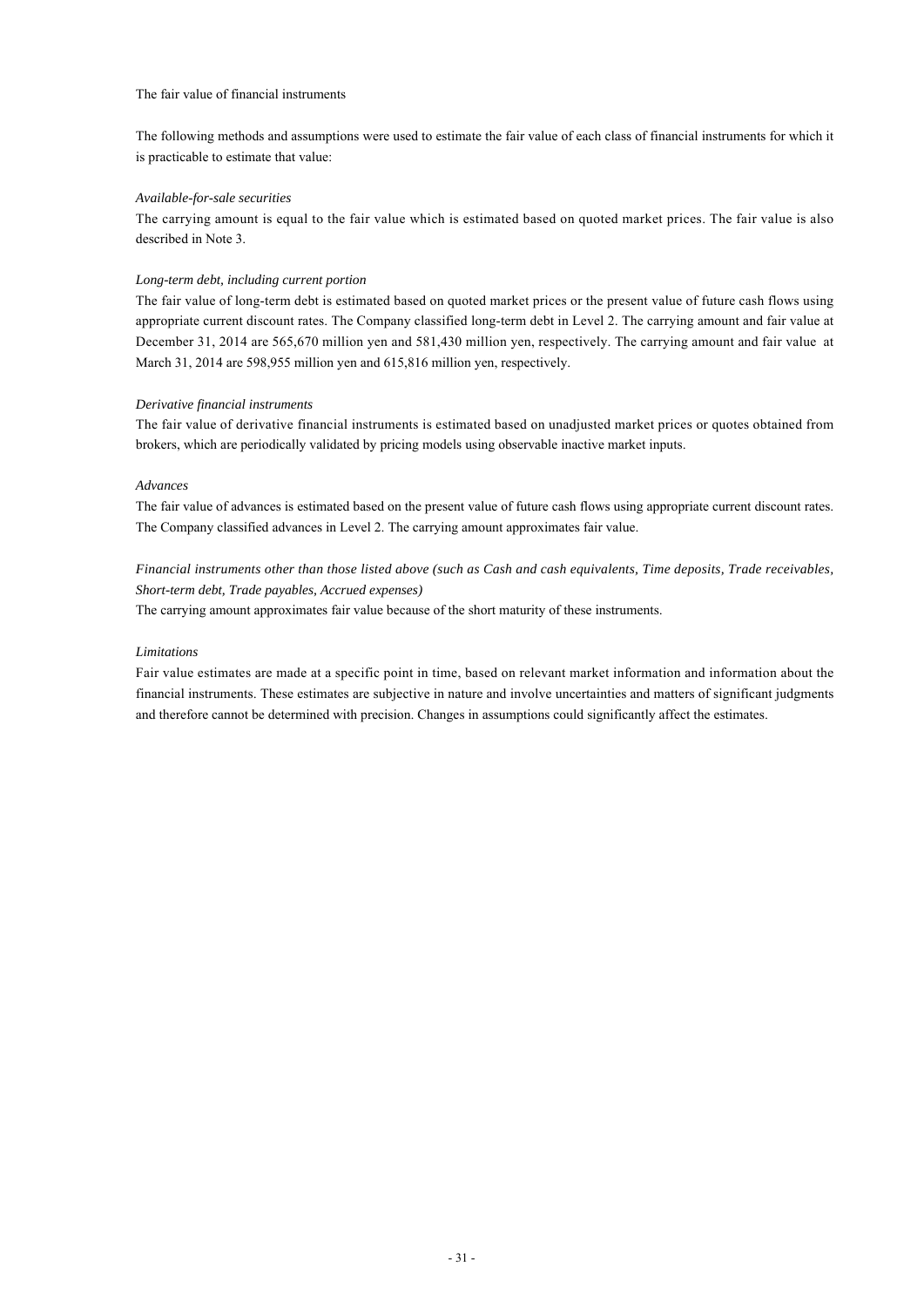### *Assets and liabilities measured at fair value on a nonrecurring basis*

For the nine months and three months ended December 31, 2014, there were no circumstances that required any significant assets and liabilities that are not measured at fair value on an ongoing basis to be measured and recognized at fair value.

The following table presents significant assets and liabilities that are measured at fair value on a nonrecurring basis for the nine months and three months ended December 31, 2013:

|                   |                   |                          | Yen (millions)                       |            |       |
|-------------------|-------------------|--------------------------|--------------------------------------|------------|-------|
|                   |                   |                          | Nine months ended December 31, 2013  |            |       |
|                   | Total gains       |                          | Fair value                           |            |       |
|                   | (losses)          | Level 1                  | Level 2                              | Level 3    | Total |
| Assets:           |                   |                          |                                      |            |       |
| Long-lived assets | (32, 176)         | $\overline{\phantom{a}}$ |                                      | 2,339      | 2,339 |
|                   |                   |                          |                                      |            |       |
|                   |                   |                          | Yen (millions)                       |            |       |
|                   |                   |                          | Three months ended December 31, 2013 |            |       |
|                   | Total gains       |                          |                                      | Fair value |       |
|                   | $(\text{losses})$ | Level 1                  | Level 2                              | Level 3    | Total |
| Assets:           |                   |                          |                                      |            |       |
| Long-lived assets | (26, 011)         |                          |                                      | 1,471      | 1,471 |

The Company classified most of assets and liabilities described above in Level 3 as the Company used unobservable inputs to value these assets when recognizing impairment losses related to the assets. The fair value for the major assets was measured through repurchase cost method.

The following table presents assets that are measured at fair value on a nonrecurring basis in Level 3 for the nine months and three months ended December 31, 2013:

|                   |                   | Yen (millions)                  |                                              |                 |
|-------------------|-------------------|---------------------------------|----------------------------------------------|-----------------|
|                   |                   |                                 | For the nine months ended December 31, 2013  |                 |
|                   | Fair value at     | Valuation                       | Unobservable                                 |                 |
|                   | December 31, 2013 | technique                       | inputs                                       | Range           |
| Assets:           |                   |                                 |                                              |                 |
| Long-lived assets |                   | 2,339 Repurchase cost<br>method | Residual value<br>ratio                      | $0.0\% - 9.3\%$ |
|                   |                   | Yen (millions)                  |                                              |                 |
|                   |                   |                                 | For the three months ended December 31, 2013 |                 |
|                   | Fair value at     | Valuation                       | Unobservable                                 |                 |
|                   | December 31, 2013 | technique                       | inputs                                       | Range           |
| Assets:           |                   |                                 |                                              |                 |
| Long-lived assets |                   | 1,471 Repurchase cost<br>method | Residual value<br>ratio                      | $0.0\% - 9.3\%$ |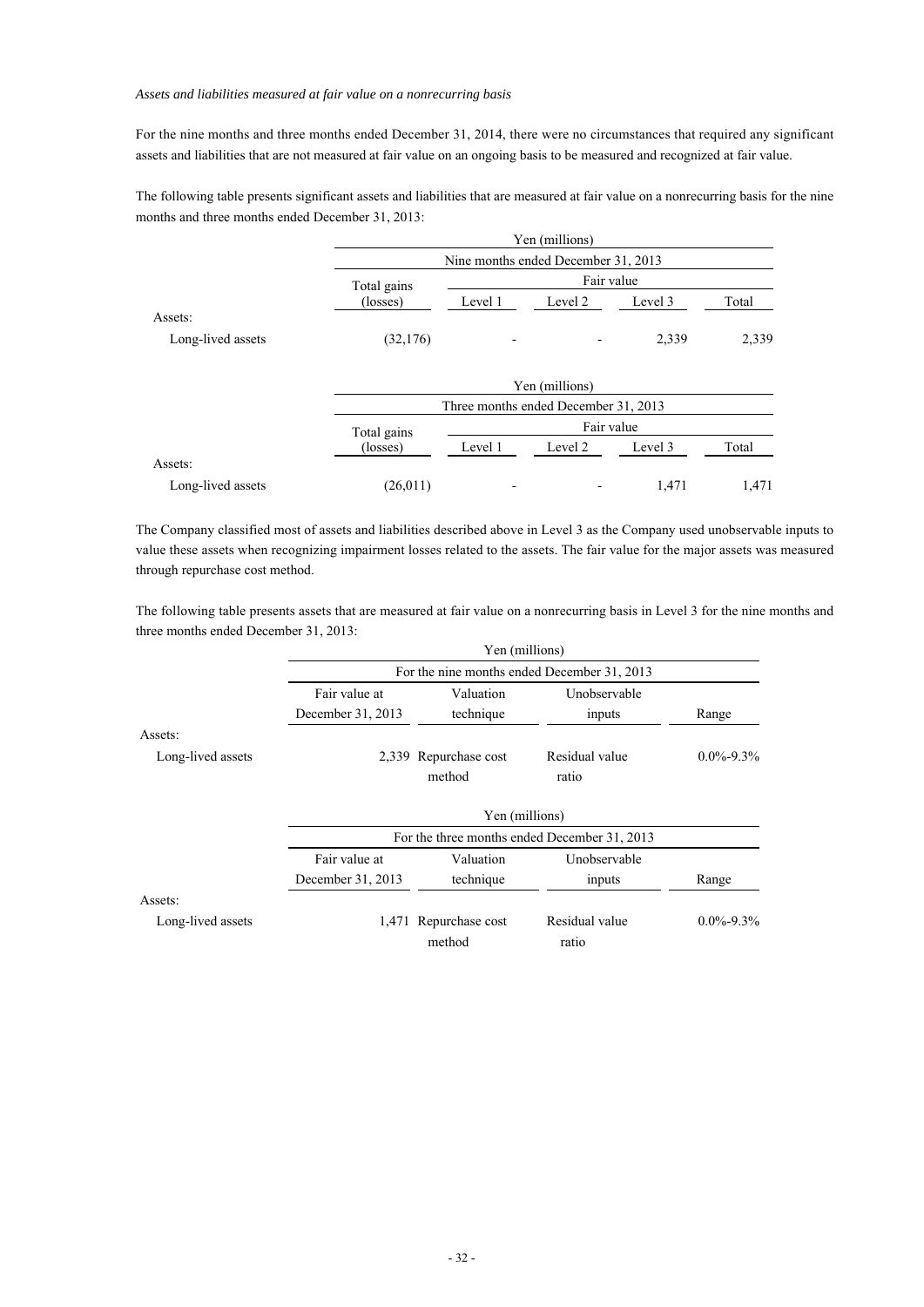# (11) Commitments and Contingent Liabilities

The Company provides guarantees to third parties mainly on bank loans provided to associated companies and customers. The guarantees are made to enhance their credit. For each guarantee provided, the Company is required to perform under the guarantee if the guaranteed party defaults on a payment. Also, the Company sold certain trade receivables to independent third parties, some of which are with recourse. If the collectibility of those receivables with recourse becomes doubtful, the Company is obligated to assume the liabilities. At December 31, 2014, the maximum amount of undiscounted payments the Company would have to make in the event of default was 27,217 million yen. The carrying amount of the liabilities recognized for the Company's obligations as a guarantor under those guarantees at December 31, 2014 was immaterial.

In connection with the sale and lease back of certain machinery and equipment, the Company guarantees a specific value of the leased assets. For each guarantee provided, the Company is required to perform under the guarantee if certain conditions are met during or at the end of the lease term. At December 31, 2014, the maximum amount of undiscounted payments the Company would have to make in the event that these conditions were met was 3,327 million yen. The carrying amount of the liabilities recognized for the Company's obligations as guarantors under those guarantees at December 31, 2014 was immaterial.

The Company and certain subsidiaries are under the term of leasehold interest contracts for land of domestic factories and have obligations for restitution on their leaving. The asset retirement obligations cannot be reasonably estimated because the durations of use of the leased assets are not specified and there are no plans to undertake relocation in the future. Therefore, the Company did not recognize asset retirement obligations.

The Company and certain of its subsidiaries are subject to a number of legal proceedings including civil litigations related to trade, tax, products or intellectual properties, or governmental investigations. The Company has been dealing with the various litigations and investigations. Depending upon the outcome of these different proceedings, the Company and certain of its subsidiaries may be subject to an uncertain amount of fines, and accordingly the Company has accrued for certain probable and reasonable estimated amounts for the fines.

Since November 2007, the Company and MT Picture Display Co., Ltd. (MTPD), a subsidiary of the Company, have been subjected to investigations by government authorities, including the Japan Fair Trade Commission, the U.S. Department of Justice and the European Commission, in respect of alleged antitrust violations relating to cathode ray tubes (CRTs). Subsequent to these actions by the authorities, a number of class action lawsuits, etc. has been filed in the U.S. and Canada against the Company and certain of its subsidiaries. In fiscal 2010, the Japan Fair Trade Commission issued a cease and desist order against MTPD and assessed a fine against its three subsidiaries in South East Asia, but each named company filed for a hearing to challenge the orders which is currently subject to proceedings. Other than the above, there are a number of other legal actions and investigations against the Company and certain subsidiaries. Management is of the opinion that damages, if any, resulting from these actions, will not have a material effect on the Company's consolidated financial statements.

The ability to predict the outcome of these actions and proceedings is difficult to assess given that certain of the investigations and legal proceedings are still at an early stage, present novel legal theories, involve a large number of parties or taking place in jurisdictions outside of Japan where the laws are complex or unclear. Accordingly, the Company is unable to estimate the losses or range of losses for the actions and proceedings where there is only a reasonable possibility that a loss exceeding amounts already recognized may have been incurred.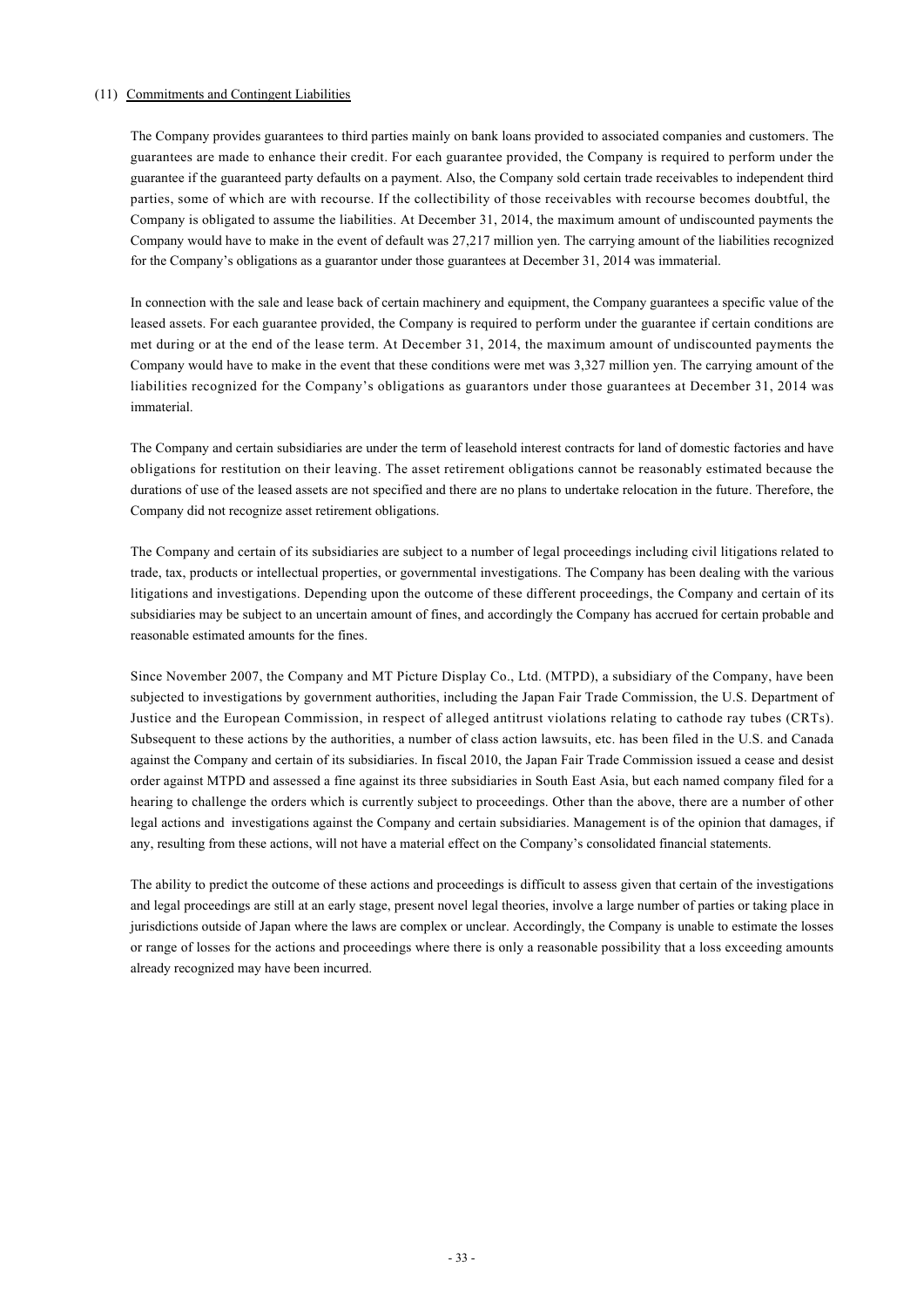# (12) Segment Information

In accordance with the provisions of ASC 280, "Segment Reporting," the segments reported below are the components of the Company for which separate financial information is available that is evaluated regularly by the chief operating decision maker of the Company in deciding how to allocate resources and in assessing performance.

 "Appliances" is comprised of development, manufacture and sales of consumer electronics (flat panel TVs, home audio equipment, video equipment, refrigerators, microwave ovens, rice cookers, washing machines, vacuum cleaners, personal-care products, etc.), air-conditioners (room air-conditioners, large-sized air-conditioners, etc.), cold chain (showcases, etc.), devices (compressors, electric motors, fuel cells, etc.) and bicycle related products.

"Eco Solutions" is comprised of development, manufacture and sales of lighting fixtures, electric lamps (including LED lighting), wiring devices, solar photovoltaic systems, interior furnishing materials, water-related products, ventilation and airconditioning equipment, air purifiers, etc.

"AVC Networks" is comprised of visual and imaging business (surveillance cameras, projectors, digital cameras, etc.), mobility business (PCs, etc.), communication business (IP-related equipment, etc.) and vertical solution business (aircraft in-flight entertainment systems, social infrastructure systems equipment, etc.).

"Automotive & Industrial Systems" is comprised of development, manufacture and sales of automotive related products (caruse-multimedia-related equipment, electrical components, etc.), industrial related devices (electronic components, electronic materials, automation controls, semiconductors, optical devices, dry batteries, lithium-ion batteries, storage batteries, etc.) and manufacturing related systems (electronic-component-mounting machines, welding equipment, etc.).

"Other" consists of PanaHome Corporation and others.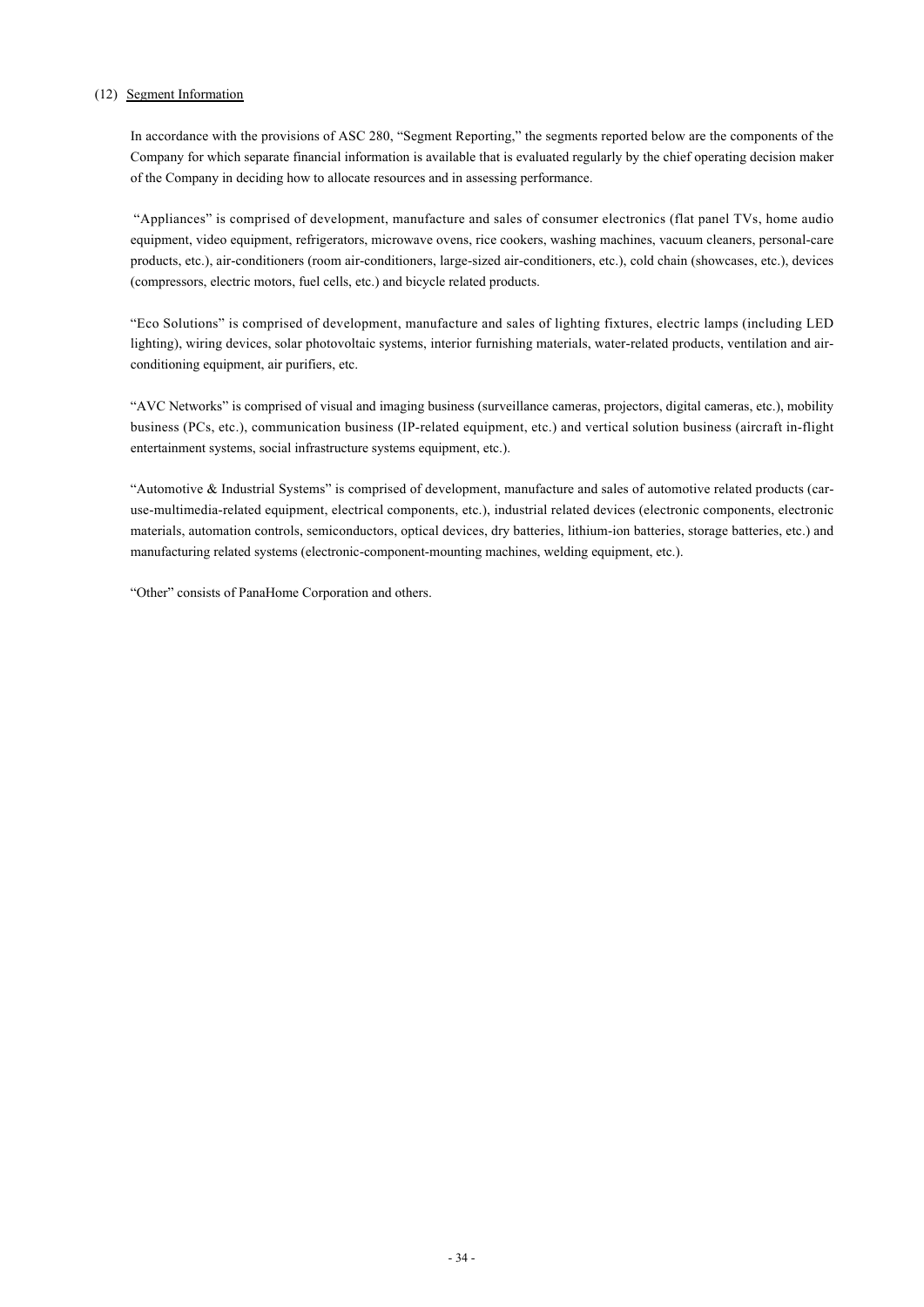# By Segment:

Certain businesses were transferred among segments on April 1, 2014 and July 1, 2014. Accordingly, segment information for the nine months ended December 31, 2013 has been reclassified to conform to the presentation for the nine months ended December 31, 2014. Information by segment for the nine months ended December 31, 2014 and 2013 is shown in the tables below:

|                                  | Yen (millions)                |            |  |
|----------------------------------|-------------------------------|------------|--|
|                                  | Nine months ended December 31 |            |  |
|                                  | 2014                          | 2013       |  |
| Sales:                           |                               |            |  |
| Appliances:                      |                               |            |  |
| Customers                        | 1,168,130                     | 1,152,788  |  |
| Intersegment                     | 212,541                       | 208,514    |  |
| Total                            | 1,380,671                     | 1,361,302  |  |
| Eco Solutions:                   |                               |            |  |
| Customers                        | 1,026,366                     | 1,004,440  |  |
| Intersegment                     | 197,976                       | 198,469    |  |
| Total                            | 1,224,342                     | 1,202,909  |  |
| <b>AVC Networks:</b>             |                               |            |  |
| Customers                        | 786,115                       | 746,496    |  |
| Intersegment                     | 41,653                        | 86,428     |  |
| Total                            | 827,768                       | 832,924    |  |
| Automotive & Industrial Systems: |                               |            |  |
| Customers                        | 1,953,758                     | 1,917,562  |  |
| Intersegment                     | 125,314                       | 121,852    |  |
| Total                            | 2,079,072                     | 2,039,414  |  |
| Other:                           |                               |            |  |
| Customers                        | 410,164                       | 462,390    |  |
| Intersegment                     | 37,049                        | 85,642     |  |
| Total                            | 447,213                       | 548,032    |  |
| Eliminations and Adjustments:    |                               |            |  |
| Customers                        | 374,800                       | 396,135    |  |
| Intersegment                     | (614, 533)                    | (700, 905) |  |
| Total                            | (239, 733)                    | (304,770)  |  |
| Consolidated total               | 5,719,333                     | 5,679,811  |  |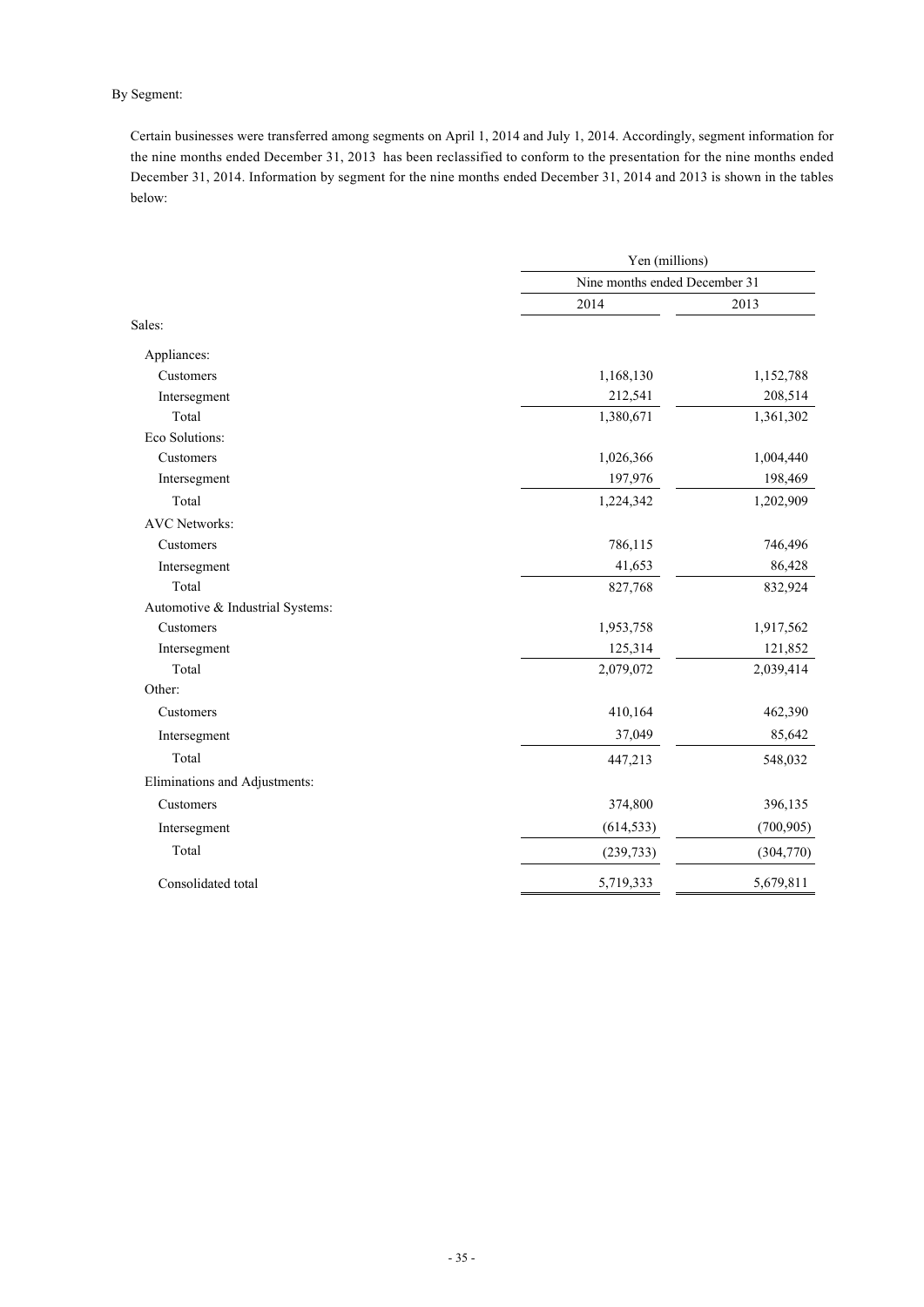|                                         | Yen (millions)                |           |  |
|-----------------------------------------|-------------------------------|-----------|--|
|                                         | Nine months ended December 31 |           |  |
|                                         | 2014                          | 2013      |  |
| Segment profit (loss):                  |                               |           |  |
| Appliances                              | 44,577                        | 26,567    |  |
| Eco Solutions                           | 75,676                        | 70,732    |  |
| <b>AVC</b> Networks                     | 21,583                        | 9,215     |  |
| Automotive & Industrial Systems         | 80,291                        | 72,420    |  |
| Other                                   | 1,528                         | 10,330    |  |
| Eliminations and Adjustments            | 66,618                        | 73,912    |  |
| Total segment profit                    | 290,273                       | 263,176   |  |
| Interest income                         | 10,190                        | 7,492     |  |
| Dividends received                      | 1,411                         | 1,948     |  |
| Other income                            | 33,245                        | 133,518   |  |
| Interest expense                        | (13,741)                      | (16, 374) |  |
| Impairment losses of long-lived assets  | (7,248)                       | (32,176)  |  |
| Other deductions                        | (106, 067)                    | (50, 547) |  |
| Consolidated income before income taxes | 208,063                       | 307,037   |  |

The figures in "Eliminations and Adjustments" include revenues and expenses which are not attributable to any reportable segments for the purpose of evaluating operating results of each segment, consolidation adjustments, and eliminations of intersegment transactions.

Adjustments to segment sales to Customers for the nine months ended December 31, 2014 and 2013 mainly include price differences of 472,986 million yen and 487,200 million yen, respectively, between sales prices to external customers and the internal sales prices adopted for performance measurement purposes for the sales through sales department of consumer products. Adjustments also include the sales of certain associated companies under the equity method, amounted to a deduction of 75,243 million yen and a deduction of 78,604 million yen, respectively, solely for the purpose of assessing segment performance.

Adjustments of profit for the nine months ended December 31, 2014 and 2013 mainly include 54,111 million yen and 61,231 million yen of profit and loss of corporate headquarters and sales departments of consumer products which are not allocated to any reportable segments, respectively. The adjustments also include 12,507 million yen and 12,681 million yen of consolidation adjustments, respectively, mainly related to amortization of finite-lived intangible assets generated by business combinations and other differences in accounting standards.

Transfers between business segments are made at arms-length prices. There is no material concentration of sales to a single external major customer for the nine months ended December 31, 2014 and 2013.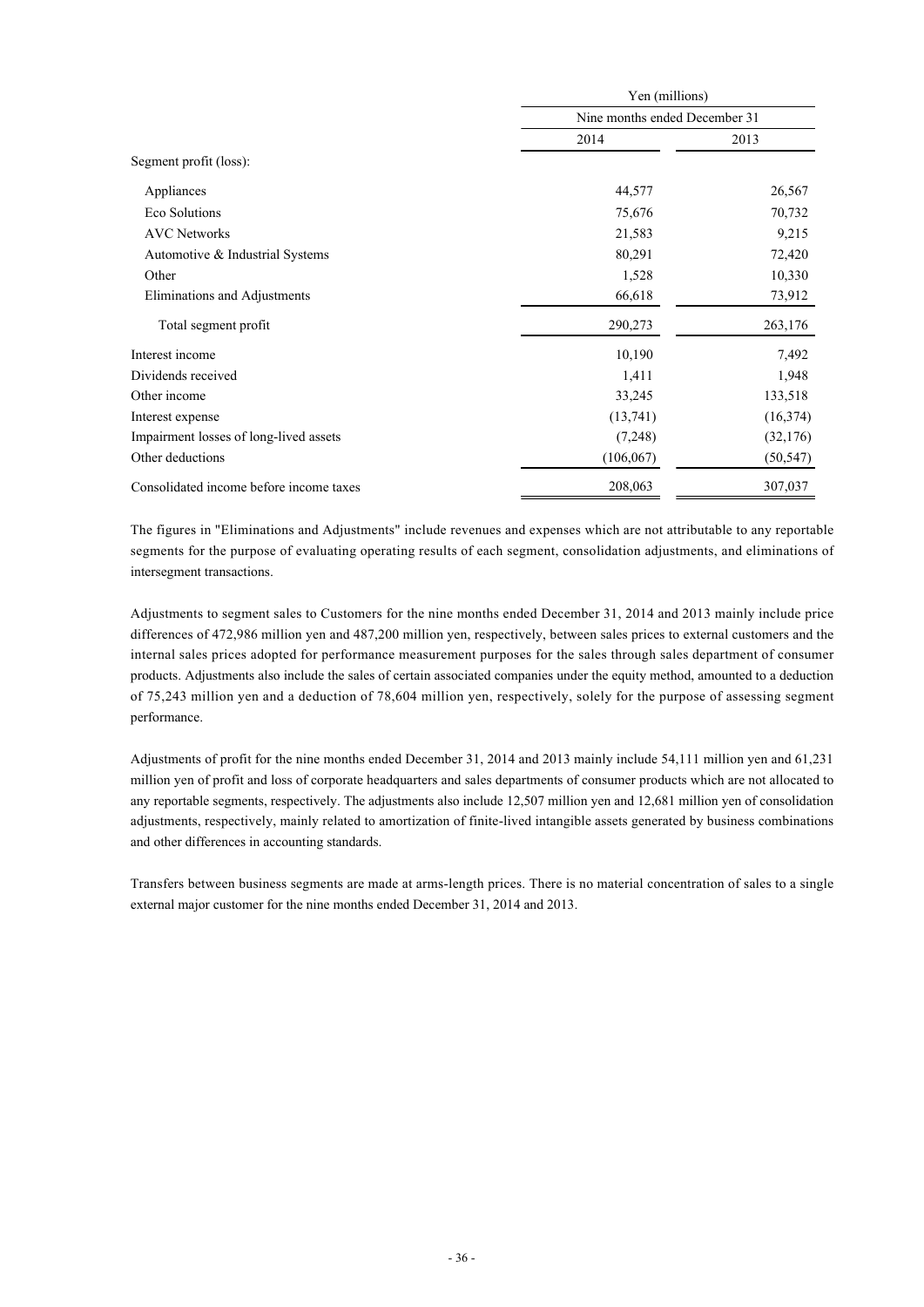Certain businesses were transferred among segments on April 1, 2014 and July 1, 2014. Accordingly, segment information for the three months ended December 31, 2013 has been reclassified to conform to the presentation for the three months ended December 31, 2014. Information by segment for the three months ended December 31, 2014 and 2013 is shown in the tables below:

|                                  | Yen (millions)<br>Three months ended December 31 |            |
|----------------------------------|--------------------------------------------------|------------|
|                                  |                                                  |            |
|                                  | 2014                                             | 2013       |
| Sales:                           |                                                  |            |
| Appliances:                      |                                                  |            |
| Customers                        | 400,334                                          | 386,839    |
| Intersegment                     | 63,967                                           | 68,163     |
| Total                            | 464,301                                          | 455,002    |
| Eco Solutions:                   |                                                  |            |
| Customers                        | 357,697                                          | 356,866    |
| Intersegment                     | 76,237                                           | 74,816     |
| Total                            | 433,934                                          | 431,682    |
| <b>AVC</b> Networks:             |                                                  |            |
| Customers                        | 280,461                                          | 261,394    |
| Intersegment                     | 15,661                                           | 22,233     |
| Total                            | 296,122                                          | 283,627    |
| Automotive & Industrial Systems: |                                                  |            |
| Customers                        | 657,652                                          | 646,085    |
| Intersegment                     | 43,241                                           | 45,393     |
| Total                            | 700,893                                          | 691,478    |
| Other:                           |                                                  |            |
| Customers                        | 136,555                                          | 153,091    |
| Intersegment                     | 12,756                                           | 30,703     |
| Total                            | 149,311                                          | 183,794    |
| Eliminations and Adjustments:    |                                                  |            |
| Customers                        | 163,751                                          | 169,216    |
| Intersegment                     | (211, 862)                                       | (241, 308) |
| Total                            | (48, 111)                                        | (72,092)   |
| Consolidated total               | 1,996,450                                        | 1,973,491  |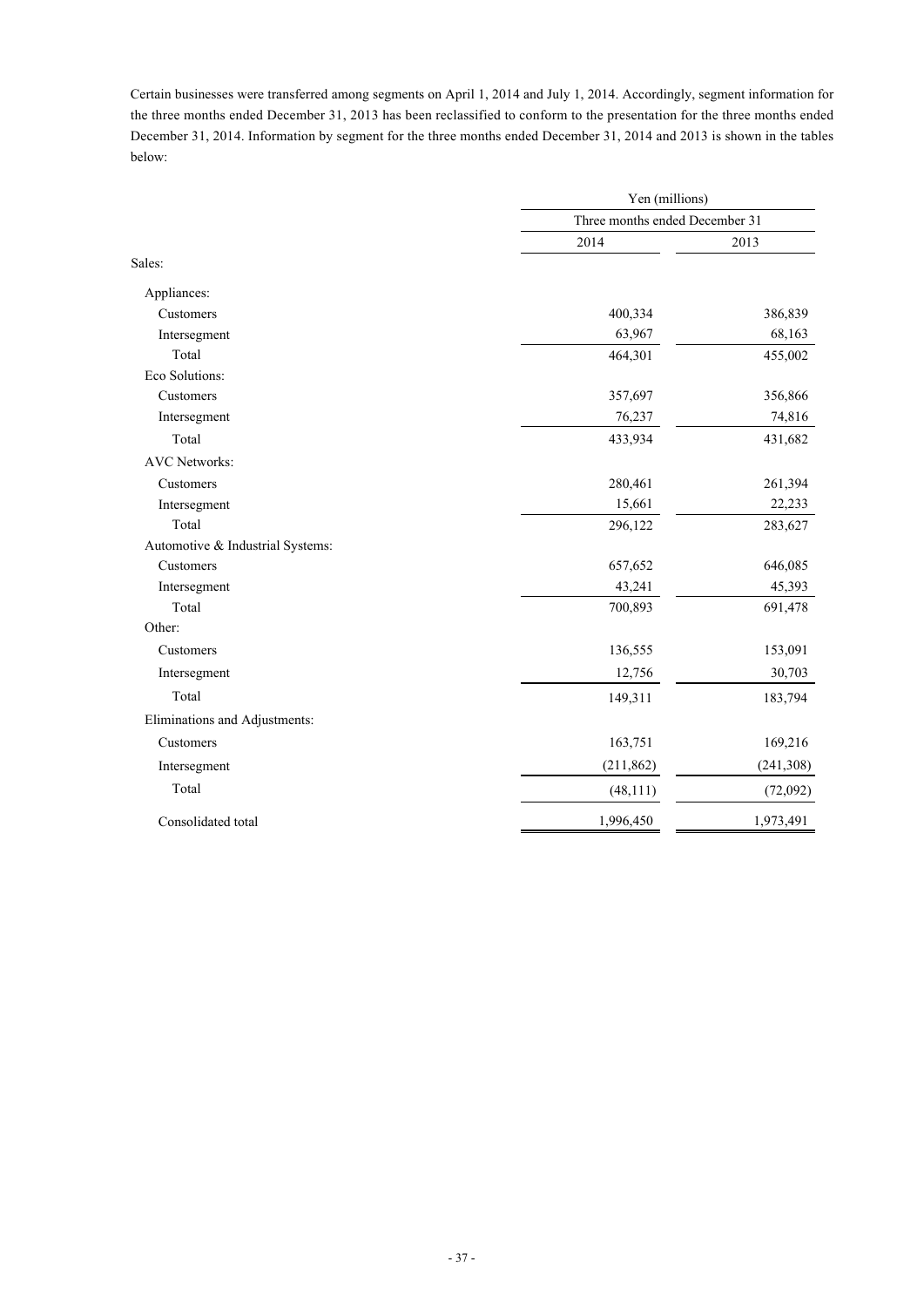|                                         | Yen (millions)                 |          |  |
|-----------------------------------------|--------------------------------|----------|--|
|                                         | Three months ended December 31 |          |  |
|                                         | 2014                           | 2013     |  |
| Segment profit (loss):                  |                                |          |  |
| Appliances                              | 12,193                         | 13,117   |  |
| Eco Solutions                           | 33,833                         | 31,155   |  |
| <b>AVC Networks</b>                     | 17,641                         | 11,566   |  |
| Automotive & Industrial Systems         | 28,054                         | 24,371   |  |
| Other                                   | (415)                          | 3,725    |  |
| Eliminations and Adjustments            | 21,988                         | 32,653   |  |
| Total segment profit                    | 113,294                        | 116,587  |  |
| Interest income                         | 3,960                          | 2,661    |  |
| Dividends received                      | 175                            | 438      |  |
| Other income                            | 15,620                         | 25,443   |  |
| Interest expense                        | (4,320)                        | (4,490)  |  |
| Impairment losses of long-lived assets  | (3,643)                        | (26,011) |  |
| Other deductions                        | (38, 925)                      | (14,996) |  |
| Consolidated income before income taxes | 86,161                         | 99,632   |  |

The figures in "Eliminations and Adjustments" include revenues and expenses which are not attributable to any reportable segments for the purpose of evaluating operating results of each segment, consolidation adjustments, and eliminations of intersegment transactions.

Adjustments to segment sales to Customers for the three months ended December 31, 2014 and 2013 mainly include price differences of 199,182 million yen and 203,480 million yen, respectively, between sales prices to external customers and the internal sales prices adopted for performance measurement purposes for the sales through sales department of consumer products. Adjustments also include the sales of certain associated companies under the equity method, amounted to a deduction of 25,688 million yen and a deduction of 28,086 million yen, respectively, solely for the purpose of assessing segment performance.

Adjustments of profit for the three months ended December 31, 2014 and 2013 mainly include 16,496 million yen and 28,558 million yen of profit and loss of corporate headquarters and sales departments of consumer products which are not allocated to any reportable segments, respectively. The adjustments also include 5,492 million yen and 4,095 million yen of consolidation adjustments, respectively, mainly related to amortization of finite-lived intangible assets generated by business combinations and other differences in accounting standards.

Transfers between business segments are made at arms-length prices. There is no material concentration of sales to a single external major customer for the three months ended December 31, 2014 and 2013.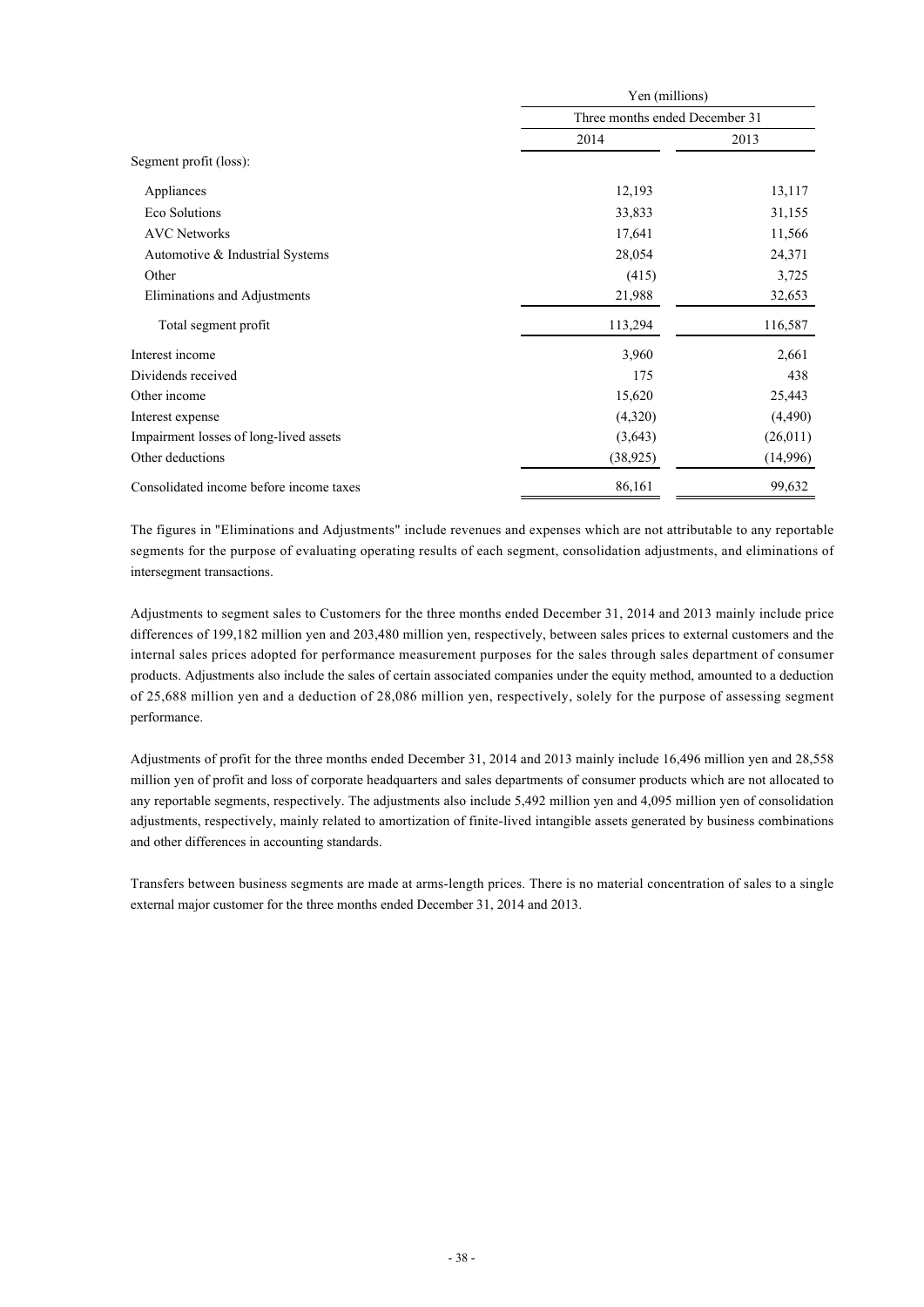# By Geographical Area:

Sales attributed to countries based upon the customer's location for the nine months ended December 31, 2014 and 2013 are as follows:

|                                                   | Yen (millions)<br>Nine months ended December 31 |           |
|---------------------------------------------------|-------------------------------------------------|-----------|
|                                                   |                                                 |           |
|                                                   | 2014                                            | 2013      |
| Sales:                                            |                                                 |           |
| Japan                                             | 2,677,611                                       | 2,757,603 |
| North and South America                           | 905,260                                         | 853,731   |
| Europe                                            | 551,105                                         | 568,734   |
| Asia and Others                                   | 1,585,357                                       | 1,499,743 |
| Consolidated total                                | 5,719,333                                       | 5,679,811 |
| United States included in North and South America | 777,161                                         | 724,755   |
| China included in Asia and Others                 | 789,712                                         | 767,703   |

Sales attributed to countries based upon the customer's location for the three months ended December 31, 2014 and 2013 are as follows:

|                                                   | Yen (millions)                 |           |  |
|---------------------------------------------------|--------------------------------|-----------|--|
|                                                   | Three months ended December 31 |           |  |
|                                                   | 2014                           | 2013      |  |
| Sales:                                            |                                |           |  |
| Japan                                             | 927,673                        | 970,271   |  |
| North and South America                           | 344,014                        | 299,822   |  |
| Europe                                            | 207,241                        | 214,479   |  |
| Asia and Others                                   | 517,522                        | 488,919   |  |
| Consolidated total                                | 1,996,450                      | 1,973,491 |  |
| United States included in North and South America | 293,601                        | 252,924   |  |
| China included in Asia and Others                 | 252,792                        | 257,057   |  |

There are no individually material countries of which should be separately disclosed in North and South America, Europe, and Asia and Others, except for the United States of America and China on sales.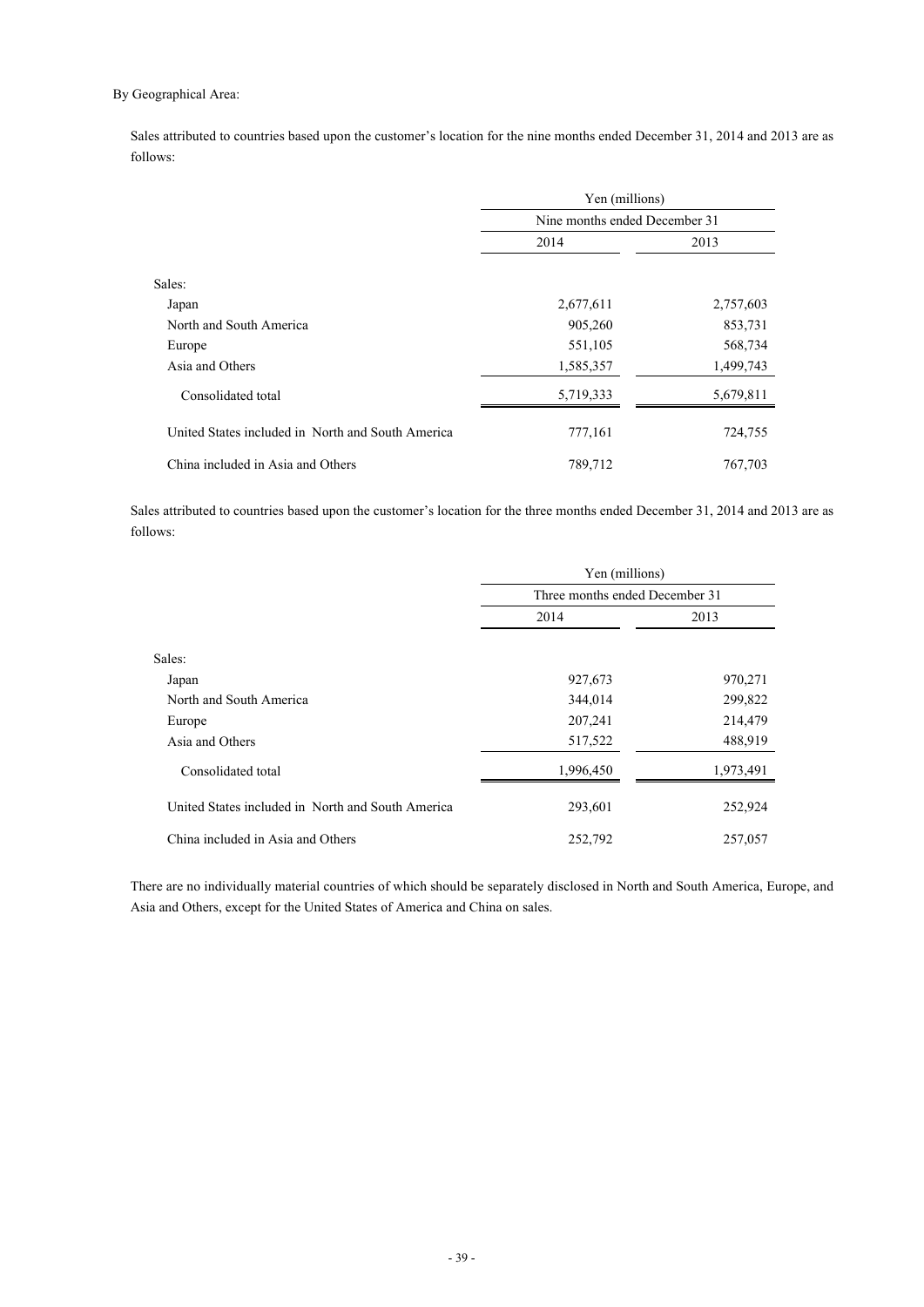# (13) Cash Dividends

On April 28, 2014, the board of directors approved a year-end dividend of 8.0 yen per share, totaling 18,492 million yen on outstanding common stock as of March 31, 2014. The dividends, which became effective on June 5, 2014, were sourced out of retained earnings.

On October 31, 2014, the board of directors approved an interim dividend of 8.0 yen per share, totaling 18,492 million yen on outstanding common stock as of September 30, 2014. The dividends, which became effective on December 4, 2014, were sourced out of retained earnings.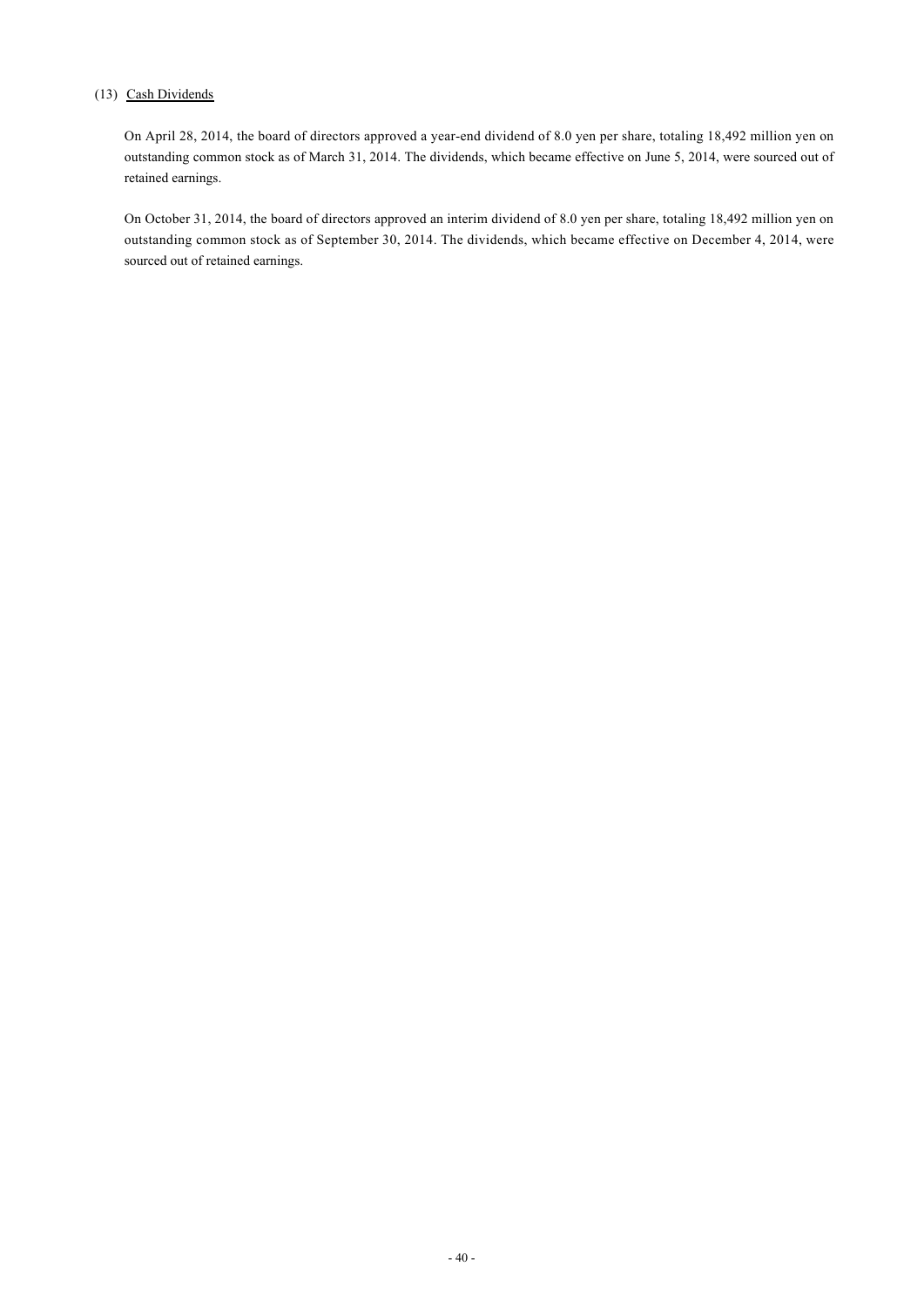### (14) Acquisition

On February 28, 2014, the Company acquired 90% of outstanding shares of Viko Electric Co., Ltd. (VIKO) and accordingly, had a controlling interest of VIKO from the acquisition date.

VIKO is in the business of manufacturing and sales of electrical and materials, such as wiring devices, low voltage switchgears, smart meters and building automation system. As a result of this acquisition, by utilizing VIKO's management resources, such as its strong brand awareness, sales channels, and "C-Type" wiring devices and technologies, using Turkey as the base, the Company expects expansion in the sales of wiring devices and other product ranges as well as electrical equipment and materials produced by the Company, such as lighting devices and fans, not only in Turkey, but in the Middle East, CIS and African markets. In addition, by introducing new products by making use of the Company's product competitiveness and development capabilities, and by making improvements in productivity through sharing manufacturing know-how with VIKO, the Company will create synergies with VIKO and is aiming for further expansion of the business.

The fair value of noncontrolling interests was measured based on the acquired cost deducting control premium. The fair value of the consideration paid for the controlling interests of VIKO and the noncontrolling interests as of the acquisition date is as follows:

|                                        | Yen (millions) |
|----------------------------------------|----------------|
| Fair value of consideration:           |                |
| Cash                                   | 47,510         |
| Fair value of noncontrolling interests | 3,771          |
| Total                                  | 51.281         |

Acquisition-related cost was not material and included in other deductions in the consolidated statements of operations for the year ended March 31, 2014.

Assets acquired and liabilities assumed as of the acquisition date were as follows:

|                           | Yen (millions) |
|---------------------------|----------------|
| Cash and cash equivalents | 131            |
| Goodwill                  | 23,145         |
| Intangible assets         | 30,295         |
| Other assets              | 11,701         |
| Total assets acquired     | 65,272         |
| Deferred tax liabilities  | 5,963          |
| Other liabilities         | 8,028          |
| Total liabilities assumed | 13,991         |
| Total net assets acquired | 51,281         |

Intangible assets of 20,188 million yen are subject to amortization, which include dealer network of 17,629 million yen with a 13 -year weighted-average useful life. Intangible assets of 10,107 million yen are not subject to amortization, all of which relates to trademark.

The total amount of goodwill is included in "Eco Solutions" segment, and is not deductible for tax purpose.

Pro forma information has been omitted as the amounts are not material.